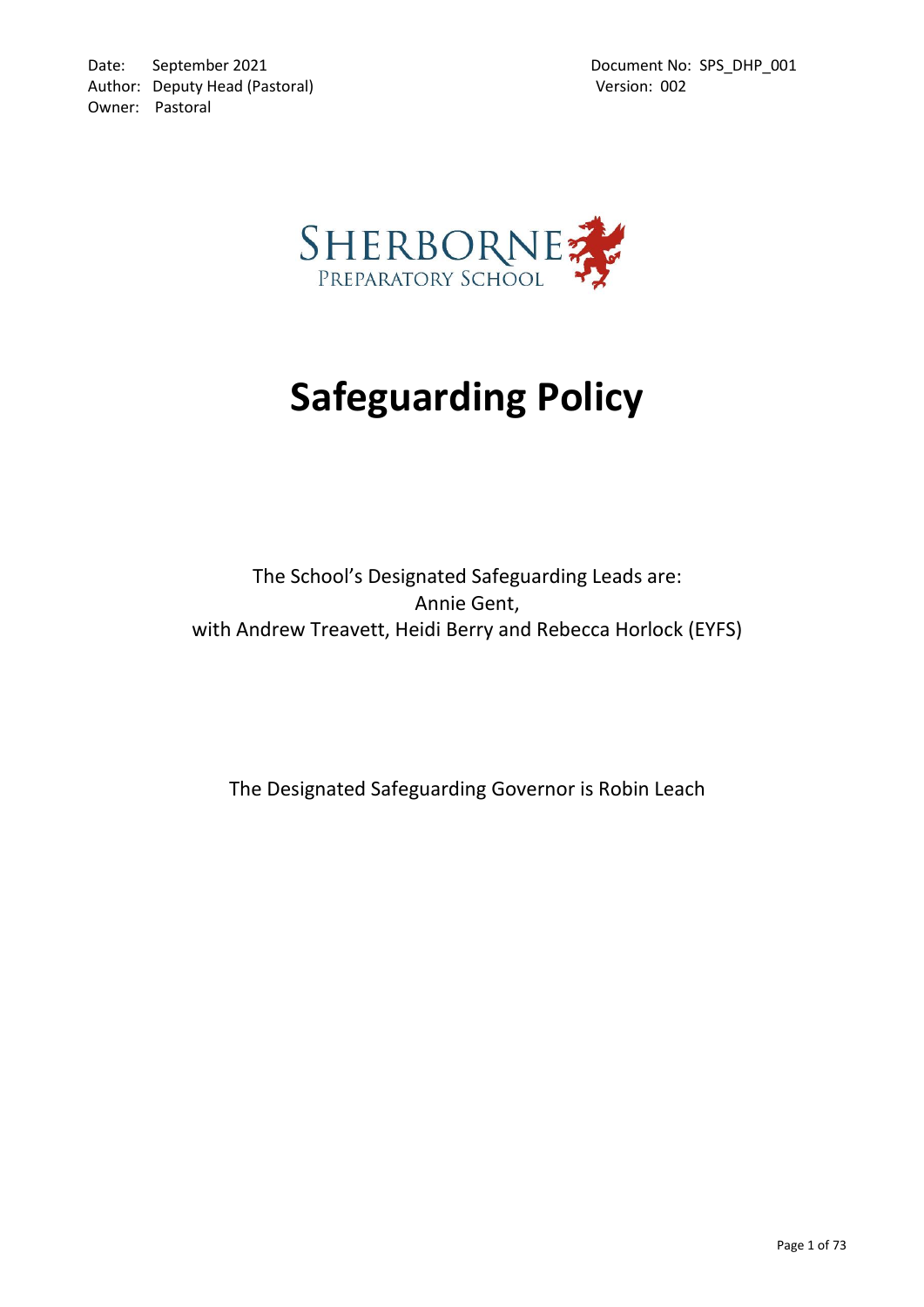# **Contents**

| 1.1   |                                                                                                 |  |
|-------|-------------------------------------------------------------------------------------------------|--|
| 1.2   |                                                                                                 |  |
|       |                                                                                                 |  |
| 1.2.2 |                                                                                                 |  |
|       |                                                                                                 |  |
|       |                                                                                                 |  |
| 2.1   |                                                                                                 |  |
| 2.2   |                                                                                                 |  |
| 2.3   |                                                                                                 |  |
|       |                                                                                                 |  |
| 3.1   |                                                                                                 |  |
| 3.2   |                                                                                                 |  |
| 3.3   |                                                                                                 |  |
| 3.4   |                                                                                                 |  |
|       |                                                                                                 |  |
| 4.1   |                                                                                                 |  |
| 4.2   |                                                                                                 |  |
| 4.3   | Responding to concerns reported by parents or others in the community  20                       |  |
| 4.4   |                                                                                                 |  |
| 4.5   |                                                                                                 |  |
| 4.6   | Response from Children's Services Social Care to a School referral 22                           |  |
| 4.7   | Responding to allegations or concerns about staff or volunteers 23                              |  |
| 4.8   | Low level concerns: Responding to allegations or concerns about staff or volunteers that do not |  |
| 4.9   | Responding to allegations or concerns about former staff or volunteers 28                       |  |
| 4.10  | Responding to allegations or concerns about peer on peer abuse  29                              |  |
| 4.11  | Responding to suspicions of harm occurring outside of School  32                                |  |
| 4.12  |                                                                                                 |  |
| 4.13  |                                                                                                 |  |
| 4.14  |                                                                                                 |  |
| 4.15  |                                                                                                 |  |
| 4.16  |                                                                                                 |  |
| 4.17  |                                                                                                 |  |
| 4.18  |                                                                                                 |  |
| 4.19  |                                                                                                 |  |
|       |                                                                                                 |  |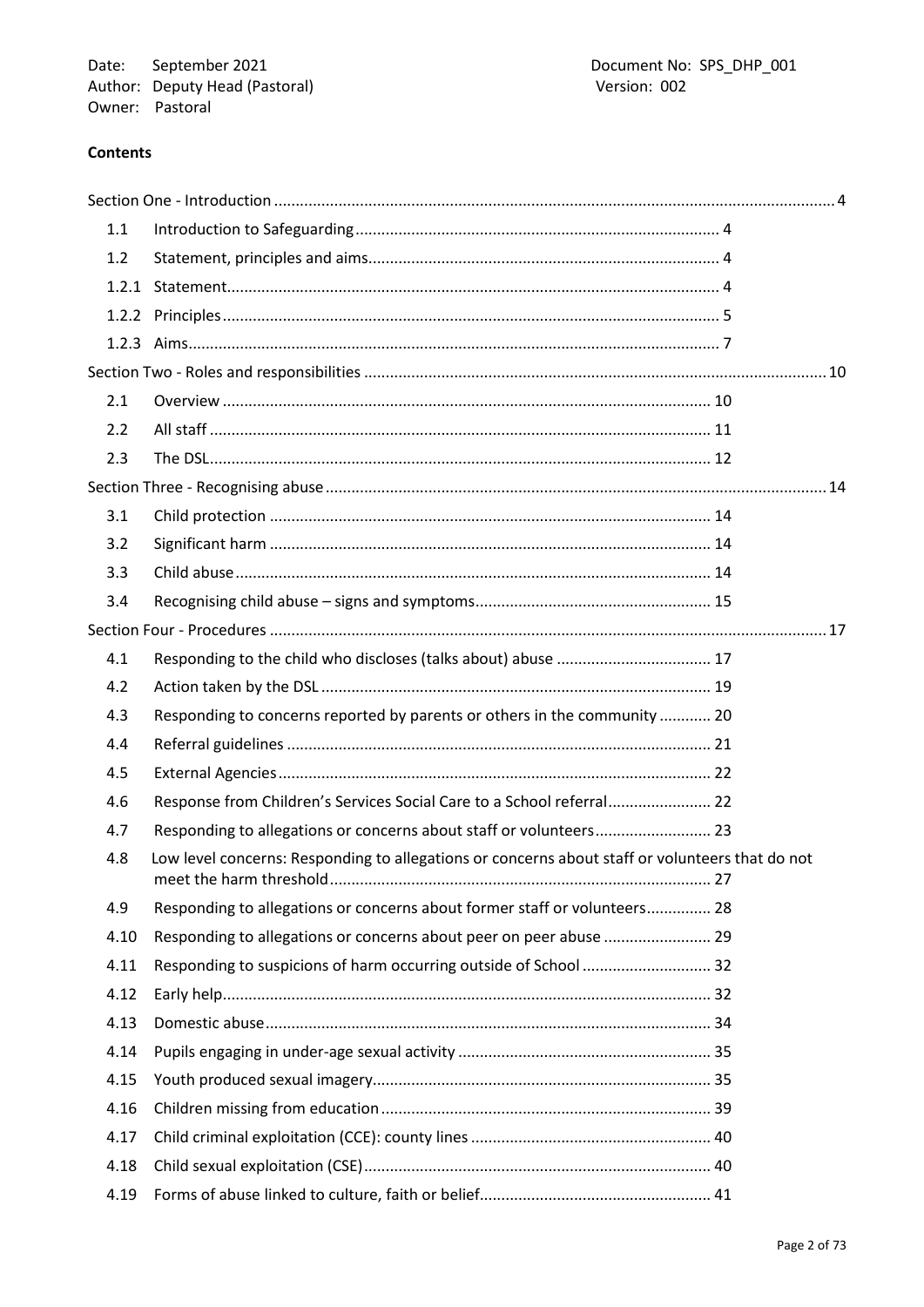| Date:  | September 2021                                                              | Document No: SPS_DHP_001 |  |  |
|--------|-----------------------------------------------------------------------------|--------------------------|--|--|
|        | Author: Deputy Head (Pastoral)                                              | Version: 002             |  |  |
| Owner: | Pastoral                                                                    |                          |  |  |
| 4.20   |                                                                             |                          |  |  |
| 4.21   |                                                                             |                          |  |  |
| 4.22   |                                                                             |                          |  |  |
| 4.23   |                                                                             |                          |  |  |
| 4.24   |                                                                             |                          |  |  |
| 4.25   |                                                                             |                          |  |  |
| 4.26   |                                                                             |                          |  |  |
| 4.27   |                                                                             |                          |  |  |
| 4.28   |                                                                             |                          |  |  |
| 4.29   |                                                                             |                          |  |  |
| 4.30   |                                                                             |                          |  |  |
| 4.31   |                                                                             |                          |  |  |
| 4.33   |                                                                             |                          |  |  |
| 4.32   |                                                                             |                          |  |  |
| 4.34   | Raising concerns about safeguarding practice in School (Whistleblowing)  50 |                          |  |  |
| 4.35   |                                                                             |                          |  |  |
| 4.36   |                                                                             |                          |  |  |
|        |                                                                             |                          |  |  |
|        |                                                                             |                          |  |  |
|        |                                                                             |                          |  |  |
|        |                                                                             |                          |  |  |
|        |                                                                             |                          |  |  |
|        |                                                                             |                          |  |  |
|        |                                                                             |                          |  |  |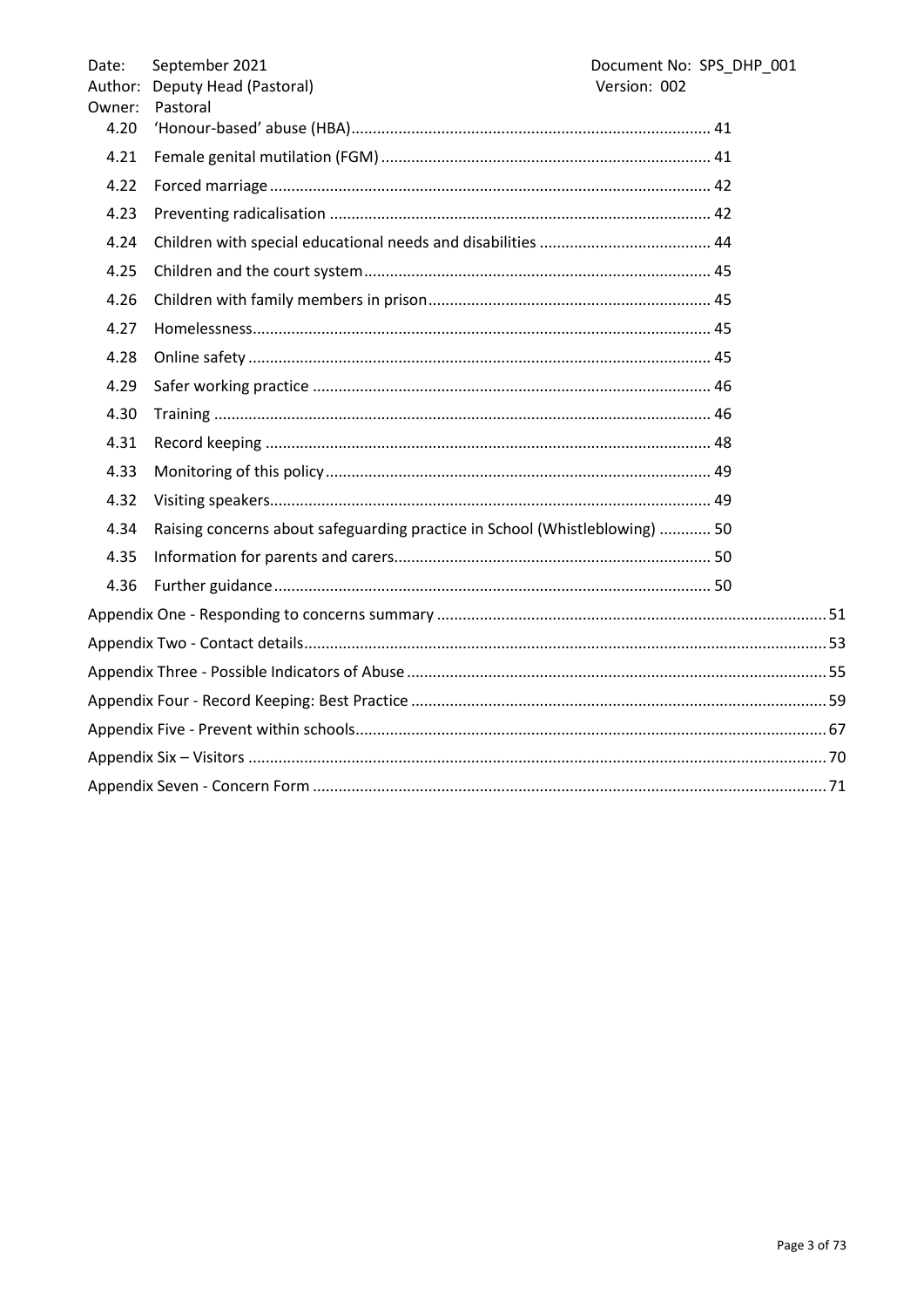Date: September 2021 **Document No: SPS\_DHP\_001** Author: Deputy Head (Pastoral) and the control of the Version: 002 Owner: Pastoral

#### <span id="page-3-0"></span>**Section One - Introduction**

#### <span id="page-3-1"></span>**1.1 Introduction to Safeguarding**

Sherborne Prep School fully recognises that the welfare of the child is paramount and takes seriously its responsibility to safeguard and promote the welfare of the children and young people in its care. This means that we are committed to protecting children from maltreatment; preventing impairment of children's health or development; ensuring that children grow up in circumstances consistent with the provision of safe and effective care; and taking action to enable all children at Sherborne Prep School to have the best outcomes. We will always endeavour to act in the best interests of the child.

Sherborne Prep School appreciates that safeguarding and promoting the welfare of children is everyone's responsibility. Staff recognise that everyone has a role to play in identifying concerns, sharing information and taking prompt action to safeguard and promote the welfare of the children and young people in its care. The approach taken throughout the School is coordinated and childcentred meaning that what is in the best interests of the child will be considered at all times.

The Sherborne Prep School Safeguarding Policy reflects the Pan-Dorset Multi-Agency Safeguarding Children Partnership (PDSCP) procedures (https://pandorsetscb.proceduresonline.com) and national statutory guidance 'Working Together to Safeguard Children' (Jul 2018) including 'Information Sharing' (Mar 2015), 'Keeping Children Safe in Education', KCSiE (Sep 2021), 'Prevent Duty Guidance for England and Wales' (Jul 2015) , 'The Prevent Duty: Departmental advice for schools and childminders' (Jun 2015), 'The use of social media for on-line radicalisation' (Jul 2015), 'Disqualification under the Childcare Act 2006' (Jun 2016), 'Mental Health and Behaviour in Schools' (Mar 2016), and 'Counselling in Schools; a blueprint for the future' (Feb 2016); 'Sexual Violence & Sexual Harassment Between Children in Schools and Colleges' (May 2018). The government guidance 'What to do if you're Worried a Child is Being Abused – Advice for Practitioners' (Mar 2015) has also been consulted.

The Safeguarding Policy will be reviewed annually by the Governing Body, unless new legislation or an incident indicates that an intermediate review is necessary.

#### <span id="page-3-3"></span><span id="page-3-2"></span>**1.2 Statement, principles and aims**

#### **1.2.1 Statement**

Sherborne Prep School recognises that the welfare of the child is paramount: the needs and wishes of each child will be put first. Throughout this document, 'child' refers to a young person under the age of 18. All children have the right to be safeguarded from harm or exploitation whatever their age, health or disability, gender or sexual orientation, race, religion, belief or first language and political or immigration status. Safeguarding includes online safety. Within this document the term 'must' involves a legal requirement to do something and the term 'should' means that the advice set out should be followed unless there is good reason not to.

Sherborne Prep School is committed to actively promoting and ensuring the well-being of pupils in the broadest sense. Well-being is defined with reference to the Children Act 2004, which lists the following factors: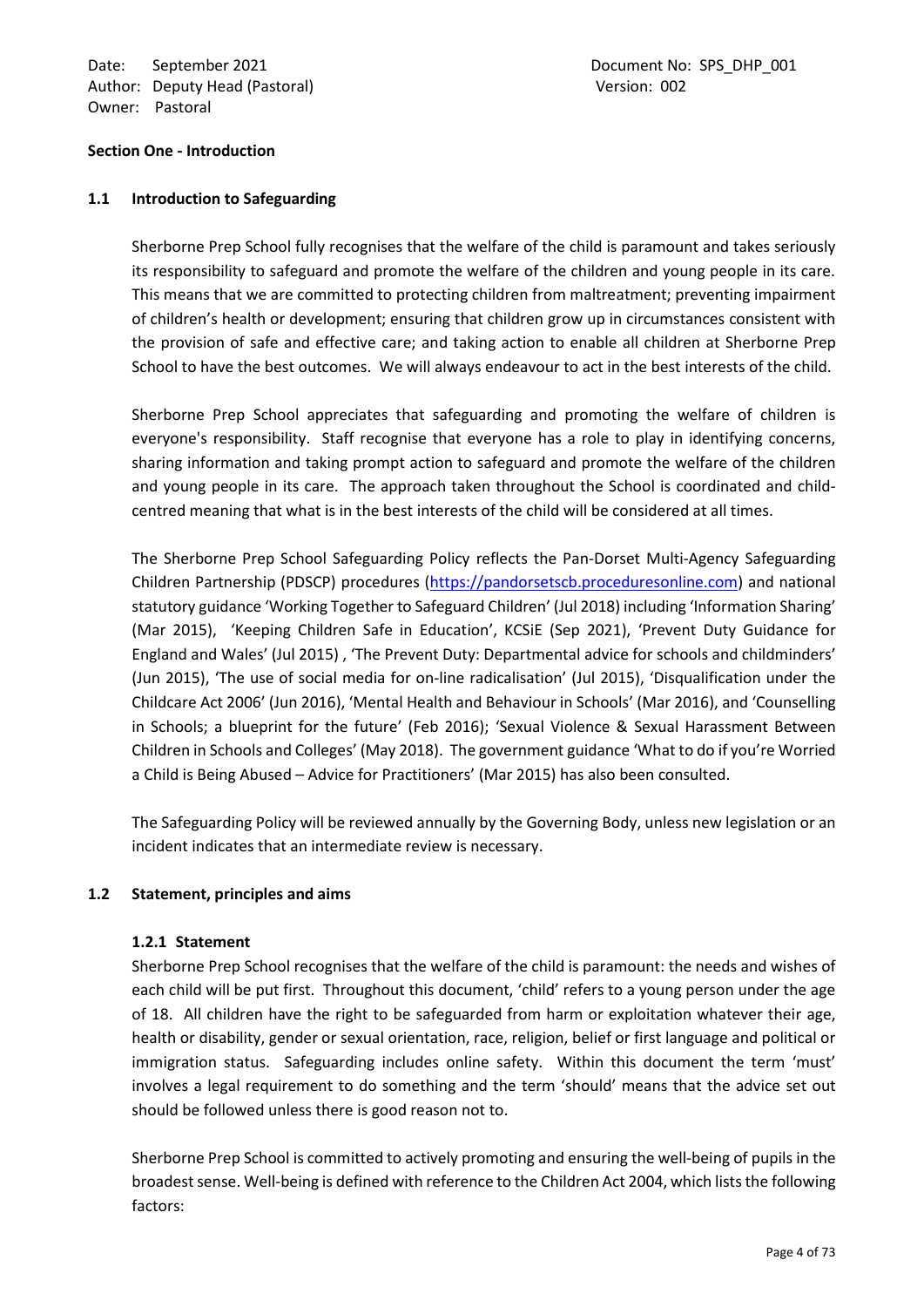Date: September 2021 and the control of the Document No: SPS\_DHP\_001 Author: Deputy Head (Pastoral) and the control of the Version: 002 Owner: Pastoral

- physical and mental health and emotional well-being;
- protection from harm and neglect;
- education, training and recreation;
- the contribution made by them to society;
- social and economic well-being.

We take seriously our duty to safeguard and promote the welfare of the children and young people in our care. The pupils and parents of Sherborne Prep School have a right to expect that the School will provide a safe and secure environment where all are respected and valued. In addition, the School acts *in loco parentis* and recognises its moral responsibility towards those in its care.

Governors, staff and regular volunteers in this School understand the importance of taking appropriate action and working in partnership with children, their parents/carers and other agencies in order to safeguard children and promote their welfare.

The purpose of this policy is to:

- afford protection for all pupils
- enable staff and volunteers to safeguard and promote the welfare of children
- promote a culture which makes this School a safe place to learn and in which children feel safe

#### <span id="page-4-0"></span>**1.2.2 Principles**

Safeguarding children is everyone's responsibility and hence all staff have an equal responsibility to act. 'Working Together to Safeguard Children' (Jul 2018), HM Government statutory guidance, defines safeguarding as:

- protecting children from maltreatment;
- preventing impairment of children's health or development;
- ensuring that children grow up in circumstances consistent with the provision of safe and effective care; and
- taking action to enable all children to have the best life chances.

All children have the right to be safeguarded from harm or exploitation whatever their:

- age
- health or disability
- gender or sexual orientation
- race, religion, belief or first language
- political or immigration status

The Governors recognise also their responsibility to ensure that the staff have the skills, knowledge and understanding necessary to keep safe children who are looked after by the local authority, including ensuring that staff have the information they need about the child's status, contact arrangements with parents, care arrangements and delegated authority to carers and information available to the DSL.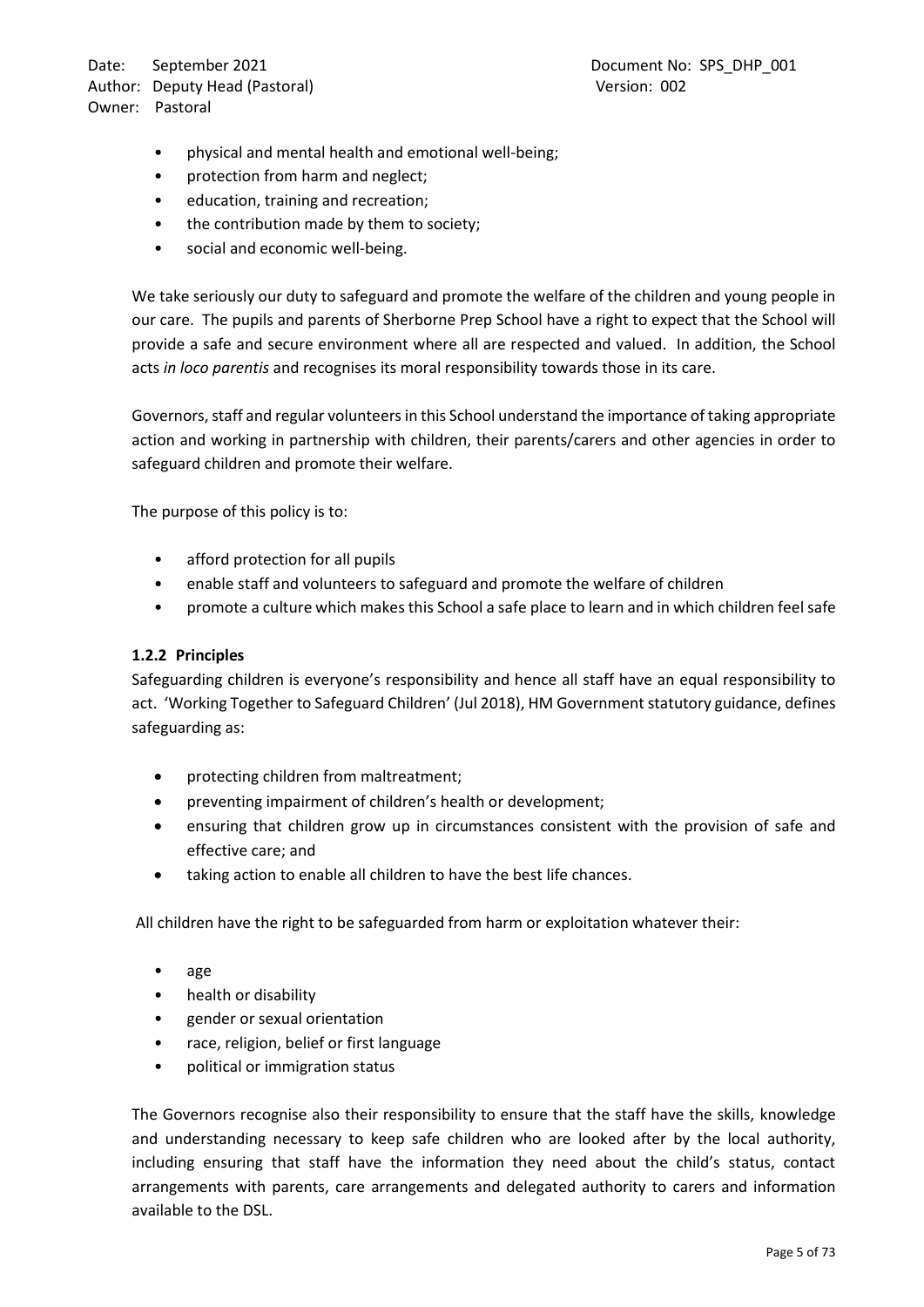The Governing Body is accountable for ensuring that the School meets its statutory responsibilities for safeguarding and that all policies and procedures are in place and effective. The Governing Body will act in accordance with Section 175/Section 157 of the Education Act 2002 and the supporting statutory guidance 'KCSiE' (Sep 2021) to lead, safeguard and promote the welfare of children in this School.

The Governing Body recognises its legal responsibility for undertaking an annual review of this Policy and of the appropriateness with which the related duties have been completed. As part of this annual review the Governing Body will receive and carefully consider an annual Safeguarding Report which will be produced by the Designated Safeguarding Governor following interview with the Head, Designated Safeguarding Leads (the Lead and at least one Deputy DSL) and other relevant members of staff which will be recorded in writing. This Report will include reference to the Dorset annual safeguarding audit, its associated action plan and will be used to ensure that the pupils are taught about safeguarding, through the curriculum and Wellbeing Programme, and other learning opportunities. Taking into account this Report, the Governing body will then conduct its annual review in order to ensure that all members of the Governing Body, as part of their legal responsibilities, are satisfied that the Policy is fully appropriate and compliant, and that the related duties have been discharged fully and efficiently. The discussions by the Governors will be minuted in sufficient detail to demonstrate the breadth and depth of the annual review and to show the outcomes of the review. In addition, further review of the policies and procedures will be undertaken by the Governors whenever required to ensure compliance with new legislation or updated best practice guidelines or legislation.

The Dorset Safeguarding Standards (recommended by the PDSCP) also include that each School and college completes and submits to the SCP an annual audit of its safeguarding and child protection arrangements, including an action plan. The audits are completed in the Lent Term each year.

This policy applies to all staff working in or for the School. The School defines a member of staff as: Any person working at the School whether under a contract of employment, under a contract for services or otherwise than under a contract as set down by the DfE. Staff includes teachers, supply and peripatetic teachers and coaches, trainee teachers, teaching assistants, part-time staff, gap students, administrative staff, support staff, caretakers and other ancillary staff, staff appointed from overseas and pupils paid to work at the School. It also applies to regular volunteers (i.e. those who come into School once a week or more, or on more than 3 days in a 30-day period), Governors or anyone working on behalf of the School.

This Policy, along with all the policies listed below, is available to all pupils, parents, prospective parents, members of staff and volunteers by its publication on the School's website. A hard copy is always available to view in the Staff work room and Pastoral Office and is also available upon request to the DSL – annie.gent@sherborneprep.org

This Safeguarding Policy forms part of a suite of policies and other documents which relate to the safeguarding responsibilities of the School. The Governing body ensures that there are appropriate policies and procedures in place in order for appropriate action to be taken in a timely manner to safeguard and promote children's welfare. This Policy should be read in conjunction with the: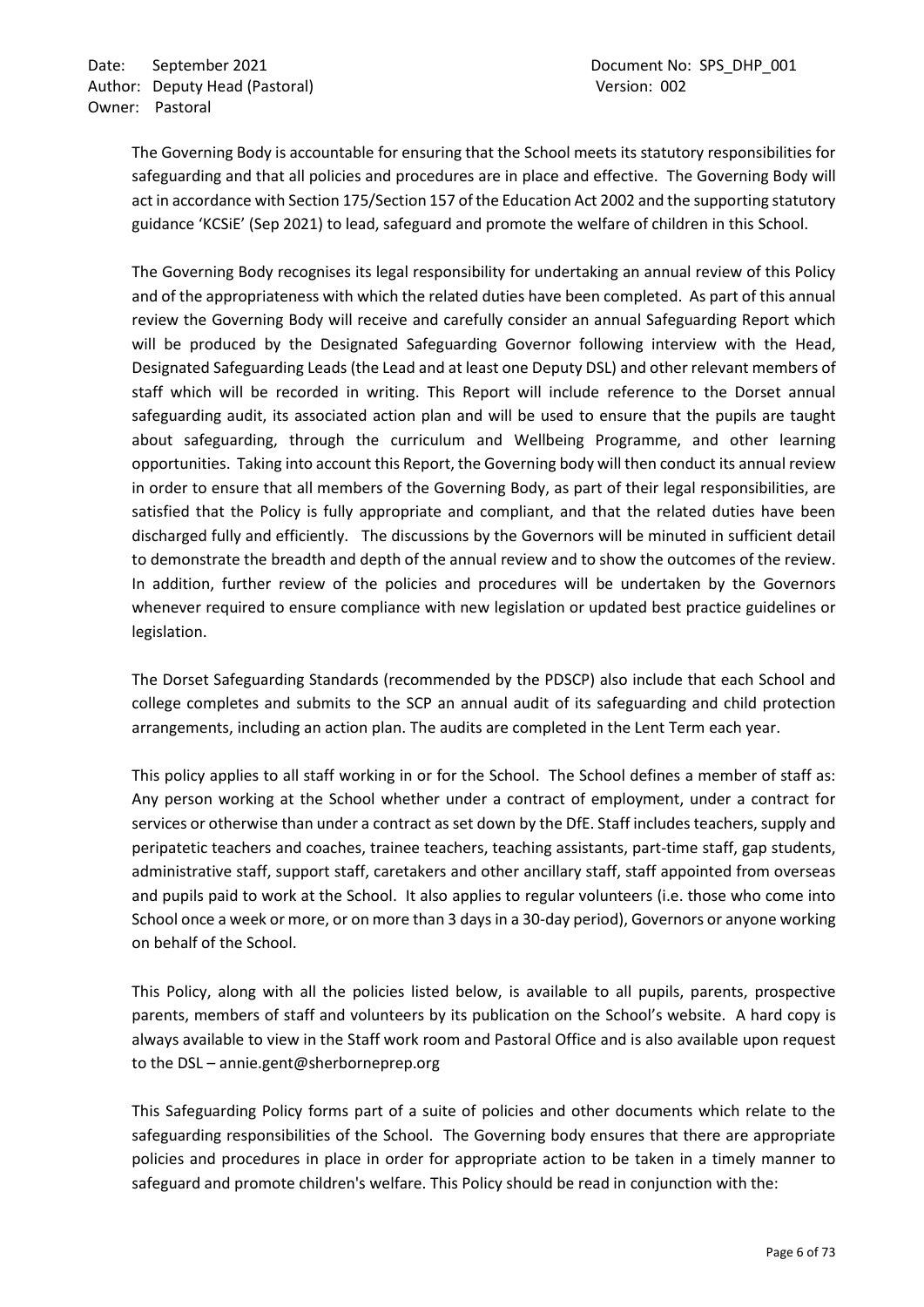Date: September 2021 **Document No: SPS\_DHP\_001** Author: Deputy Head (Pastoral) and the control of the Version: 002 Owner: Pastoral

- staff behaviour policy (Code of Conduct)
- e-safety and Acceptable Use policies for pupils and staff, which include use of mobile technology including EYFS specific guidance
- safer recruitment policy and procedures
- whistleblowing policy
- procedures to respond appropriately when children are missing education
- anti-bullying policy
- pupil behaviour policies which include *Behaviour Management Policy, Procedure for Conducting a Search, Mobile Device Policy and Use of Force to Control or Restrain a Pupil*

#### <span id="page-6-0"></span>**1.2.3 Aims**

We will endeavour to safeguard children and young people by:

- always acting in their best interests
- valuing them, listening to and respecting them
- involving them in decisions which affect them
- maintaining a safe environment in which children can learn and develop, both on and off-site
- creating an environment where children know they can approach adults, are encouraged to talk, and are listened to
- never tolerating bullying, homophobic behaviour, racism, sexism or any other forms of discrimination, including through the use of technology
- ensuring the curriculum affords a range of opportunities to learn about keeping themselves safe, particularly when using technology, helping the pupils to adjust their behaviours in order to reduce risks and build resilience, including to radicalisation
- safeguarding the pupils from potentially harmful and inappropriate online material by ensuring that appropriate filters and monitoring systems are in place
- operating robust and sensible Health and Safety procedures
- operating clear and supportive policies on drugs, alcohol and substance misuse
- exercising our duties under the Counterterrorism and Security Act 2015 by ensuring all staff undergo 'Prevent' training in respect of radicalisation and extremist behaviour and by assessing the risk of our pupils being drawn into terrorism
- supporting attendance and taking action if a child is missing School regularly
- appointing a member of the Senior Leadership Team (SLT) as the Lead DSL and ensuring this person has the time, funding, training, resources and support to perform the role effectively
- ensuring that there is always cover for the DSL role during School hours for staff to discuss any safeguarding concerns
- ensuring that all staff working with Looked-After Children have information appropriate to their role regarding, e.g. the child's care arrangements, legal status and contact with birth parents
- ensuring that all staff read at least KCSiE Part One and Annex A if they work directly with children
- putting in place mechanisms to assist staff to understand and discharge their role and responsibilities as set out in KCSiE Part One/Annex A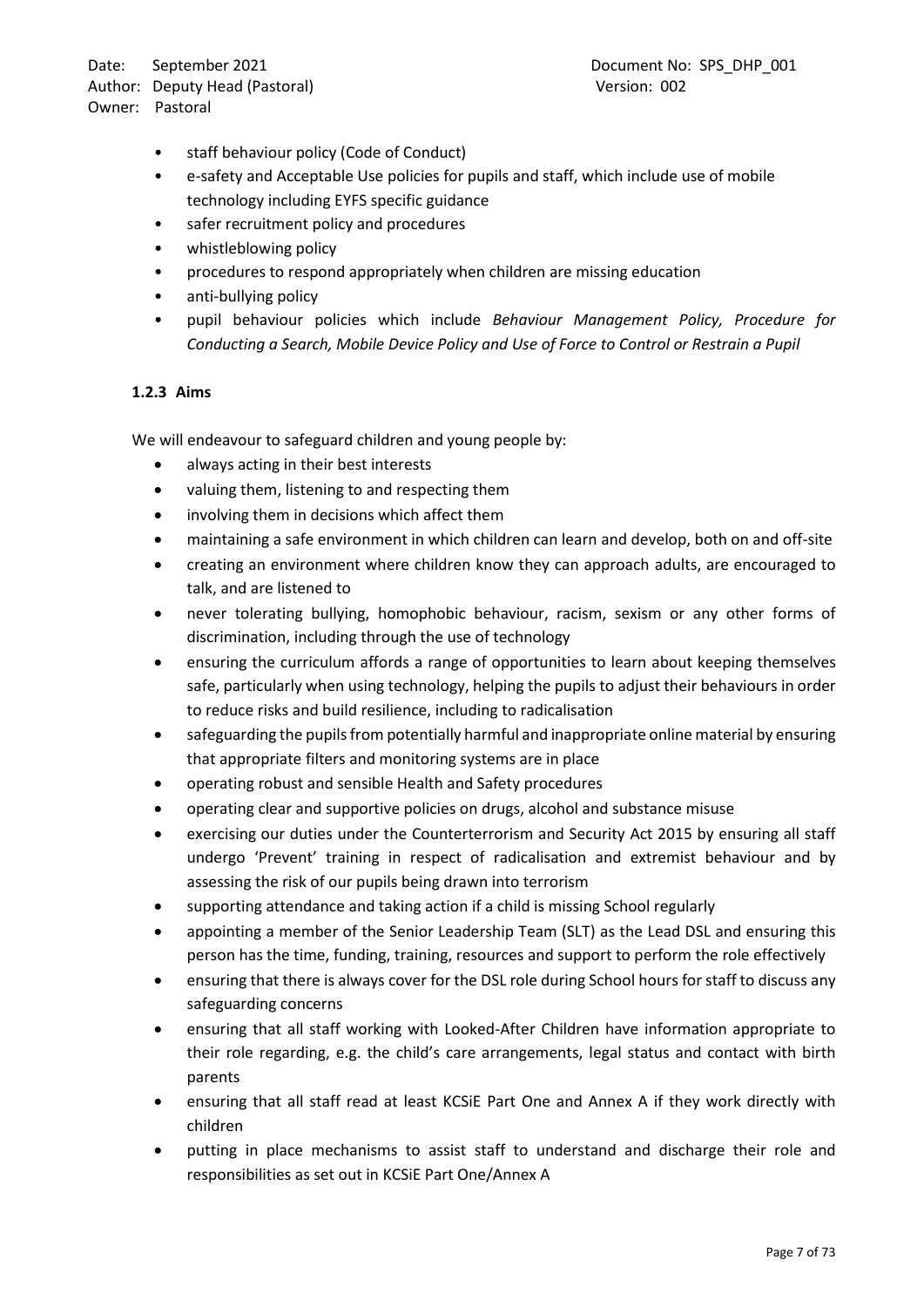Author: Deputy Head (Pastoral) and the control of the Version: 002 Owner: Pastoral

- making sure all staff and volunteers are aware of and committed to the Safeguarding Policy to ensure that staff are able to identify children at risk and understand their individual responsibility to take action
- providing appropriate training for staff, on an annual basis, to provide them with the relevant skills and knowledge to safeguard children effectively
- establishing an ethos of mutual support amongst all staff, so that any questions and concerns may be shared
- identifying any concerns early and ensuring that that those children considered to be at risk are provided with the necessary care, support and appropriate help to prevent those concerns from escalating. Such help includes working with parents/carers, the School Counsellor and other agencies as appropriate
- sharing information about child safeguarding concerns with agencies who need to know and involving children and their parents/carers appropriately. Fears about sharing information cannot be allowed to stand in the way of the need to promote the welfare and protect the safety of children
- working with individual practitioners and agencies concerned with child protection
- acknowledging and actively promoting that multi-agency working is the best way to support children and their families to promote the welfare of children and to protect them from harm as no single professional can have a full picture of a child's needs and circumstances
- maintaining a close working relationship with Dorset Social Care ensuring open communication that facilitates the use of no name referrals where appropriate. The importance of information sharing between professionals and local agencies is recognised by the Governors
- taking the right action, in accordance with the PDSCP multi-agency safeguarding procedures, if a child discloses or there are indicators of abuse
- promoting a culture in which staff feel able to report to senior leaders what they consider to be unacceptable behaviour or breaches of the Code of Conduct at Sherborne Prep School by their colleagues, having faith that they will be listened to and appropriate action taken
- dealing appropriately with any allegations/concerns about the behaviour of staff or volunteers in accordance with the process set out in statutory guidance
- keeping clear, accurate and contemporaneous safeguarding and child protection records
- recruiting staff and volunteers (including host families) safely, ensuring all necessary checks are made in accordance with statutory guidance and legal requirements and also making sure that at least one appointment panel member has undertaken safer recruitment training. We check the suitability of staff and volunteers to work with children and ensure that other organisations who provide staff to the School also operate appropriate checks and procedures
- checking that appropriate child protection procedures are in place when pupils attend off-site activities. All staff are bound by the Educational Visits Policy when arranging such trips. Those members of staff responsible for organising exchange visits where pupils are accommodated by host families are required to check host families and gain appropriate reassurances from partner schools whether in the UK or abroad.
- ensuring all the necessary checks are carried out on the suitability of people serving on the governing body of the School
- adopting a code of conduct for all staff and volunteers which includes acceptable use of technologies, staff/pupil relationships and communications including the use of social media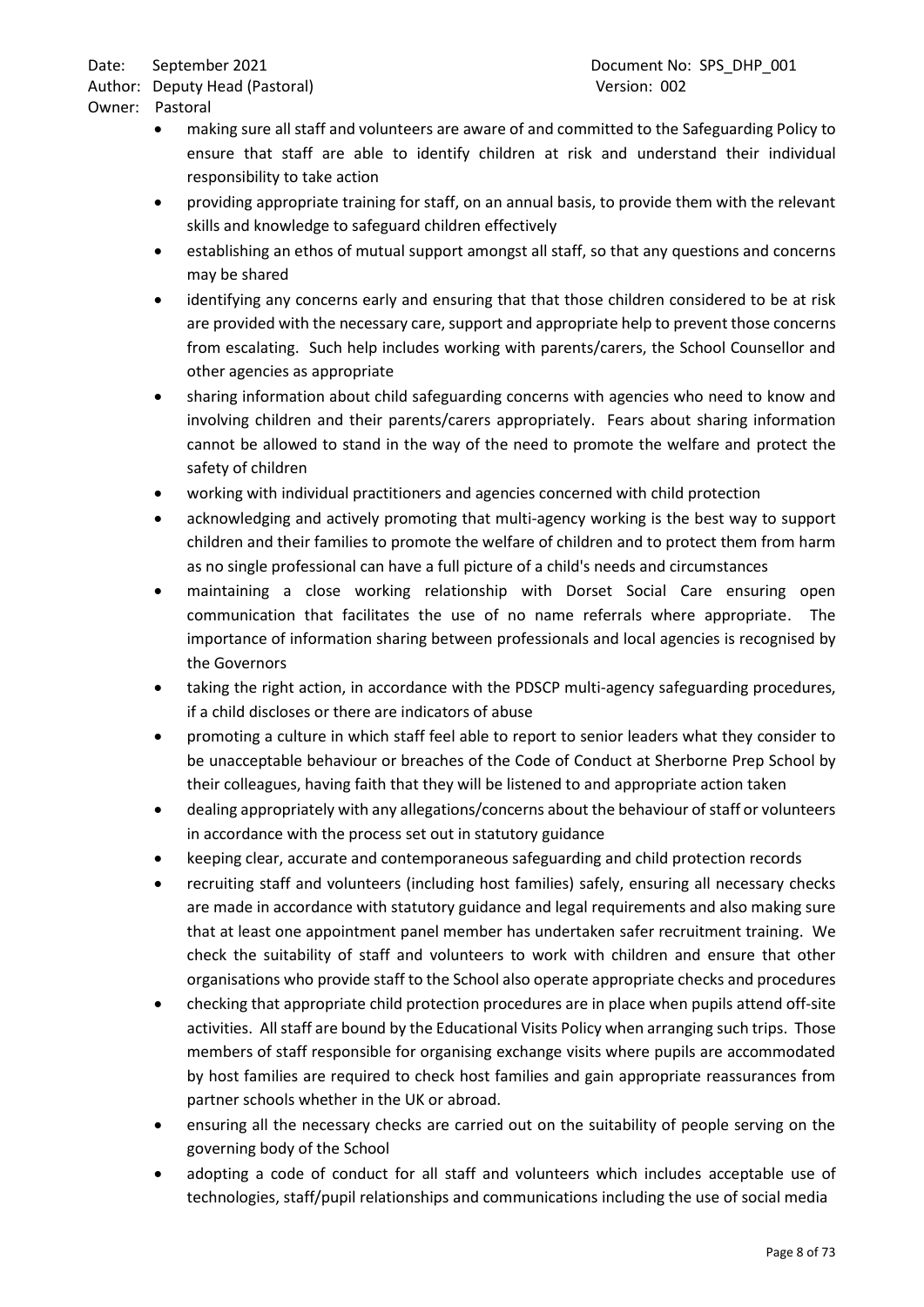Author: Deputy Head (Pastoral) and the control of the Version: 002 Owner: Pastoral

- ensuring staff and volunteers understand about 'whistleblowing' (*Whistleblowing Policy*) and how to escalate concerns about pupils or staff if they think the right action has not been taken to safeguard children
- providing effective management for the above through induction, support and regular training appropriate to role
- making prompt and detailed reports to the Disclosure and Barring Service and the National College of Teachers and Leadership when appropriate, having consulted the Local Authority Designated Officer (LADO)

We recognise that because of the day to day contact with children, all School staff are well placed to observe the outward signs of abuse. The School will therefore:

- establish and maintain an environment where children feel secure, are encouraged to talk, and are listened to
- ensure children know that there are many different adults in the School whom they can approach if they are worried
- include opportunities in the Wellbeing curriculum for children to develop the skills they need to recognise and stay safe from abuse, particularly when using technology and where appropriate in respect of radicalisation and extremist behaviour
- be alert, in particular, to the potential need for early help for children who have additional needs (e.g. medical needs, family circumstances, disability or specific learning needs)
- take account of the age range (3-13) of pupils, many in a boarding environment by adjusting its staff and pupil safeguarding training to reflect the greatest risks posed to the pupils of our School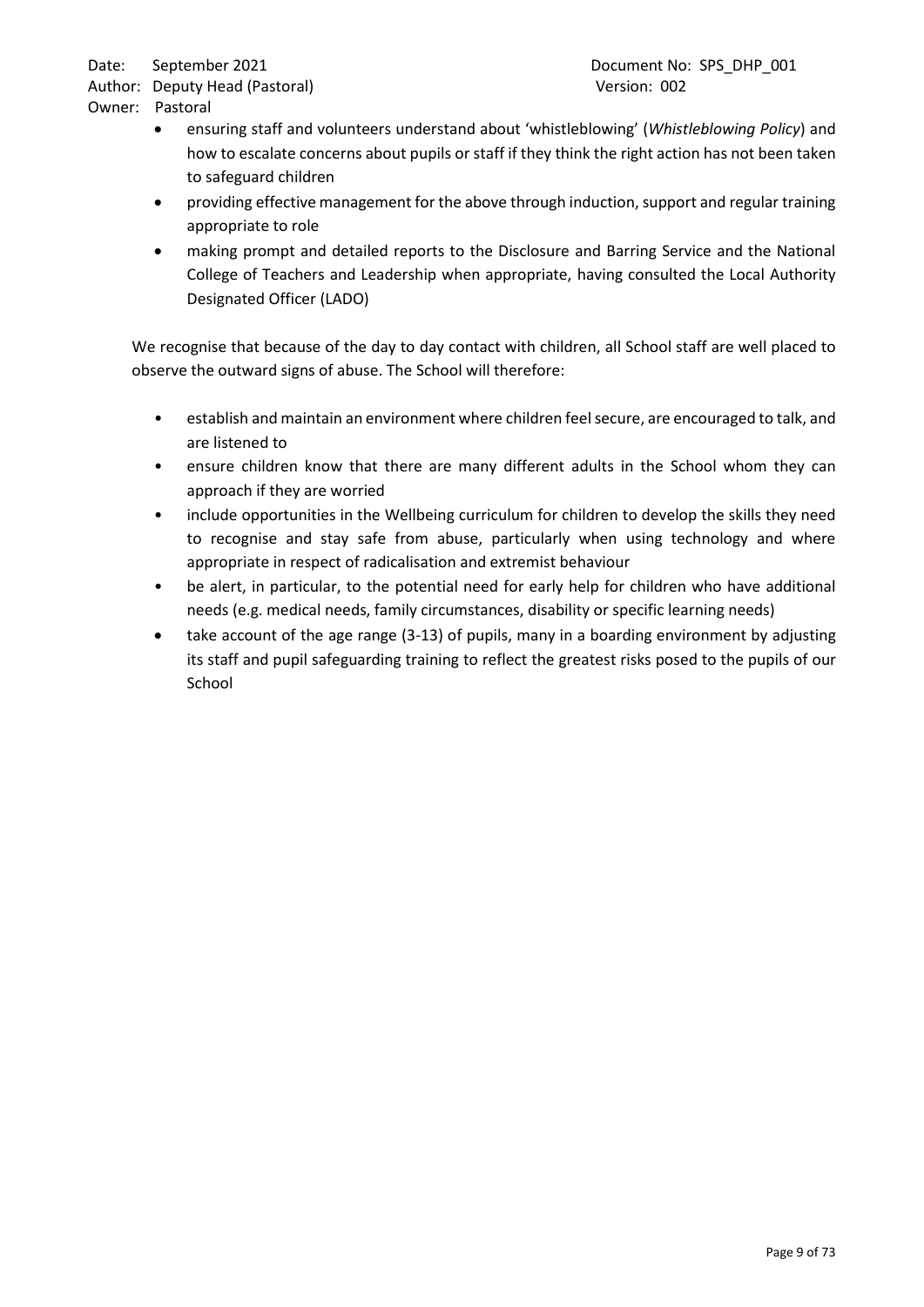Date: September 2021 **Document No: SPS\_DHP\_001** Author: Deputy Head (Pastoral) and the control of the Version: 002 Owner: Pastoral

#### <span id="page-9-0"></span>**Section Two - Roles and responsibilities**

#### <span id="page-9-1"></span>**2.1 Overview**

All adults in the School have an individual responsibility to safeguard and promote the welfare of children by taking appropriate action. This includes taking action where there are child protection concerns.

The Governing Body is accountable for ensuring the School has an effective safeguarding policy which should be reviewed annually and available publicly. The PDSCP recommends that each governing body should nominate an individual member to work closely with the Lead DSL and to provide a link between the School and the governing body to take leadership responsibility for the School's safeguarding arrangements and to monitor whether mandatory policies, procedures and training are in place and are effective.

The Designated Safeguarding Governor for Sherborne Prep School is Robin Leach

The School's safeguarding policies and procedures are reviewed annually by the Governing body and amended as appropriate to ensure full compliance with relevant legislation. Regular meetings between the nominated governor and the DSLs review the efficiency with which the relevant policies and procedures are operating, and any deficiencies or weaknesses are remedied without delay. These meetings and other safeguarding issues are discussed and appropriately recorded in the minutes of Governing Body meetings.

This School has a Lead DSL. This is the person who takes lead responsibility for safeguarding. Any concerns about children should be discussed with/reported to the DSL who will decide what action to take including referring to Children's Social Care or the Police as appropriate. In addition, the Dorset Family Support Teams (incorporating Children's Social Care and Early Intervention Services) can provide advice and guidance on safeguarding and child protection matters. See both Appendix One and Appendix Two for contact details.

The DSL takes lead responsibility for child protection and the prevention of radicalisation. The DSL will direct and provide advice and support to staff members in carrying out their all their safeguarding duties and will liaise closely with other safeguarding services and agencies.

If the DSL is absent, such as through illness, his or her duties will be carried out by one of the Deputy DSLs who have all received appropriate training in child protection and inter-agency working and attend refresher training at two-yearly intervals.

Throughout this policy, reference to the DSL includes the Deputy DSLs where the DSL is unavailable.

The DSL is also the Prevent Lead.

Le Poidevin

The Designated Safeguarding Lead for Sherborne Prep School is Annie Gent The Designated Safeguarding Lead for the Pre-Prep is Heidi Berry

The Deputy DSLs are Andrew Treavett, and Rebecca Horlock (EYFS)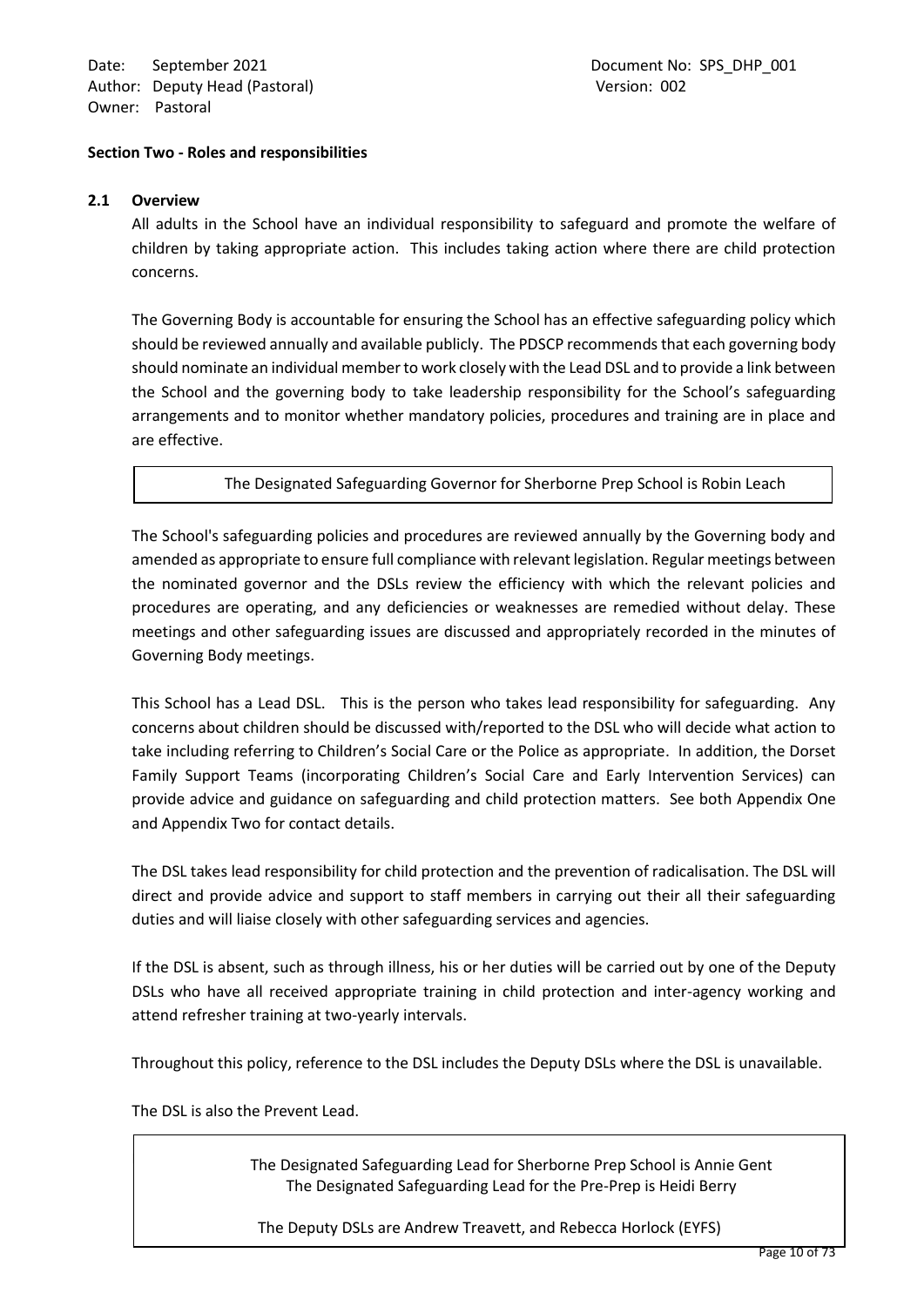If the DSL is the subject of a complaint, the DSL duties will be carried out by the Head. The Head will have received appropriate training in child protection and inter-agency working and attend refresher training at two-yearly intervals.

All action is taken in line with KCSiE (Sep 2021), 'Working Together to Safeguard Children' (2018), the PDSCP procedures and 'What to do if you're Worried a Child is Being Abused – Advice for Practitioners' (Mar 2015).

# <span id="page-10-0"></span>**2.2 All staff**

Sherborne Prep School is committed to taking all reasonable measures to safeguard and promote the welfare of each pupil in its care and expects all staff and volunteers to share this commitment by:

- reading, understanding and applying policies and procedures within the School which support safeguarding
- knowing how to implement the safeguarding procedures as everyone who comes into contact with children and their families has a role to play in identifying concerns, sharing information and taking prompt action regarding any concerns
- considering at all times what is in the best interests of the child
- protecting each pupil from any form of abuse, whether from an adult or another pupil
- being alert to changes in behaviour of pupils remembering that abuse could happen here
- being alert to signs of abuse both in the school and from outside
- being alert to the medical needs of children with medical conditions
- ensuring that their behaviour and actions do not place pupils or themselves at risk of harm or allegations of harm to a pupil, for example, in one-to-one tuition, sports coaching or transporting a pupil by car
- reporting any matters of concern to the DSL or, if the complaint involves the DSL or an allegation is made against a member of staff or volunteer, to the Head
- keeping a full record of any significant complaint, conversation or event
- preserving all evidence (including scribbled notes, text messages, clothing etc.)
- working with the DSL as no single professional can have a full picture of a child's needs and circumstances
- identifying children who may benefit from early help i.e. those who would benefit from support as soon as a problem emerges
- attending appropriate safeguarding training upon appointment and subsequent annual school training
- ensuring that we practise safe recruitment procedures in checking the suitability of all staff and volunteers (including staff employed by another organisation) working with our pupils. The School's recruitment procedures are set out in the recruitment policy. This Policy outlines the appropriate checks to be carried out to confirm the suitability of a member of staff for appointment including:
	- o satisfactory checks concerning identity, self-declaration of medical fitness, right to work in the UK, previous employment history, character references, professional references (where appropriate) and qualifications (where appropriate);
	- $\circ$  satisfactory completion of an enhanced disclosure with barred list information or an enhanced disclosure check for regular volunteers and others as required, such as third-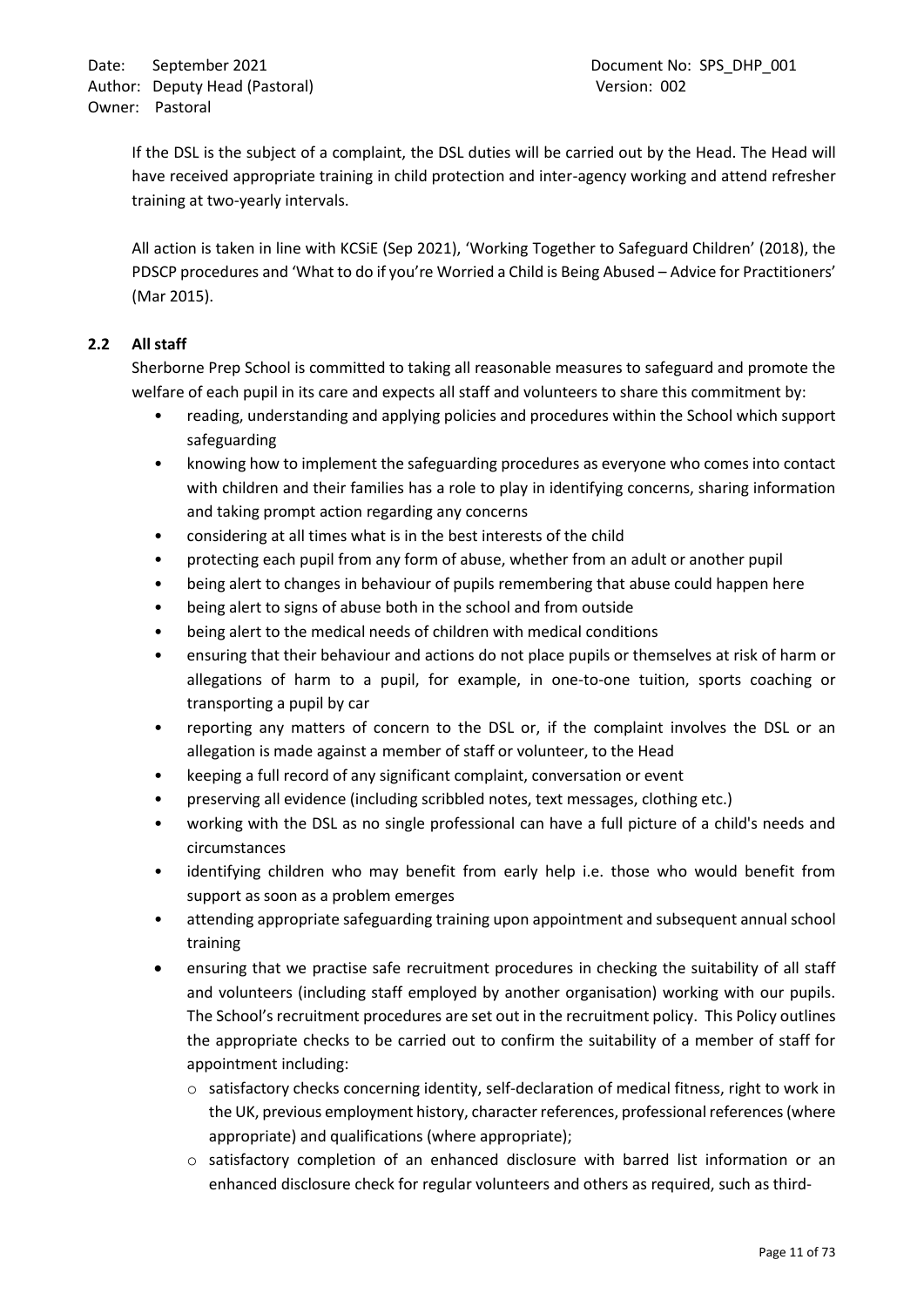party employees, by the DBS. The DBS disclosure certificate which is the subject of the application is obtained before appointment. In accordance with the National Minimum Standards for Boarding Schools (NMSBS) guidance a successful applicant will not be permitted, under any circumstances, to commence employment which involves boarding duties until the School is in receipt of the successful applicant's satisfactory DBS disclosure certificate;

- o in the case of any person for whom, by reason of living or having lived outside the UK, obtaining a DBS disclosure certificate is not sufficient to establish suitability to work in a school, such further checks are made as the School considers appropriate;
- $\circ$  where the appointee is a foreign national or has lived or worked overseas for a period of three months or more in the previous five years, the appointee will be required to provide a Certificate of Good Conduct from the relevant country / countries;
- $\circ$  in accordance with DBS guidelines the DBS disclosure certificate must be obtained before or as soon as practicable after appointment. The original DBS disclosure certificate must be provided to the School within one week of it being received by the applicant;
- $\circ$  satisfactory checks that anyone employed as a teacher (including sports coaching) is not subject to a Prohibition Order issued by the Secretary of State;
- o satisfactory checks to ensure that individuals from countries in the European Economic Area (EEA) who will be carrying out teaching work are not subject to a sanction or restriction imposed by another EEA professional regulating authority for teachers;
- $\circ$  satisfactory checks that anyone appointed to management positions after 12 August 2015 is not subject to a section 128 direction. Since May 2018 this also applies to staff promoted internally. The School considers a management position to include the Head, members of a School Senior Leadership Team (including support staff), housemasters, teaching positions with departmental headship, and all Governors;
- $\circ$  ensuring that we carry out all necessary checks on the suitability of people who serve as volunteers;
- o making a direct referral to Dorset Children's Services immediately, if at any point, there is an immediate risk of harm.

# <span id="page-11-0"></span>**2.3 The DSL**

The DSL will:

- take lead responsibility for safeguarding and child protection
- ensure all staff have access to and understand this policy and the associated procedures
- remain up to date as regards both national and local safeguarding and child protection procedures
- be the first point of contact for parents, pupils, staff and external agencies in all matters of child protection except for allegations against staff, volunteers and the DSL which should be reported to the Head
- co-ordinate the child protection procedures in the school
- maintain open channels of communication with local statutory agencies
- refer cases of suspected abuse to children's social care and support other staff who make a referral
- make prompt contact with children's social care where there are concerns that a child may be in need of help or at risk and/or with the Local Authority Designated Officer (LADO) in relation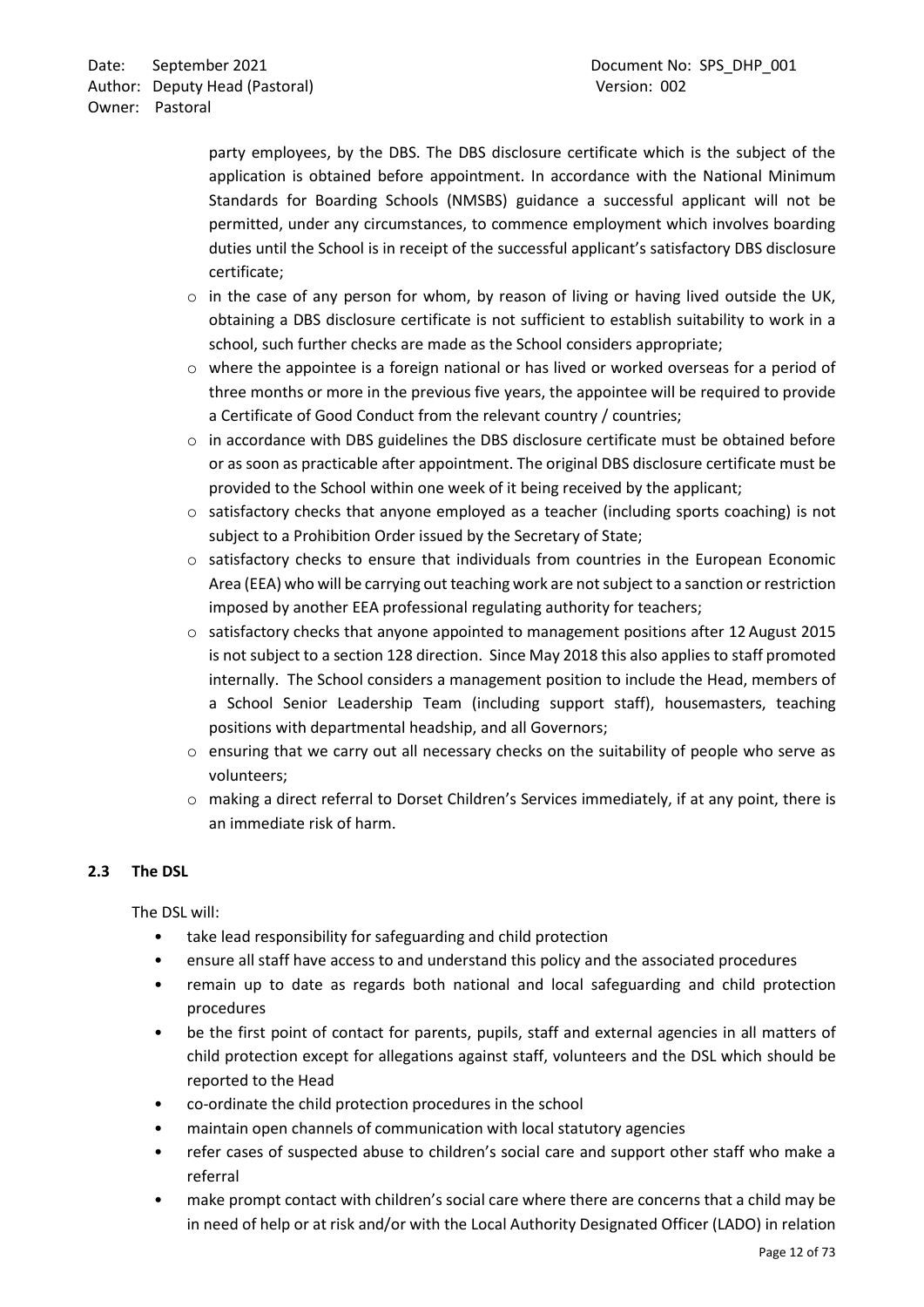to allegations against someone working in the School and/or with the police if a criminal offence is suspected

- maintain an ongoing training programme for all staff and volunteers who work with children
- keep written records of concerns about children, even where there is no need to refer the matter immediately
- ensure all records are kept securely, separately from the main pupil file, and in a locked location
- ensure all staff and volunteers read KCSiE Part One guidance.
- follow procedures where an allegation is made against a member of staff or volunteer as directed by the Head
- ensure that, where a pupil on the child protection register leaves, the information is transferred to the new school immediately and that the pupil's social worker is informed
- liaise with the LADO, co-ordinate action with the LADO and (where applicable) the Police following any child protection allegation or suspicion against a member of staff or volunteer
- refer cases where a person is dismissed or left due to risk/harm to a child to the Disclosure and Barring Service (DBS)
- refer cases where a crime may have been committed to the Police
- liaise with PDSCP following any child protection allegation or suspicion against a person who is not a member of the School staff or volunteer
- inform the applicable Local Authority of any pupil missing from education
- ensure that appropriate action is taken in the case of FGM being reported. This includes providing support to any teacher or regulated health/social care professional who reports to the Police cases where they discover that FGM appears to have been carried out on a girl under 18 years of age which is a mandatory reporting duty.
- ensure that the School has due regard to the need to prevent people from being drawn into terrorism, assessed the risk of children being drawn into terrorism, clear procedures in place for protecting children at risk of radicalisation and established clear protocols for ensuring any visiting speakers are suitable and appropriately supervised. Liaise with the safeguarding referral unit of Dorset Police in the case of any concerns about radicalisation and refer to the Channel programme where appropriate
- ensure that, where appropriate, senior pupils given positions of responsibility (such as pupil listeners and prefects) over other pupils are briefed on appropriate action to take should they receive any allegations of abuse
- advise and act upon all suspicion, belief and evidence of abuse reported
- keep the Head informed of all actions unless the Head is the subject of a complaint
- facilitate multi-agency working via liaison with the LADO, Dorset Social Care and other relevant external agencies on behalf of the School
- review the Safeguarding Policy and the staff Code of Conduct Policy, annually
- undertake an annual safeguarding audit in line with PDSCP standards to monitor the effectiveness of policies and procedures in practice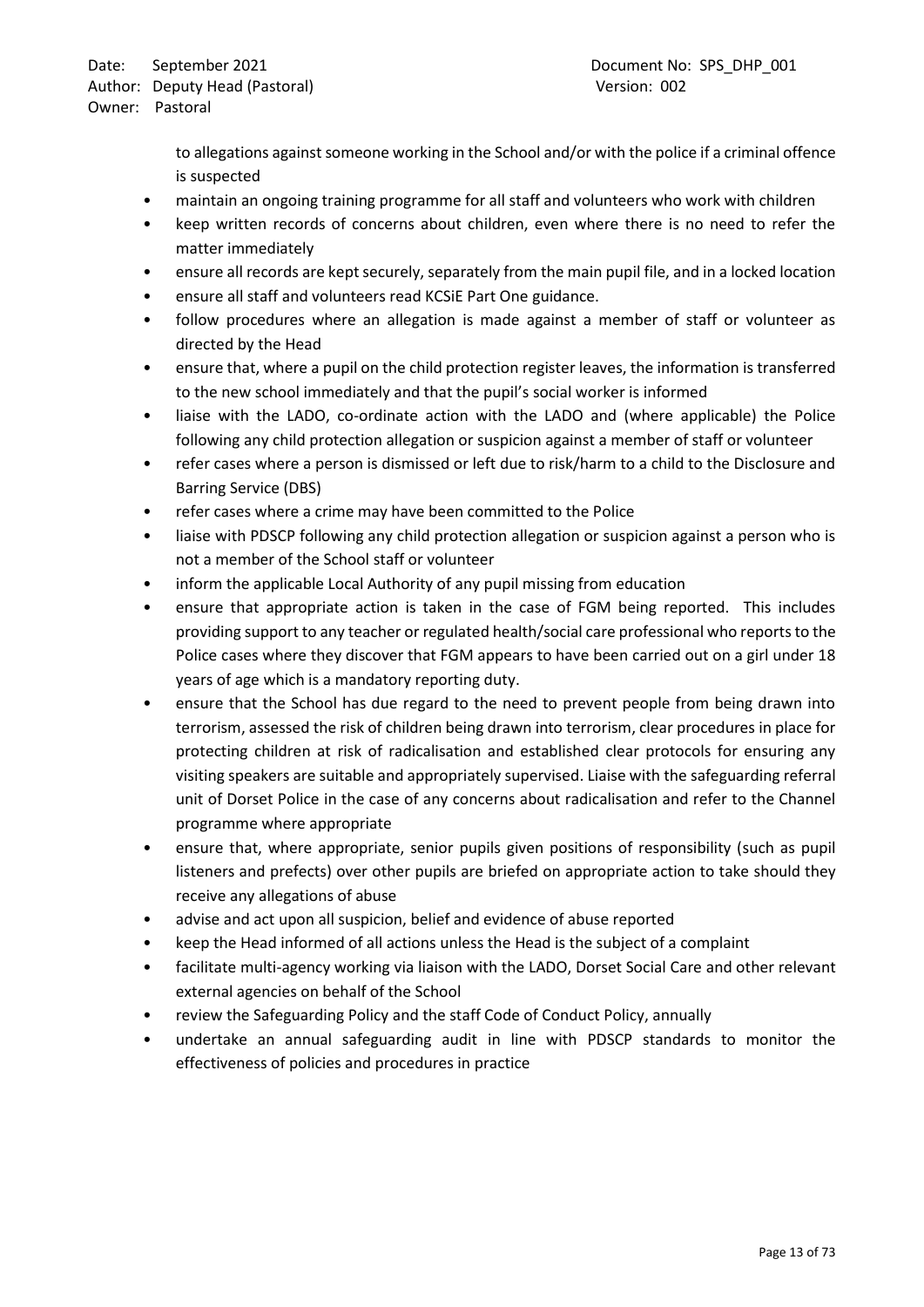## <span id="page-13-0"></span>**Section Three - Recognising abuse**

Sherborne Prep School recognises the importance of all staff having an awareness of safeguarding issues including: bullying including cyberbullying, children missing education, child missing from home or care, child sexual exploitation (CSE), domestic violence, drugs, fabricated or induced illness, faith abuse, female genital mutilation (FGM), forced marriage, gangs and youth violence, gender-based abuse/violence against women and girls (VAWG), hate, mental health, private fostering, preventing radicalisation, relationship abuse, sexting and trafficking. It is recognised that behaviours linked to activities such as drug taking, alcohol abuse, truanting and sexting put children in danger.

## <span id="page-13-1"></span>**3.1 Child protection**

Child protection is one very important aspect of safeguarding. It refers to the activity which is undertaken to protect specific children who are suffering, or are likely to suffer, significant harm.

## <span id="page-13-2"></span>**3.2 Significant harm**

The Children Act 1989 introduced the concept of significant harm as the threshold that justifies compulsory intervention by statutory agencies in family life in the best interests of children. There are no absolute criteria on which to rely when judging what constitutes significant harm. Sometimes it might be a single traumatic event but more often it is a compilation of significant events which damage the child's physical and psychological development. Decisions about significant harm are complex and, in each case, require discussion with the statutory agencies: Children's Social Care and Police.

#### <span id="page-13-3"></span>**3.3 Child abuse**

Staff should be aware that abuse, neglect and safeguarding issues are rarely standalone events that can be covered by one definition or label. In most cases multiple issues will overlap with one another.

Abuse is a form of maltreatment of a child. Somebody may abuse or neglect a child by inflicting harm, or by failing to act to prevent harm. Children may be abused in a family or in an institutional or community setting by those known to them, or more rarely, by others (e.g. via the internet). They may be abused by an adult or adults or another child or children.

It is generally accepted that there are four main forms of abuse. It is accepted that in all forms of abuse there are elements of emotional abuse, and that some children are subjected to more than one form of abuse at any one time. The following definitions are from Working Together to Safeguard Children (July 2018).

# **i) Physical abuse**

A form of abuse which may involve hitting, shaking, throwing, poisoning, burning or scalding, drowning, suffocating, or otherwise causing physical harm to a child. Physical harm may also be caused when a parent or carer fabricates the symptoms of, or deliberately induces, illness in a child.

#### **ii) Emotional abuse**

The persistent emotional maltreatment of a child such as to cause severe and persistent adverse effects on the child's emotional development. It may involve conveying to a child that they are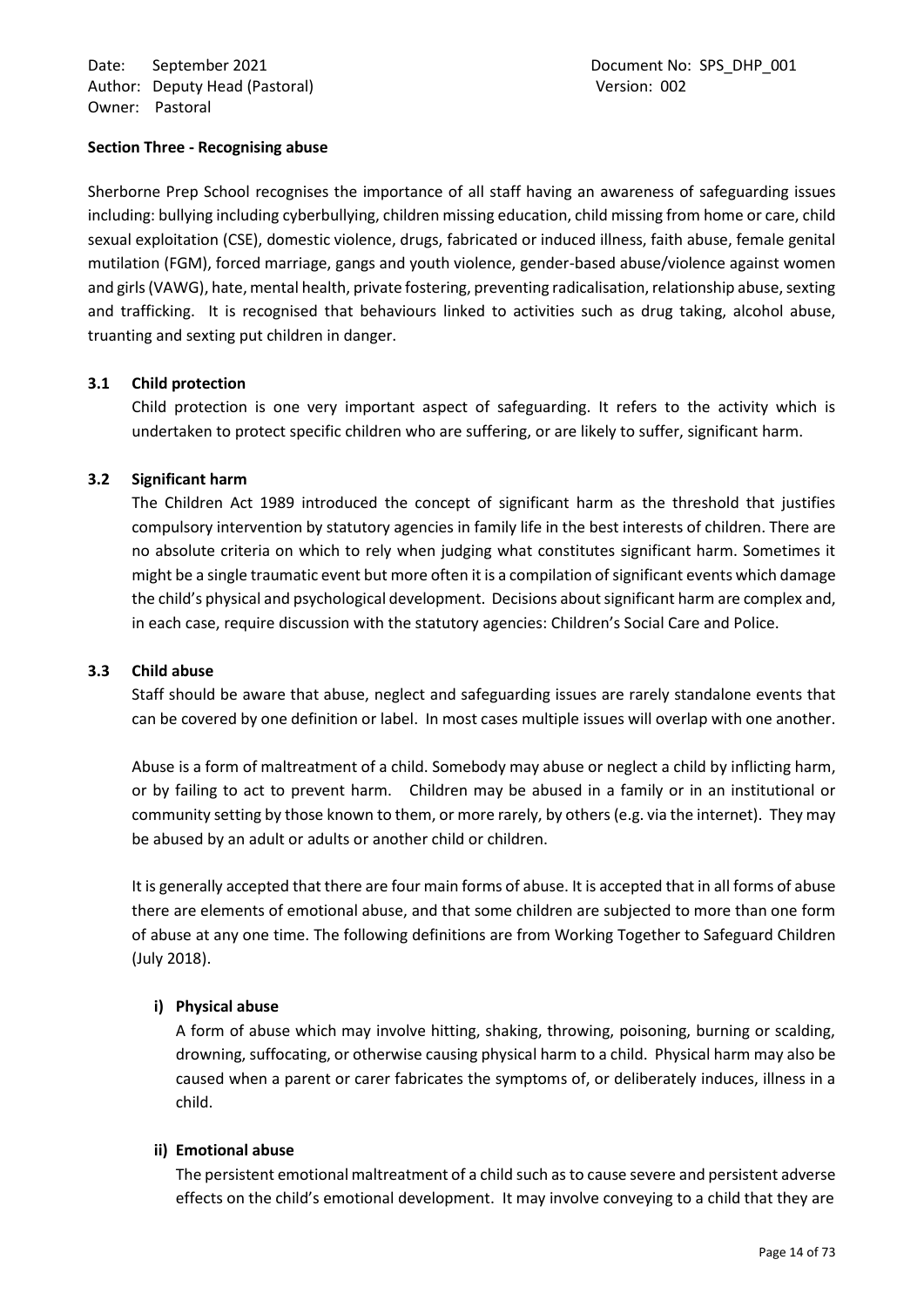worthless or unloved, inadequate, or valued only insofar as they meet the needs of another person. It may include not giving the child opportunities to express their views, deliberately silencing them or 'making fun' of what they say or how they communicate. It may feature age or developmentally inappropriate expectations being imposed on children. These may include interactions that are beyond the child's developmental capability, as well as overprotection and limitation of exploration and learning, or preventing the child participating in normal social interaction. It may involve seeing or hearing the ill-treatment of another. It may involve serious bullying (including cyberbullying), causing children frequently to feel frightened or in danger, or the exploitation or corruption of children. Some level of emotional abuse is involved in all types of maltreatment of a child, though it may occur alone.

## **iii**) **Sexual abuse**

Involves forcing or enticing a child or young person to take part in sexual activities, not necessarily involving a high level of violence, whether or not the child is aware of what is happening. The activities may involve physical contact, including assault by penetration (for example rape or oral sex) or non-penetrative acts such as masturbation, kissing, rubbing and touching outside of clothing. They may also include non-contact activities such as involving children in looking at, or in the production of, sexual images, watching sexual activities, encouraging children to behave in sexually inappropriate ways, or grooming a child in preparation for abuse (including via the internet). Sexual abuse is not solely perpetrated by adult males. Women can also commit acts of sexual abuse, as can other children.

# **iv**) **Neglect**

The persistent failure to meet a child's basic physical and/or psychological needs, likely to result in the serious impairment of the child's health or development. Neglect may occur during pregnancy as a result of maternal substance use. Once a child is born, neglect may involve a parent or carer failing to: provide adequate food, clothing and shelter (including exclusion from home or abandonment); protect a child from physical and emotional harm or danger; ensure adequate supervision (including the use of inadequate care-givers); or ensure access to appropriate medical care or treatment. It may also include neglect of, or unresponsiveness to, a child's basic emotional needs.

# <span id="page-14-0"></span>**3.4 Recognising child abuse – signs and symptoms**

KCSiE (Sep 2021) is clear: 'All School and college staff members should be aware of the signs of abuse and neglect so that they are able to identify cases of children who may be in need of help or protection'. Recognising child abuse is not always easy, and it is not the responsibility of School staff to decide whether or not child abuse has definitely taken place or if a child is at significant risk. We do, however, have a clear responsibility to act if we have a concern about a child's welfare or safety or if a child talks about (discloses) abuse. We must maintain an attitude of 'it could happen here'. Staff should be concerned (on questioning) when:

- explanation for injuries is superficially plausible, but may be inappropriate, or inaccurate in detail
- given varying explanations of an injury
- vague explanations are offered, e.g.: "fell off bike", "bruises easily"
- a history of repeated episodes is evident.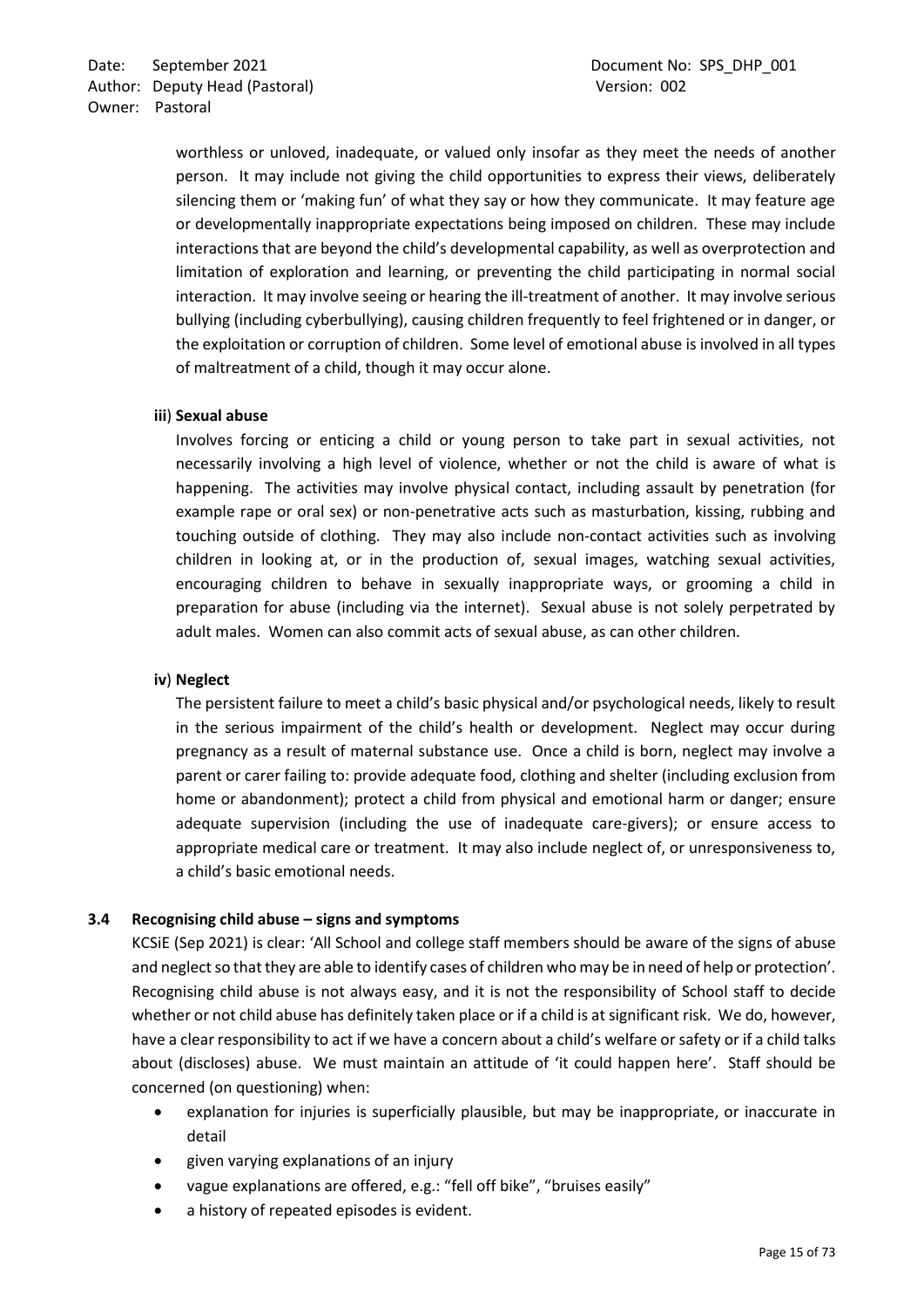Appendix Three details examples of possible indicators of each of the four kinds of abuse. The government guidance 'What to do if you're worried a child is being abused' (March 2015): [\(https://www.gov.uk/government/publications/what-to-do-if-youre-worried-a-child-is-being](https://www.gov.uk/government/publications/what-to-do-if-youre-worried-a-child-is-being-abused--2)[abused--2\)](https://www.gov.uk/government/publications/what-to-do-if-youre-worried-a-child-is-being-abused--2) provides more information on understanding and identifying abuse and neglect. The NSPCC website [\(https://www.nspcc.org.uk/\)](https://www.nspcc.org.uk/) provides information upon the types and indicators of abuse. Knowing what to look for is vital to the early identification of abuse and neglect. If staff are unsure, they should always speak to the DSL.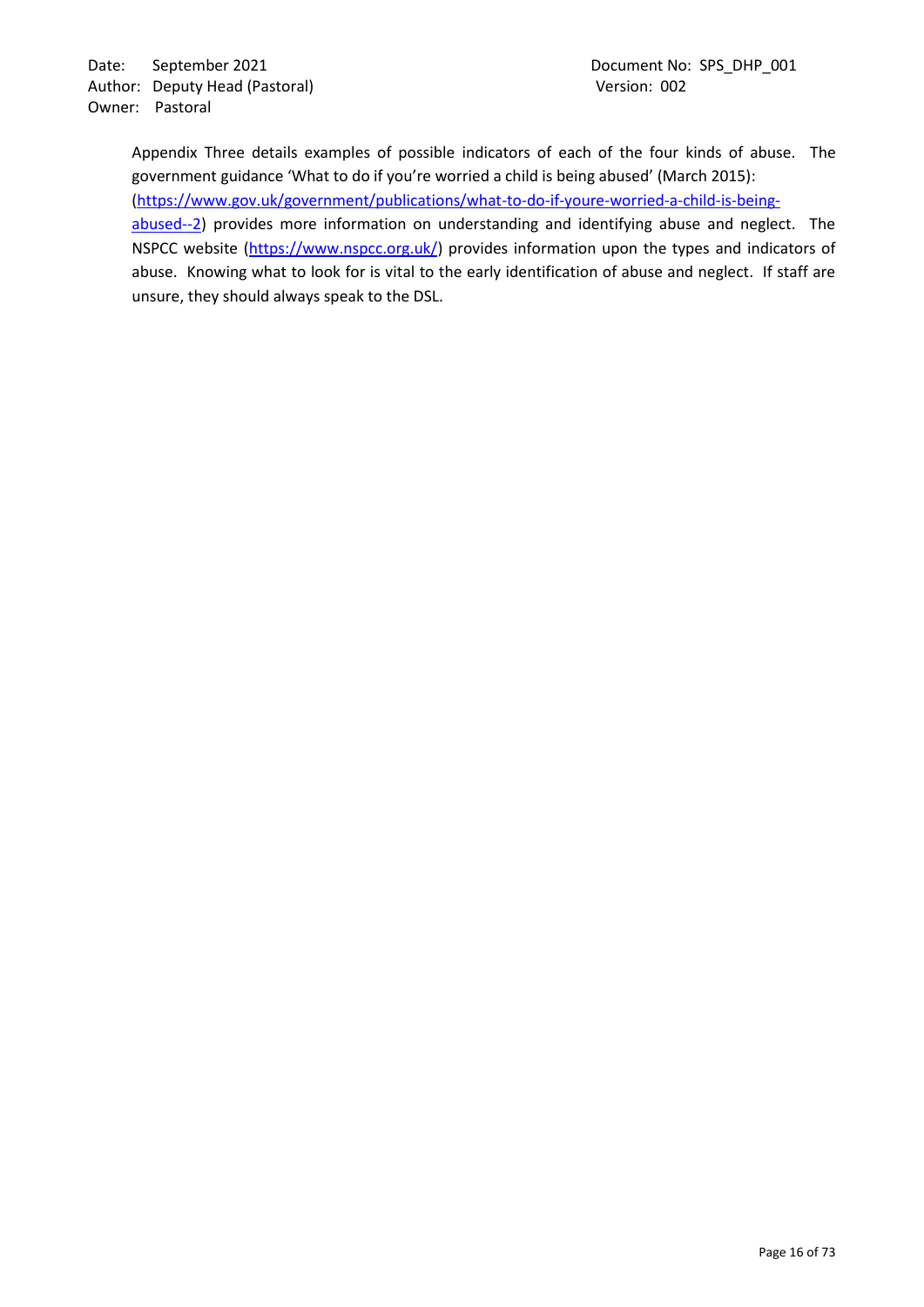## <span id="page-16-0"></span>**Section Four - Procedures**

These procedures explain what action should be taken if there are concerns that a child is or might be suffering harm. A 'child' is a person under 18 years, but the principles of these procedures apply to all pupils.

## <span id="page-16-1"></span>**4.1 Responding to the child who discloses (talks about) abuse**

All staff, volunteers and senior pupils will:

- listen carefully to what is said, keeping an open mind and not making a decision as to whether or not abuse has taken place even if unsubstantiated allegations have been made previously
- maintain an attitude of 'it could happen here' and act in the best interests of the child
- avoid showing shock or disbelief
- observe the child's demeanour
- find an appropriate opportunity to explain that the information will need to be shared with others to ensure that the correct action is taken and state who that will be. They will not promise to keep the information confidential or a 'secret'. If you are told about abuse, you have a responsibility to report it, so that action can be taken
- allow the child to continue at his/her own pace and do not interrupt if the child is freely recalling events. They will not stop him/her in order to find a 'witness' as this could inhibit the child from saying more
- avoid asking questions or pressing for more information. Ask for clarification only. If questions are necessary, they should be framed an open manner and not 'lead' the child in any way. Remember TED: Tell me…. Explain…. Describe…
- reassure the child, if necessary, that he/she has done the right thing in telling
- explain what will happen next and with whom the information will be shared
- not ask the child to repeat the disclosure to anyone else in School including the DSL or ask him/her or any other children who were present to write a written account or 'statement'
- not make a judgement about whether or not abuse has occurred and will not conduct an 'investigation' to establish whether the child is telling the truth. That is a task for social workers and the Police following a referral to them of concern about a child. The role of School staff is to act promptly on the information received
- make an immediate, careful record of what has been said using the child's actual words wherever possible (not an interpretation of them). The written record will ideally be made on the standard School 'concern' form (this is available in Appendix Seven). The record should include the date, time, place and those present during the conversation and be signed by the person taking the record. The record will be kept securely and handed to the DSL unless the allegation involves the Head or a member of staff, including the DSL
- preserve all evidence, for example scribbled notes, text messages, clothing and mobile devices
- where physical injuries have been observed, these will be carefully noted but not photographed. The staff member will not ask to see injuries that are said to be on an intimate part of the child's body
- immediately tell the DSL, unless someone has made an accusation about a member of staff in which case the Head will be informed. If someone has made an accusation about the Head, the Chair of Governors and the LADO will be informed. In all cases, this information will not be discussed with other adults (this includes the parents/carers) or young people. The Chair of Governors, David Leakey, can be contacted via David Cole, Bursar and the Clerk to the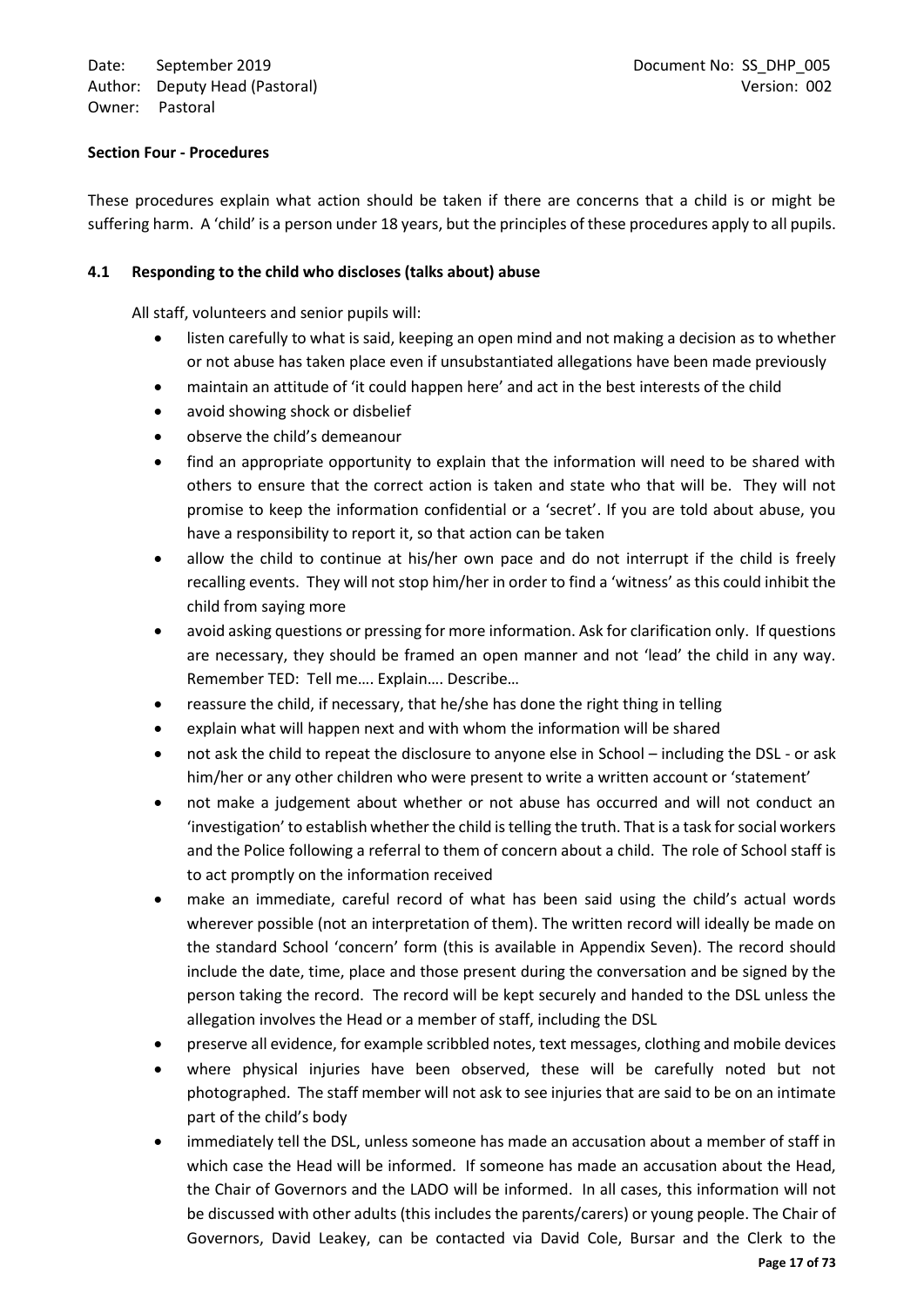Author: Deputy Head (Pastoral) and the control of the Version: 002 Owner: Pastoral

> Governors. Staff should state that the contact is required as the result of an allegation against a member of staff/volunteer; no details of that allegation will be sought by the Clerk to the Governors

- discuss with the DSL whether any steps need to be taken to protect the person who has told you about the abuse. This may need to be discussed with the person who disclosed.
- liaise as necessary with all relevant professionals including the DSL and Children's Social Care
- understand that such issues necessitate a high degree of confidentiality, not only out of respect for those concerned but also to ensure that evidence is not compromised by discussion in the public domain
- never attempt to carry out an investigation of suspected or alleged abuse by interviewing people or asking other people, such as parents. Social Care and Health and Police staff are the people trained to do this. Such action could cause more damage and interfere with possible criminal proceedings
- remember that anyone can make a referral if necessary. Staff have a right and duty to refer potential or actual child abuse direct to the Local Authority Children's Services or the Police if the situation is an emergency and the DSL, the Head, Chair of Governors or the Safeguarding Governor are not available and they are convinced that a direct report is the only way to ensure the pupil's safety or if they feel that senior staff action is/has been inadequate and/or inappropriate
- Dorset Social Care (Help and Protection Teams) telephone number is:
	- o PDSCP Multi Agency Safeguarding Hub (Mash Team) 01202 228866. ChAD 01305 228558
	- o Out of hours service 01202 228558
		- Where a member of staff makes a referral directly, s/he should inform the DSL as soon as possible thereafter
- the LADO can be contacted on 01305 221122. Sherborne Police Station is 01305 222222. Where a member of staff makes a referral directly, s/he should inform the DSL as soon as possible thereafter.
- **if a child is in immediate danger or is at risk of harm a referral should be made to Children's Social Care and/or the Police immediately**. Anyone can make the referral. Where a member of staff makes a referral directly, s/he should inform the DSL as soon as possible thereafter
- remember that any suspicion or concern that a child or young person may be suffering or at risk of suffering significant harm, MUST be acted on. Doing nothing is not an option, safeguarding and promoting the welfare of children is everyone's responsibility. Any suspicion or concerns will be reported without delay to the DSL or Deputy. During term time the DSL should always be available to discuss any safeguarding concerns. However, if for whatever reason they are not available the staff member will discuss their concerns as soon as possible with either another senior member of staff or the duty worker in the Help and Protection Team (contact the MASH team or their local team for advice 01305 221450)
- if a staff member has concerns about a child (as opposed to a direct disclosure or a child who is in immediate danger) a decision will need to be made as to the most appropriate action. Staff should seek advice from the DSL in such situations as options such as referral to social care, referral to specialist services or early help services are available.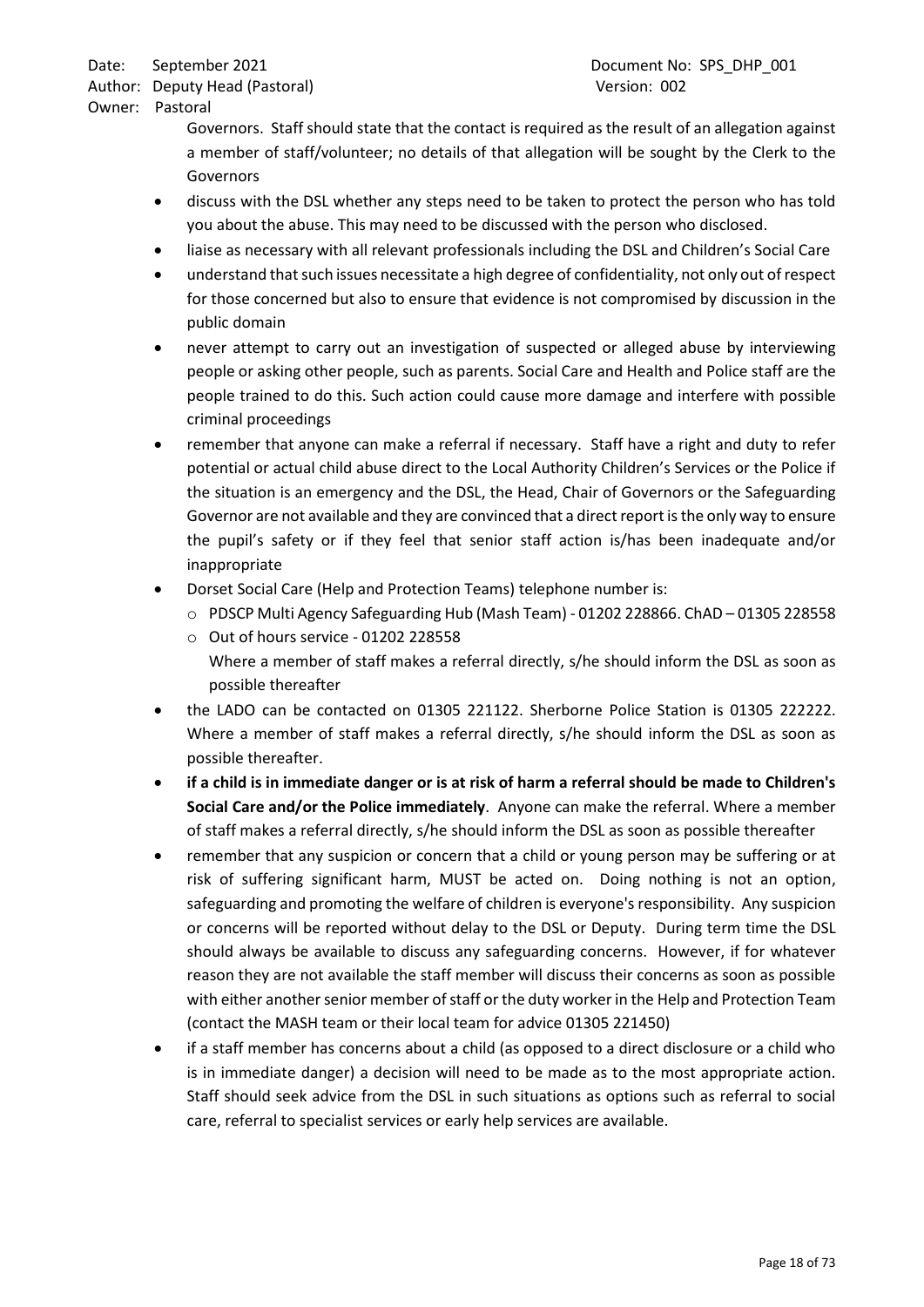## <span id="page-18-0"></span>**4.2 Action taken by the DSL**

Any disclosure or indicators of abuse will be reported verbally to the DSL or Deputy straight away. Within 24 hours, the DSL will refer the matter to Dorset Social Care or the Police without further investigation within the School. The School will follow their guidance about what to do next. Their statutory responsibility is to initiate any necessary investigations, and they will want relevant School staff to assist in the way appropriate to the circumstances and will advise on this. Anyone who feels that their concerns have not been dealt with seriously must contact Dorset Social Care.

Where the child already has an allocated social worker, that person or a manager or duty worker in the same team will be contacted promptly.

The DSL will keep a record of the conversation with the duty worker and other social workers, noting what actions will be taken and by whom, giving the date and time of the referral. The referral will be confirmed in writing on the inter-agency referral form (available on the PDSCP website) as soon as possible and at least within 24 hours. Any pre-existing assessments such as through the Common Assessment Framework will be attached.

A School child protection file will be started in the child's name, where the child is not already known to social workers. If a file already exists, the new information will be added to the chronology.

Appendix Four contains detailed record keeping guidance.

If the child can understand the significance and consequences of making a referral to social workers, they will be asked for their views. It will be explained that whilst their views will be taken into account, the School has a responsibility to take whatever action is required to ensure the child's safety and that of other children.

The DSL will decide whether to contact parents at this stage, judging whether do so is likely to place the child at risk of harm from their actions or reactions - for example in circumstances where there are concerns that a serious crime such as sexual abuse, domestic violence or induced illness has taken place. If in any doubt, the DSL or staff member will call the duty worker first and agree with him/her when parents/carers should be contacted and by whom. The reason for the decision not to contact parents first will be recorded in the child's School child protection file.

A child protection referral from a professional cannot be treated as anonymous.

It is important to ensure that even allegations that appear less serious are followed up and taken seriously, and that they are examined objectively by someone independent of the School. Consequently, the LADO will be informed of all child protection allegations or suspicions against a member of staff or volunteer at the School that come to the School's attention and appear to meet the criteria for referral, so that he or she can consult Police and social care colleagues as appropriate.

Any child protection allegation or suspicion against anyone outside the School will be referred to PDSCP. The relevant criteria are that one or more persons have: behaved in a way that has caused a child to suffer or are at risk of suffering serious harm to a child or may have caused serious harm to a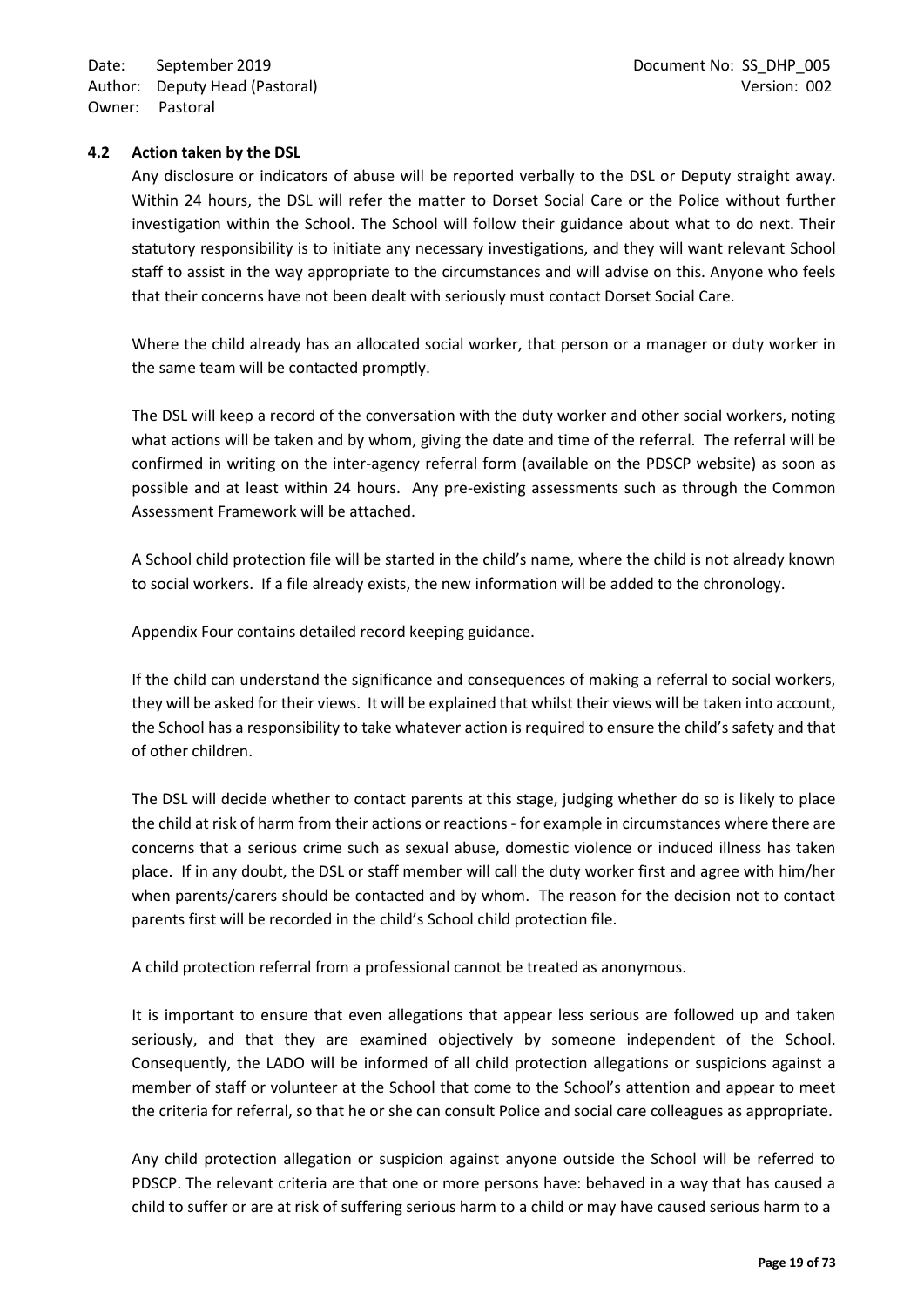child; or possibly committed a criminal offence against or related to a child; or behaved towards a child or children in a way that indicates that they are unsuitable to work with children.

When deciding whether to make a referral, following an allegation or suspicion of abuse, the Head and DSL should not make their own decision over what appear to be borderline cases, but rather the doubts and concerns should be discussed with the LADO/PDSCP. This may be done tentatively and without giving names in the first instance. What appears trivial at first can later be revealed to be much more serious, and an allegation of child abuse or neglect may lead to a criminal investigation. Thus, the School should not do anything that may jeopardise a Police investigation, such as asking a child leading questions or attempting to investigate the allegations of abuse but should discuss their doubts and concerns with the LADO on a no names basis without identifying the family. If the LADO advises that sufficient concern exists that a child may be at risk of significant harm, a referral will be made without delay. If the initial referral is made by telephone, the DSL will keep a dated and timed record of the conversation, noting what actions are to be taken and by whom. The DSL will then confirm the referral in writing to PDSCP within 24 hours by using the inter-agency referral form (available on the PDSCP website). Any pre-existing assessments such as a CAF will be attached. If no response or acknowledgment is received within one working day, the DSL will contact PDSCP again.

Where the child is not already known to social workers, a child protection file will be started in the pupil's name. If a file already exists, the new information will be added to the chronology. Where there is no disclosure by a child but concerns are accumulating, such as in relation to neglect or emotional abuse, the DSL will ensure that all information is brought together and that s/he makes a professional judgement about whether to refer to outside agencies; use will be made of the PDSCP threshold document available on the PDSCP website. Such an approach helps to identify the pathway required for the pupil; whether concerns will be managed within the School; or with the help of other agencies as part of early help which may include use of the Common Assessment Framework (CAF) and the Team around the Family (TAF) approach; or whether they require specialised support such as a social work assessment or referral to CAMHS.

The DSL will reassess the concerns following action when the situation does not improve for the child and, where appropriate, challenge inaction by external agencies.

A member of staff who reports concerns to the DSL should expect some feedback, although confidentiality might mean in some cases that this is not detailed. If the member of staff is not happy with the outcome s/he can press for reconsideration and if following this, s/he still believes the correct action has not been taken, will refer the concerns directly to social workers.

#### <span id="page-19-0"></span>**4.3 Responding to concerns reported by parents or others in the community**

Occasionally parents or other people in the local community tell School staff about an incident in or accumulation of concerns they have about the family life of a child who is also a pupil at the School.

If the incident or concern relates to child protection, the information cannot be ignored, even if there are suspicions about the motives for making the report. Members of staff will therefore need to pass the information to the DSL in the usual way.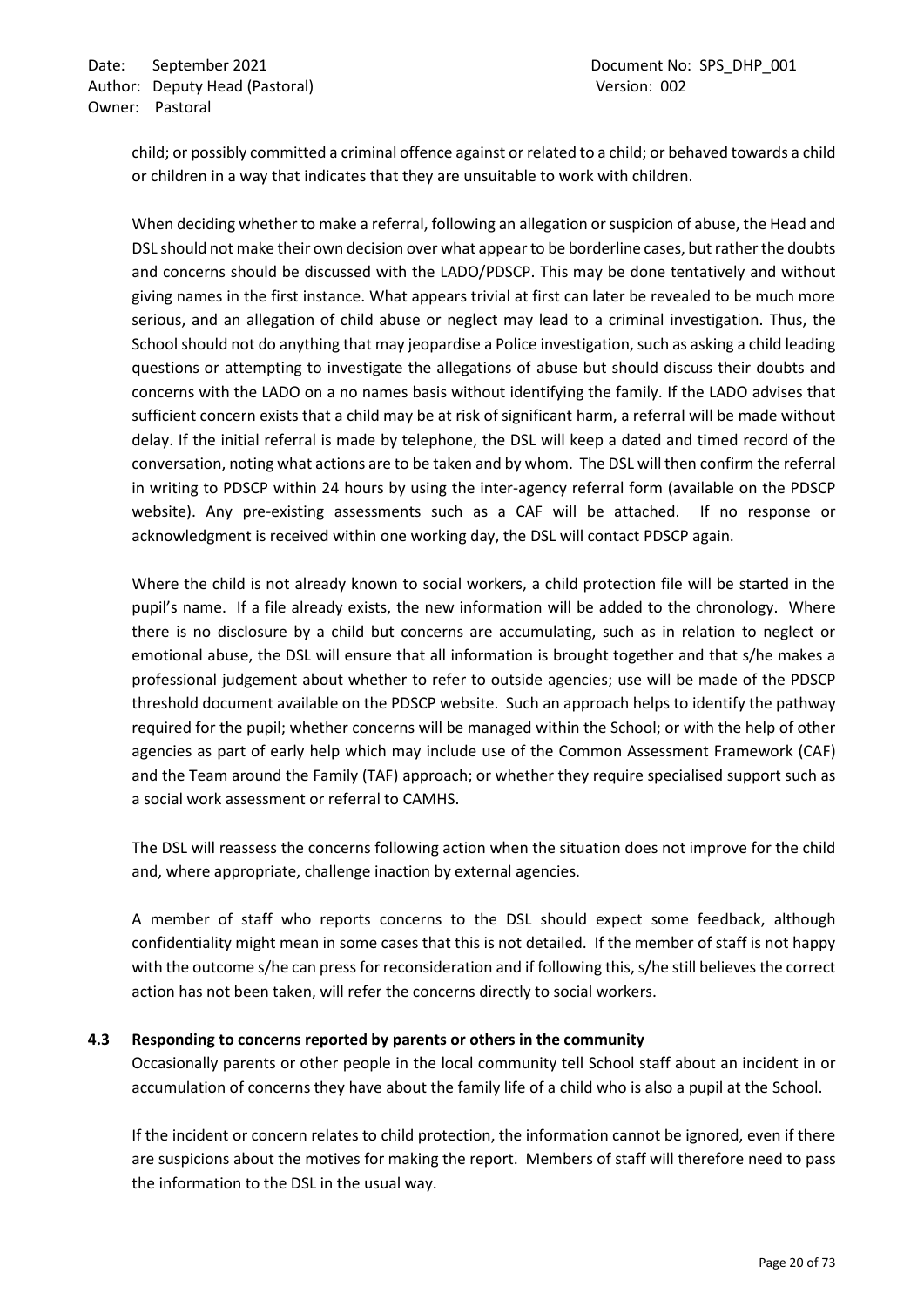It is preferable if the parent / community member who witnessed or knows about the concerns or incident makes a call to Children's Social Care themselves as they will be better able to answer any questions. They can ask for their name not to be divulged if a visit is made to the family. The DSL will advise accordingly and later confirm that this referral has been made.

If the parent / community member refuses to make the referral, the DSL will clarify that s/he has a responsibility to do so and will also need to pass on to social workers how s/he is aware of the information.

This process also applies to parents/community members who are also School staff. As professionals who work with children, they cannot be anonymous when making the referral but can ask for the situation to be managed sensitively and, if necessary, for their identity to be withheld from the family if it will cause difficulties in their private life.

# <span id="page-20-0"></span>**4.4 Referral guidelines**

The DSL will have regard for the criteria set out in KCSiE (Sep 2021) when determining whether to make a referral to the LADO or DSC (Dorset Social Care) as appropriate where a pupil or another person has:

- behaved in a way that caused a child to suffer or are at risk of suffering serious harm
- or
- possibly committed a criminal offence against or related to a child
- or
- behaved towards a child or children in a way that indicates he or she is unsuitable to work with children

or

- if there are concerns about a child's welfare and there are signs that a child:
	- o is experiencing or may already have experienced abuse or neglect;
	- $\circ$  is likely to suffer significant harm in the future

In considering a referral the DSL will differentiate between safeguarding children who have suffered or are at risk of suffering serious harm and those who are in need of additional support from one or more agencies.

A child who is considered to have suffered or is at risk of suffering serious harm will be referred to Dorset Social Care (DSC) immediately. A referral should be made within one working day of the recognition of risk.

A child who is considered to be in need of additional support from one or more agencies will be referred to one or more external agencies as required and an inter-agency assessment using local processes, which may include use of the Common Assessment Framework (CAF) and the Team around the Family (TAF), will be sought. In such situations the parents will be kept fully informed, as appropriate.

The safety of children is paramount in all decisions in relation to the welfare of children and members of staff should take all reasonable steps to offer a child immediate protection from an aggressive parent.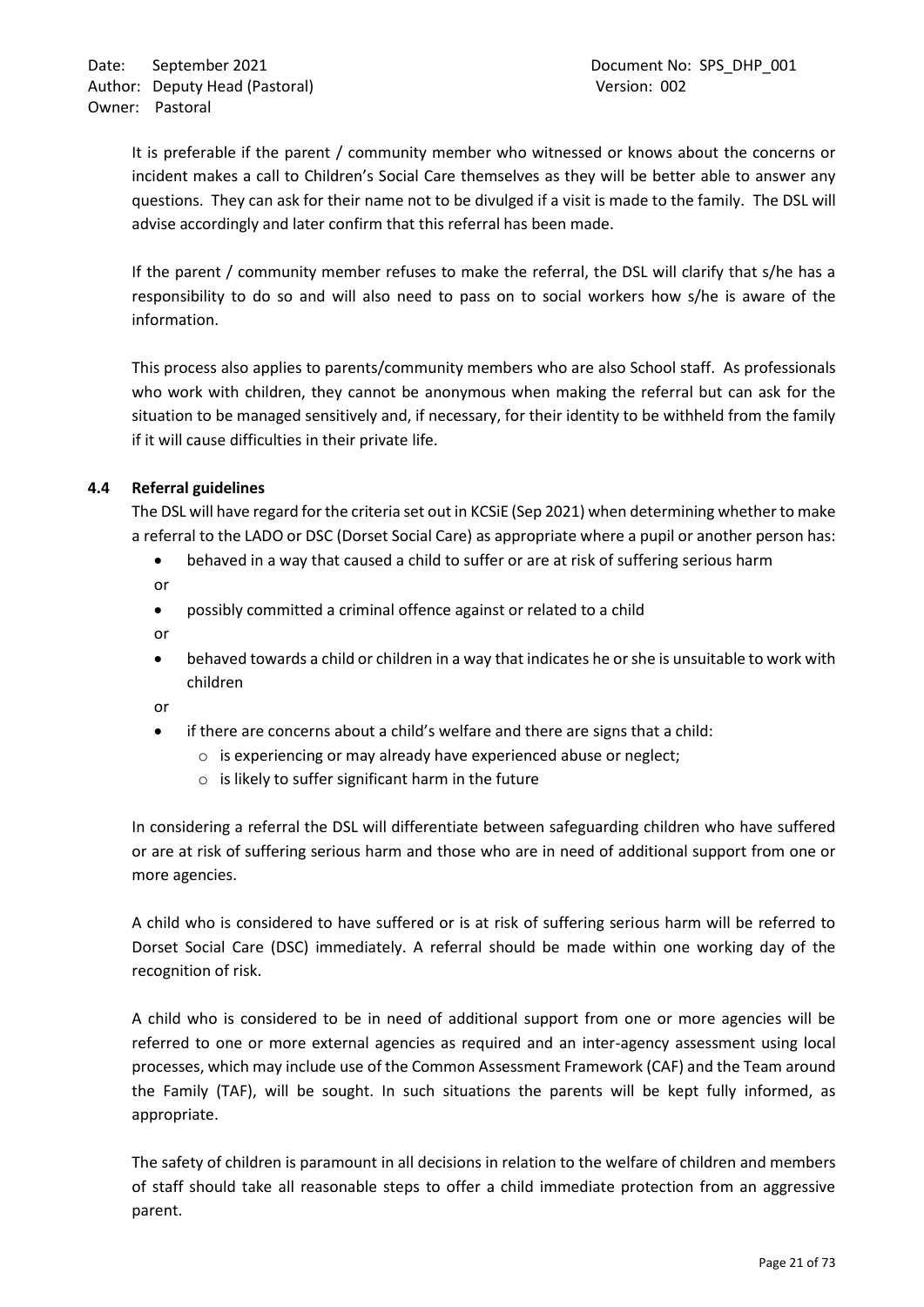An allegation against a member of staff or volunteer will be discussed with the LADO whose advice will be followed. A referral to DSC or the Police of a child protection allegation or suspicion against a member of staff or volunteer at the School will not normally be made where the case is one which, upon the advice of the LADO, can be satisfactorily investigated and dealt with under the School's internal procedures. In such situations additional support from one or more external agencies will be sought and the parents will be kept fully informed, as appropriate.

A referral to DSC or Police of a child protection allegation or suspicion against a person who is from outside the School and not a member of staff or volunteer at the School will be made and the advice of DSC followed.

A complaint or suspicion of abuse involving the identification of someone who may already be engaged in illegal terrorist–related activity, will always be referred to PDSCP and, if appropriate, the Police. The relevant contact details for preventing terrorism and radicalisation referrals in Dorset are [PreventReferral@dorset.pnn.police.uk.](mailto:MASH@dorset.pnn.police.uk)

In relation to Channel referrals, the DSL will consider seeking the consent of the child (or their parent / guardian) when determining what information can be shared. Whether or not consent is sought will be dependent on the circumstances of the case but may relate to issues such as the health of the individual, law enforcement or protection of the public.

#### <span id="page-21-0"></span>**4.5 External Agencies**

Whether or not the School decides to refer a particular complaint to DSC or the Police, the parents and pupil will be informed in writing of their right to make their own complaint or referral and will be provided with contact names, addresses and telephone numbers, as appropriate. These are held in Appendix Two.

Where a member of staff makes a referral directly, s/he should inform the DSL as soon as possible thereafter.

Other External Agencies for reporting Prevent concerns relating to terrorism and extremism are also held in Appendix Two.

#### <span id="page-21-1"></span>**4.6 Response from Children's Services Social Care to a School referral**

#### • **Referral**

Once a referral is received by the relevant team, a manager will decide on the next course of action within one working day. When there is concern that a child is suffering, or likely to suffer significant harm, this will be decided more quickly, and a strategy discussion held with the Police and Health professionals and other agencies as appropriate (section 47 Children Act 1989).

The DSL should be told within three working days of the outcome of the referral. If this does not happen s/he will contact the duty worker again.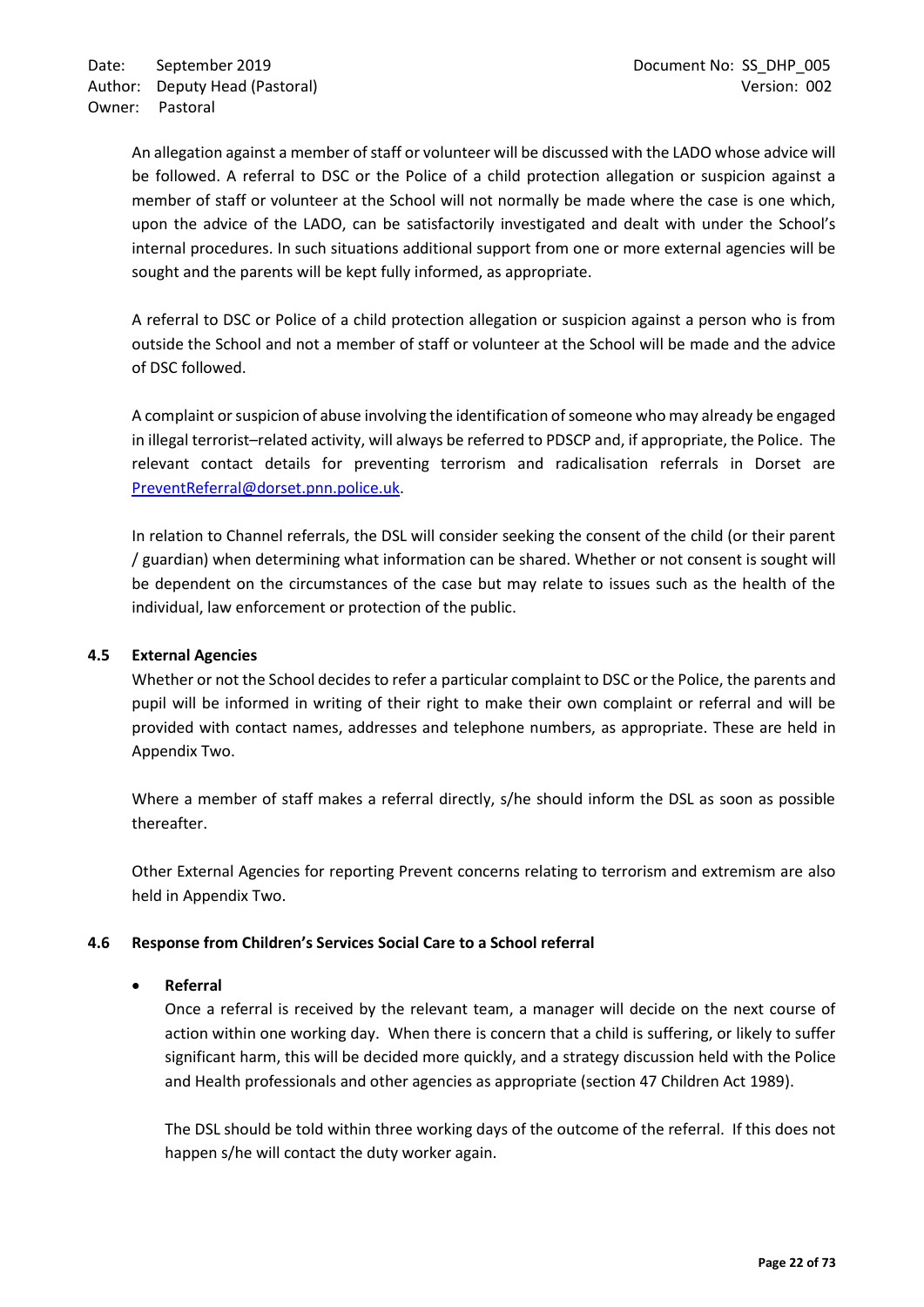## • **Assessment**

All assessments should be planned and co-ordinated by qualified social worker. They should be holistic, involving other professionals, parents/carers and the children themselves as far as practicable. Assessments should show analysis, be focused on outcomes and usually take no longer than 45 working days from the point of referral. School staff have a responsibility to contribute fully to the assessment.

## • **S47 Enquiries** (regarding significant harm)

The process of the investigation is determined by the needs of the case, but the child / young person will always be seen as part of that process and sometimes without parents' knowledge or permission. On occasions, this will mean the child/young person is jointly interviewed by the Police and social workers, sometimes at a special suite where a videorecording of the interview is made.

## • **The Child Protection Conference**

If, following the S47 enquiries, the concerns are substantiated and the child is judged to be at risk of significant harm, a Child Protection Conference (CPC) will normally be convened. The CPC must be held within 15 days of the first strategy discussion and School staff will be invited to attend normally the DSL or Head. This person will produce a written report in the correct format (a pro forma is available on the PDSCP website). This will be shared with the child/young person and his/her family before the conference is held. A copy will also be sent to the person chairing the initial CPC at least 24 hours in advance.

More information is in the inter-agency safeguarding procedures 'Child Protection Conferences' on the PDSCP website: [https://www.pdscp.co.uk/working-with-children/child-protection](https://www.pdscp.co.uk/working-with-children/child-protection-conferences/)[conferences/](https://www.pdscp.co.uk/working-with-children/child-protection-conferences/)

If the DSL disagrees with the decisions made by social workers regarding the outcome of the referral, the conclusions of the assessment or any actions taken, the matter should be discussed and if necessary escalated to more senior managers (under the escalation policy available on the PDSCP website), *particularly* if the child's situation does not appear to be improving.

#### <span id="page-22-0"></span>**4.7 Responding to allegations or concerns about staff or volunteers**

It is expected that all staff and Governors involved in the management of allegations of abuse made against a member of staff (including supply staff and volunteers) or former member of staff (including supply staff and volunteers) will comply at all times with DfE statutory guidance contained within KCSiE (Sep 2021) (the procedure to follow is to be found in Part four of KCSiE).

The use of rigorous recruitment and selection procedures in addition to adhering to the School's Code of Conduct will mean that there are relatively few allegations against, or concerns about, staff or volunteers. If a member of staff, or any other person, has any reason to believe that another adult (whether staff, volunteer, DSL or Deputy DSL) has acted inappropriately or abused a child or young person, they will take action by reporting to the Head (not the DSL) immediately. The Head will inform the Chair of Governors.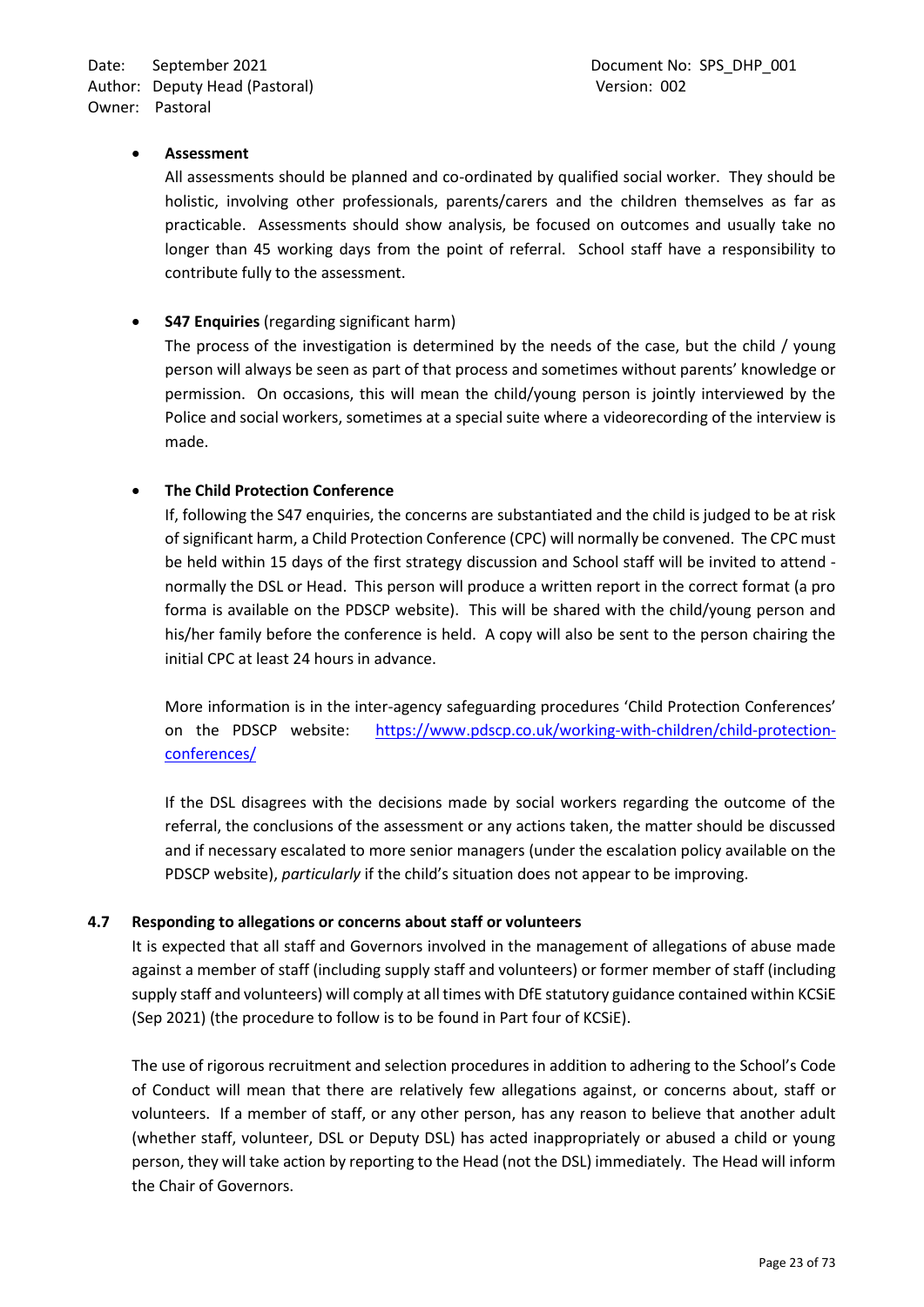The following must be reported to the Head: allegations of behaviour that a member of staff or volunteer has harmed a child, or may have harmed a child; the possibility of a criminal offence against or related to a child; and behaviour towards a child or children in a way that indicates he or she would pose a risk of harm if they work regularly or closely with children. Even though it may seem difficult to believe that a colleague may be unsuitable to work with children, the risk is far too serious for any member of staff themselves to dismiss such a suspicion without taking action. Doing nothing is not an option; safeguarding and promoting the welfare of children is everyone's responsibility. We all have a role to play in identifying concerns, sharing information and taking prompt action so as to act in the best interest of the child.

The person suspected of abuse must not be approached on the matter. In cases where serious harm is suspected, the Police should be informed from the outset.

This procedure relates to members of staff who are currently working in the School regardless of where the abuse is alleged to have taken place.

Should the initial allegation first be made to any other member of staff, that member of staff must either request the person raising the allegation to report it to the Head or if that is not possible, to pass details of the allegation to the Head immediately. If the Head is absent, the allegation should be passed to the Chair of Governors.

The Chair of Governors, David Leakey, can be contacted via David Cole, Bursar and the Clerk to the Governors. Staff should state that the contact is required as the result of an allegation against a member of staff/volunteer; no details of that allegation will be sought by the Clerk to the Governors.

If the allegation or concern is about the Head, the person with concerns will contact the Chair of Governors or the LADO in the Local Authority Safeguarding and Standards Team immediately (without informing the Head). They may also speak to the DSL. All allegations about the Chair of Governors should be reported to the LADO without the Chair of Governors being informed.

The Dorset LADO can be contacted on 01305 221122.

If an allegation requires immediate attention, but is received outside normal office hours, the allegation should be referred to the Dorset Social Care out of hours service (Tel: 01202 657279) or the local police and the LADO informed as soon as possible.

See also Appendix Two for all contact numbers.

Any allegation against a member of staff or volunteer will be dealt with as quickly as possible and without unnecessary delay. The School's priority will be to achieve a quick resolution of that allegation in a fair and consistent way that provides effective protection for any child involved and at the same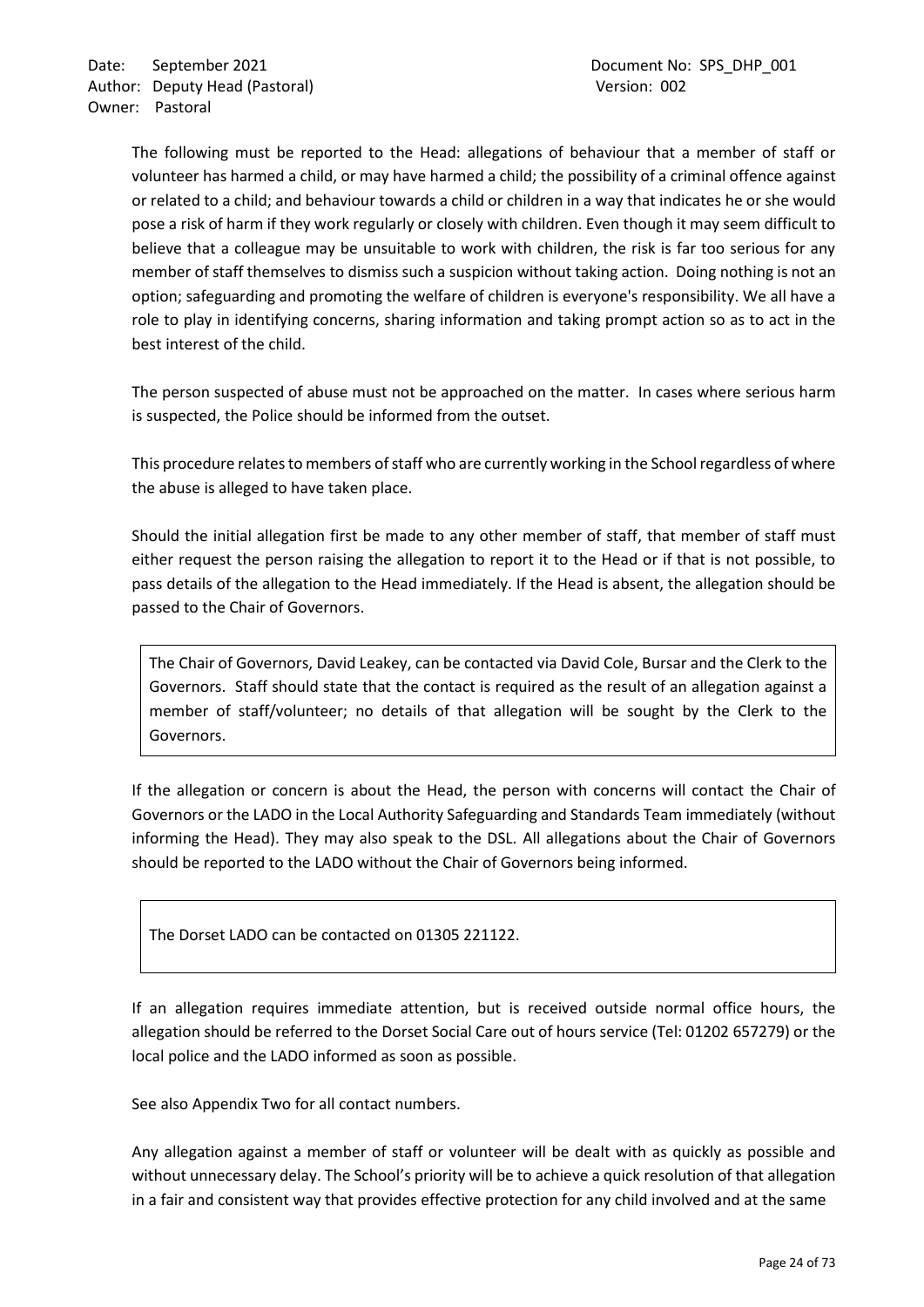time supports the person who is the subject of the allegation. All such allegations will be dealt with as a priority without delay.

In all cases of allegations against staff or volunteers, the Head and Chair of Governors, will contact the LADO immediately and within one working day at the latest. There will be no unnecessary delay in referring an allegation.

The LADO will provide advice and preside over the investigation of any allegation or suspicion of abuse directed against anyone working in the School. The discussion with the LADO will include the nature, content and context of the allegation. A course of action will be agreed with the LADO, including any involvement of the Police. Any communication with both the individual and the parents of the child (or children) will be agreed with the LADO.

Advice will be sought from the LADO, Police and DSC to agree the following:

- who needs to know and, importantly, exactly what information can be shared;
- how to manage speculation, leaks and gossip;
- what, if any information can be reasonably given to the wider community to reduce speculation; and
- how to manage press interest if and when it should arise.

All discussions, including those with the LADO will be recorded in writing any communication with the individual and the parents of the child concerned will be agreed.

The School will not investigate allegations nor undertake actions within an investigation, before speaking to the LADO so as not to jeopardise statutory investigations. If a crime may have been committed, the matter will be reported to the Police and their advice followed.

The School has a duty of care towards its employees and as such, it must ensure that effective support is provided for anyone facing an allegation. Individuals will be informed of concerns or allegations as soon as possible and given an explanation of the likely course of action, unless external agencies object to this. The individual concerned will be advised to contact their trade union representative, if they have one, or a colleague for support. S/he will also be given access to welfare counselling and medical advice.

If the Police decide to take the case further and the allegation is against a member of staff, it is possible that he or she might be suspended or, where the circumstances are considered to warrant it, dismissed. Suspension will not be an automatic response to an allegation.

The School aims to strike a balance between the need to protect children from abuse and the need to protect staff from false or unfounded allegations. However, the School must consider the following when assessing its actions:

- Is the pupil at risk?
- Are other pupils at risk?
- Will the presence in School of the member of staff impede an investigation?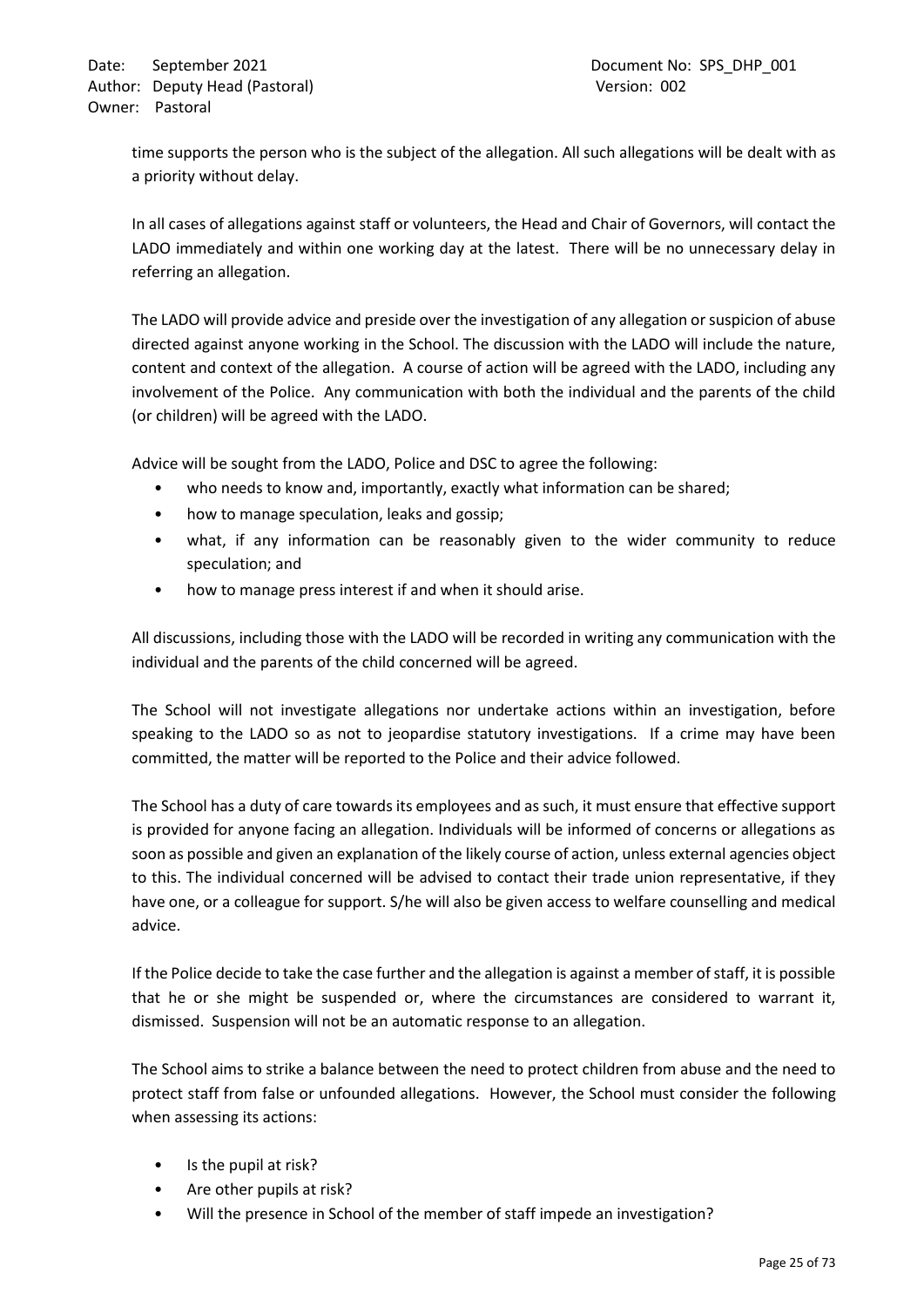The School will always consider alternative arrangements that would achieve the same result as suspension of the member of staff. This could include either redeployment so that the member of staff does not have direct contact with the child concerned, or by providing an assistant to be present when the individual has contact with children. Full consideration will be given to all the options, subject to the need to ensure the safety and welfare of the pupil concerned and the need for a full and fair investigation. The School will give due weight to the views of the LADO.

A member of staff will only be suspended if there is no reasonable alternative. If suspension is deemed appropriate, the reasons and justification will be recorded, and the member of staff notified of those reasons in writing within one working day. Appropriate support will be provided for the suspended individual and contact details provided. Social contact with colleagues and friends should not be prevented unless there is evidence to suggest that such contact is likely to be prejudicial to the gathering and presentation of evidence.

Accommodated staff who are being investigated following an allegation will be provided with alternative accommodation away from children. Accommodated staff who are suspended will be required to remain off-site for the duration of their suspension and will be provided with alternative accommodation away from children.

If the allegation is made against a supply agency worker, contractor or other person not directly employed by the School, the organisation or agency of employment will be informed in addition to following the procedures outlined in this policy.

The School will have regard to the guidance and restriction on the reporting or publishing of allegations made against teachers and make all reasonable effort to maintain confidentiality and guard against unwanted publicity. The School will not make any statement about an allegation without consulting Social Care and Health and the Police. This includes statements to parents. This will apply up to the point at which the alleged perpetrator is charged with an offence, or the DfE/TRA publish information about an investigation or reach a decision in a disciplinary case.

If there has been a substantiated allegation against a member of staff, the School will work with the LADO to determine whether there are any improvements to be made to the School's procedures or practice to help prevent similar events in the future.

There is a legal requirement for employers to make a referral to the DBS where they think that an individual has engaged in conduct that harmed (or is likely to harm) a child; or if a person otherwise poses a risk of harm to a child. If an allegation is substantiated and the member of staff / contractor / volunteer / student is dismissed or the School ceases to use the his/her service or the member of staff resigns or otherwise ceases to provide his/her services, the LADO should discuss with the School whether a referral should be made to the Disclosure and Barring Service (DBS) for consideration of whether inclusion on the barred lists is required.

If an allegation is substantiated and the member of staff / contractor / volunteer/ student is dismissed or the School ceases to use his/her service or the member of staff resigns or otherwise ceases to provide his/her services, before a disciplinary process is completed, the Head should inform the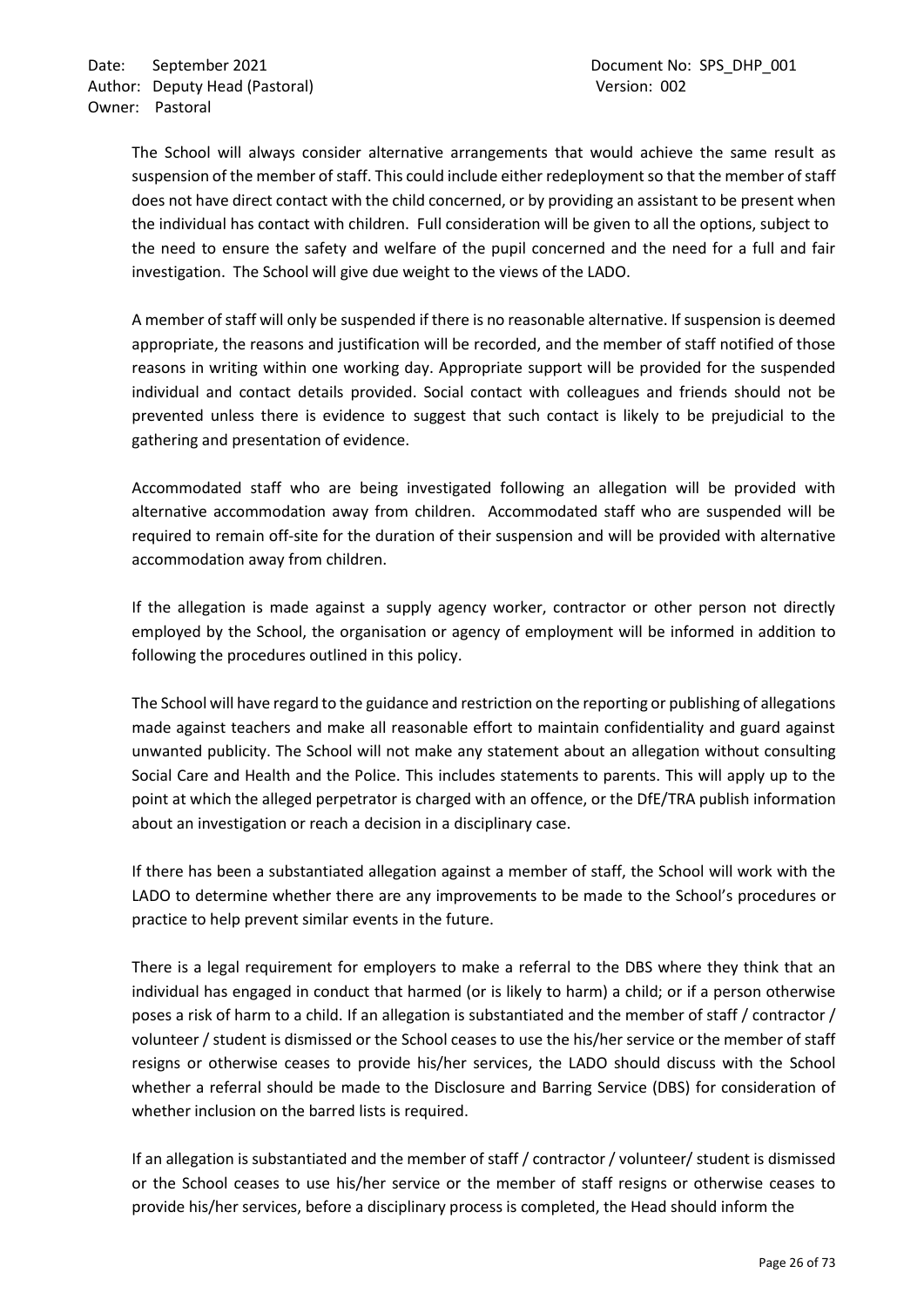person about the employer's statutory duty to report the case to the DBS and will so inform the Authority.

If an allegation is substantiated and the member of staff/contractor/volunteer/student is dismissed or the School ceases to use the his/her service or the member of staff resigns or otherwise ceases to provide his / her services, and a judgement is made that a disciplinary process would have been instituted if the person had remained in post, the Head should similarly inform the person about the employer's statutory duty to report the case to the DBS and will so inform the Authority.

Ceasing to use a person's services includes: dismissal, non-renewal of a fixed-term contract, no longer engaging or refusing to engage a supply teacher provided by an employment agency, terminating the placement of a student teacher or other trainee, no longer using staff employed by contractors, no longer using volunteers, resignation, and voluntary withdrawal from supply teaching, contract working, a course of initial teacher training or volunteering.

If a referral is to be made it should be submitted within one month of the allegation being substantiated and as much evidence about the circumstances of the case as possible will be included in the report. If the member of staff being referred to the DBS is a teacher in England, they should also be referred to the National College for Teaching and Leadership (TRA) to consider prohibiting the individual from teaching. Failure to report constitutes an offence.

Referral to the DBS cannot be prevented by a compromise agreement when referral is legally required nor can an individual's refusal to cooperate with an investigation prevent referral. The School has a responsibility to respond to requests from the DBS for information that is already held.

The School also has a duty to refer to the TRA where a teacher has been dismissed (or would have been dismissed if he or she had not resigned) and a prohibition order may be appropriate. Reasons for a prohibition order include 'unacceptable professional conduct', 'conduct that may bring the profession into disrepute' and a 'conviction, at any time, for a relevant offence'. Advice about whether an allegation against a teacher is sufficiently serious to refer to the TRA can be found in Teacher Misconduct: the prohibition of teachers (April 2018). Further guidance is published on the TRA website.

More information is available in the inter-agency procedures ('Allegations Against Staff') on the PDSCP website [\(https://www.pdscp.co.uk/working-with-children/allegations-against-staff/\)](https://www.pdscp.co.uk/working-with-children/allegations-against-staff/).

# <span id="page-26-0"></span>**4.8 Low level concerns: Responding to allegations or concerns about staff or volunteers that do not meet the harm threshold**

A culture in which all concerns about adults (**including allegations that do not meet the harms threshold** referred to the Local Authority) are shared responsibly and with the right person, recorded and dealt with appropriately, is critical.

This will enable the School to identify concerning, problematic or inappropriate behaviour early; minimise the risk of abuse; and ensure that adults working in or on behalf of the school are clear about professional boundaries and act within these boundaries, and in accordance with the ethos and values of Sherborne Prep.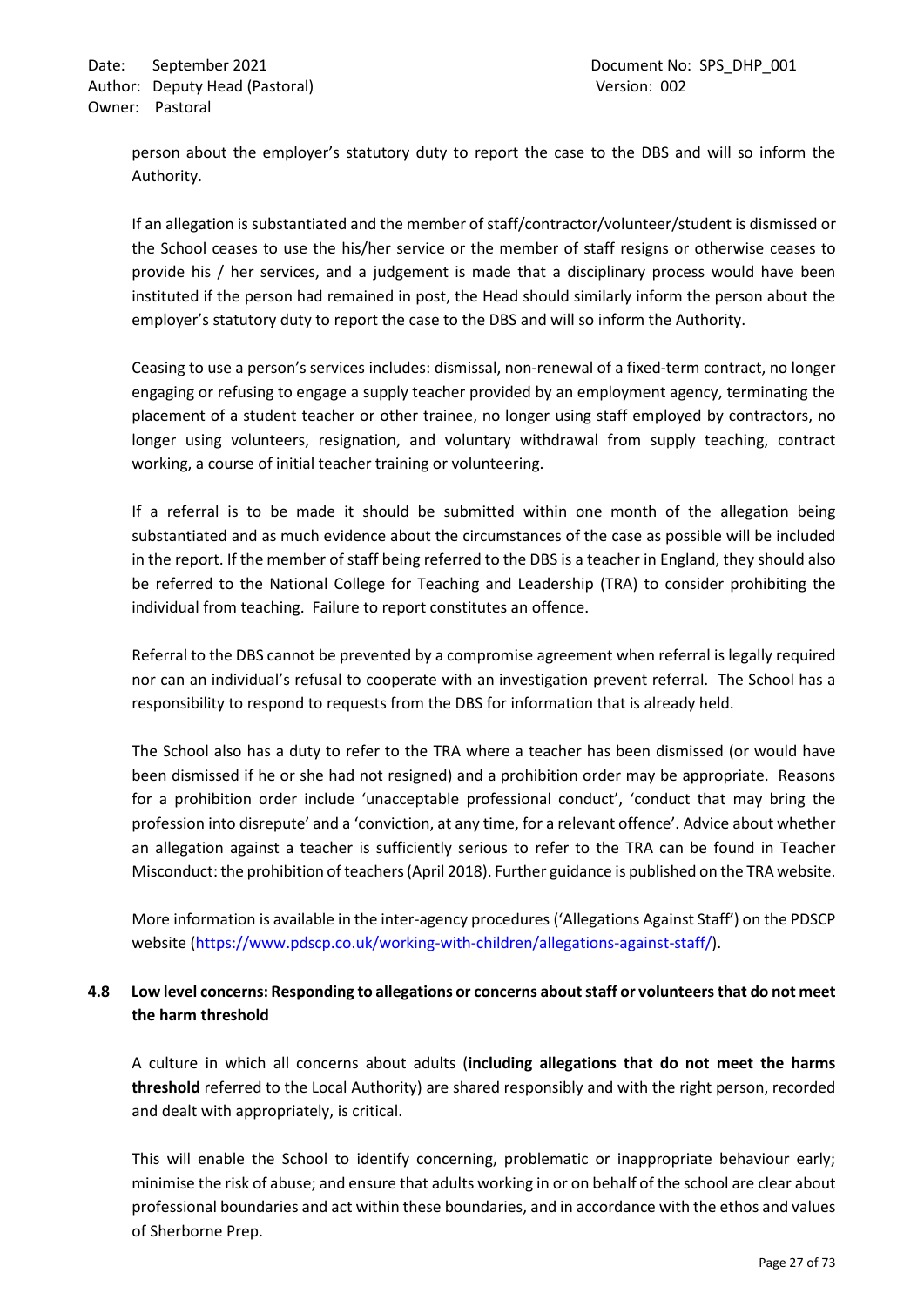Concerns may arise in several ways and from a number of sources. For example: suspicion; complaint; or disclosure made by a child, parent or other adult within or outside of the School; or as a result of vetting checks undertaken. It is important that appropriate action is taken to safeguard pupils in response to low level concerns.

## **What is a low-level concern?**

The term 'low-level' concern does not mean that it is insignificant, it means that the behaviour towards a child does not meet the threshold set out at paragraph.

A low-level concern is any concern – no matter how small, and even if no more than causing a sense of unease or a 'nagging doubt' - that an adult working in or on behalf of the school or college may have acted in a way that:

- is inconsistent with the staff code of conduct, including inappropriate conduct outside of work; and
- does not meet the allegations threshold or is otherwise not considered serious enough to consider a referral to the LADO.

Examples of such behaviour could include, but are not limited to:

- being over friendly with children;
- having favourites;
- taking photographs of children on their mobile phone;
- engaging with a child on a one-to-one basis in a secluded area or behind a closed door; or,
- using inappropriate sexualised, intimidating or offensive language.

Such behaviour can exist on a wide spectrum, from the inadvertent or thoughtless, or behaviour that may look to be inappropriate, but might not be in specific circumstances, through to that which is ultimately intended to enable abuse.

It is crucial that any such concerns, including those which do not meet the harm threshold are shared responsibly and with the right person, and recorded and dealt with appropriately. Ensuring they are dealt with effectively should also protect those working in or on behalf of schools and colleges from potential false allegations or misunderstandings

Therefore, if staff have ANY safeguarding concerns (including low level concerns) or an allegation is made about another member of staff (including supply staff, volunteers, and contractors) posing a risk of harm to children, then:

- this should be referred to the Head;
- where there are concerns/allegations about the Head, this should be referred to the chair of governors as detailed above.

# <span id="page-27-0"></span>**4.9 Responding to allegations or concerns about former staff or volunteers**

Allegations against former members of staff or volunteers who are no longer working at the School or concerns or suspicions about applicants for positions at the School should be referred to the Head. The Head will inform the LADO and/or the Police.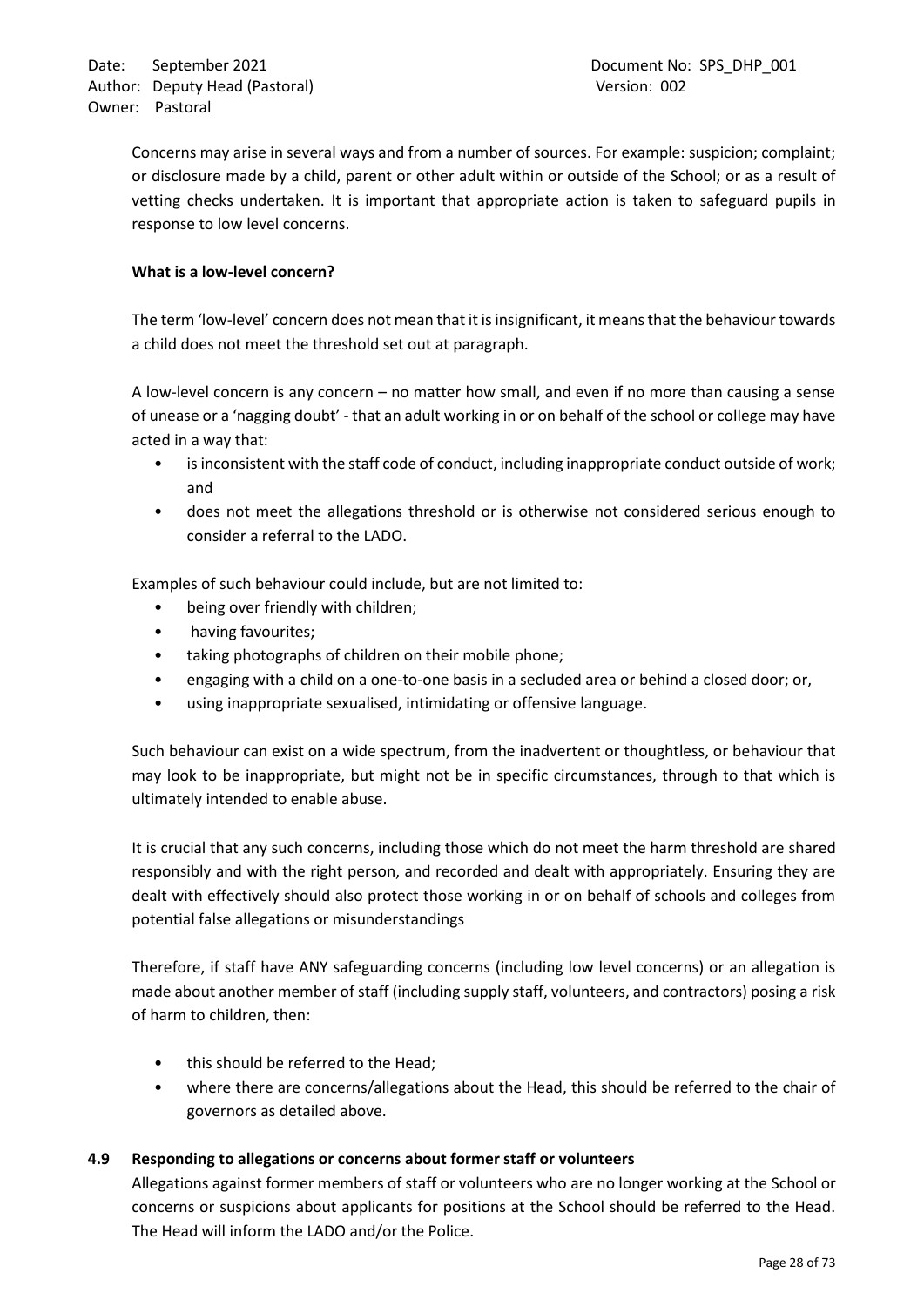## <span id="page-28-0"></span>**4.10 Responding to allegations or concerns about peer on peer abuse**

Staff at Sherborne Prep School recognise that safeguarding issues can manifest themselves via peer on peer abuse meaning that children may be harmed by other pupils. This is likely to include (but is not limited to):

- bullying (including cyberbullying)
- gender based violence
- physical abuse
- sexual violence and sexual harassment
- sexting
- upskirting

Upskirting is a criminal offence – the offence of upskirting came into force in April 2019 and it is important for staff to look out for it as an example of peer-on-peer abuse. Upskirting involves taking a picture under a person's clothing without them knowing, with the intention of viewing their genitals or buttocks to obtain sexual gratification, or cause the victim humiliation, distress or alarm. Perpetrators could face up to two years in prison if convicted.

The nature of the allegation or concern will determine whether staff should implement the School's anti-bullying procedures or whether a referral needs to be made to social workers.

The School recognises its responsibility to minimise the risk of peer on peer abuse and ensures that:

- information on the School's Anti-bullying Policy is provided to parents and known to staff, as well as being available and known to the pupils themselves
- no 'initiation ceremonies' intended to cause pain, anxiety or humiliation to pupils are allowed, with all pupils and staff being made aware of the fact that such ceremonies are strictly and absolutely forbidden
- chapels, assemblies, external speakers, Wellbeing Programme and training of older pupils promote the anti-bullying message
- effective measures are in place to prevent bullying and to deal effectively with bullying should it arise, in order that pupils feel safe and do not identify bullying as a problem in the school
- pastoral care structures support staff in preventing incidents of bullying
- appropriate measures are in place to ensure that any pupil who is being bullied is suitably supported and that pupils who may bully others are given appropriate help, support and guidance
- all incidents will be taken seriously, parents/carers will be contacted, and appropriate action taken

Concerns must always be shared as no single professional can have a full picture of a child's needs and circumstances and what might appear to one member of staff as a one-off minor incident may very well not be. Everyone has a role to play in identifying concerns, sharing information and taking prompt action so as to act in the best interests of the child.

Bullying is a subset of abuse that can take many forms, all of which can be seen in the bullying of children, including physical, sexual harassment and sexual violence, emotional, verbal, ostracism,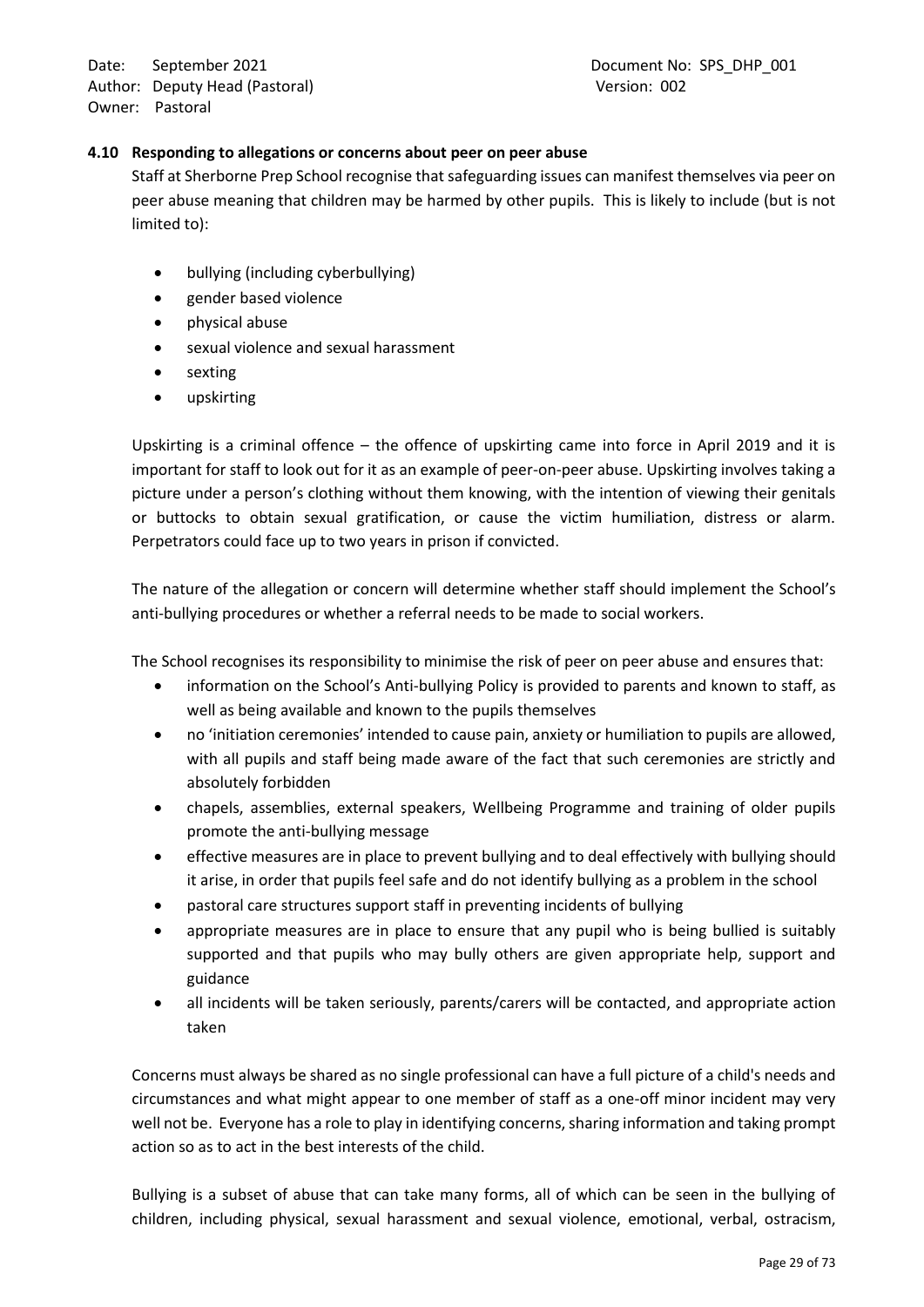homophobic and gender-related bullying and/or cyber bullying (which includes abusive messages posted online or sent by SMS or email or via other electronic means using technology). In addition, children may be subject to initiation or hazing type violence; such practices may include:

- forced activities for new 'recruits' to 'prove' their worth to join
- forced or required consumption of alcohol, spicy foods or other substances
- requirement to endure hardships such as staying awake, menial tasks, physical labour, running while blindfolded, etc.
- humiliation
- **isolation**
- beatings, paddling, or other physical acts
- requirements for new or potential members to do things established members are not required to do
- illegal activities such as requirement to steal items from local shops

Bullying will often involve more than one form. The School is determined that no type of bullying will be tolerated by staff, pupils, or parents at Sherborne Prep; abuse is abuse and will not be tolerated or passed off as 'banter' or 'part of growing up'. Staff will intervene in such cases and will inform the Deputy Head Pastoral (DHP).

Further information is available in the School's Anti-bullying Policy and the Behaviour Management Policy. This Policy applies to bullying behaviour outside of the School of which the School becomes aware.

All incidents of bullying behaviour must be reported to the DHP. All reports, however minor, will be coordinated by the DHP and investigated by the pastoral team (unless the seriousness of the incident warrants an investigation by the DHP) to ensure that a potentially serious case does not develop. Parents will be informed by the Form teacher or DHP of such incidents. Records of interviews, correspondence and summaries of follow-up actions are to be kept by the Form Teacher and / or the DHP. Use of the School Pastoral Notes system on iSAMS is expected alongside emails being kept for reference.

In serious cases a summary of the interviews and findings, will be forwarded to the Head for consideration to determine the appropriate course of action and possible sanctioning response for the perpetrator. An appropriate record of the incident, investigation and sanction is placed in the School file of all those pupils involved.

Both the victims of bullying and those who have been involved in bullying behaviour themselves can expect the support of the School. The motivation behind the bullying behaviour will be considered. If this gives rise to concerns that the perpetrator of the behaviour is at risk of harm, then the School will follow the Safeguarding and Child Protection procedures.

The support for the victim of bullying behaviour will seek to help them recover from the unpleasant and upsetting effects of bullying and to begin once more to enjoy their experience of being a member of the School. This process will involve thorough discussion with the pupil, his/her parents, Form Teacher and DHP. As part of this process it may be appropriate for further support staff to become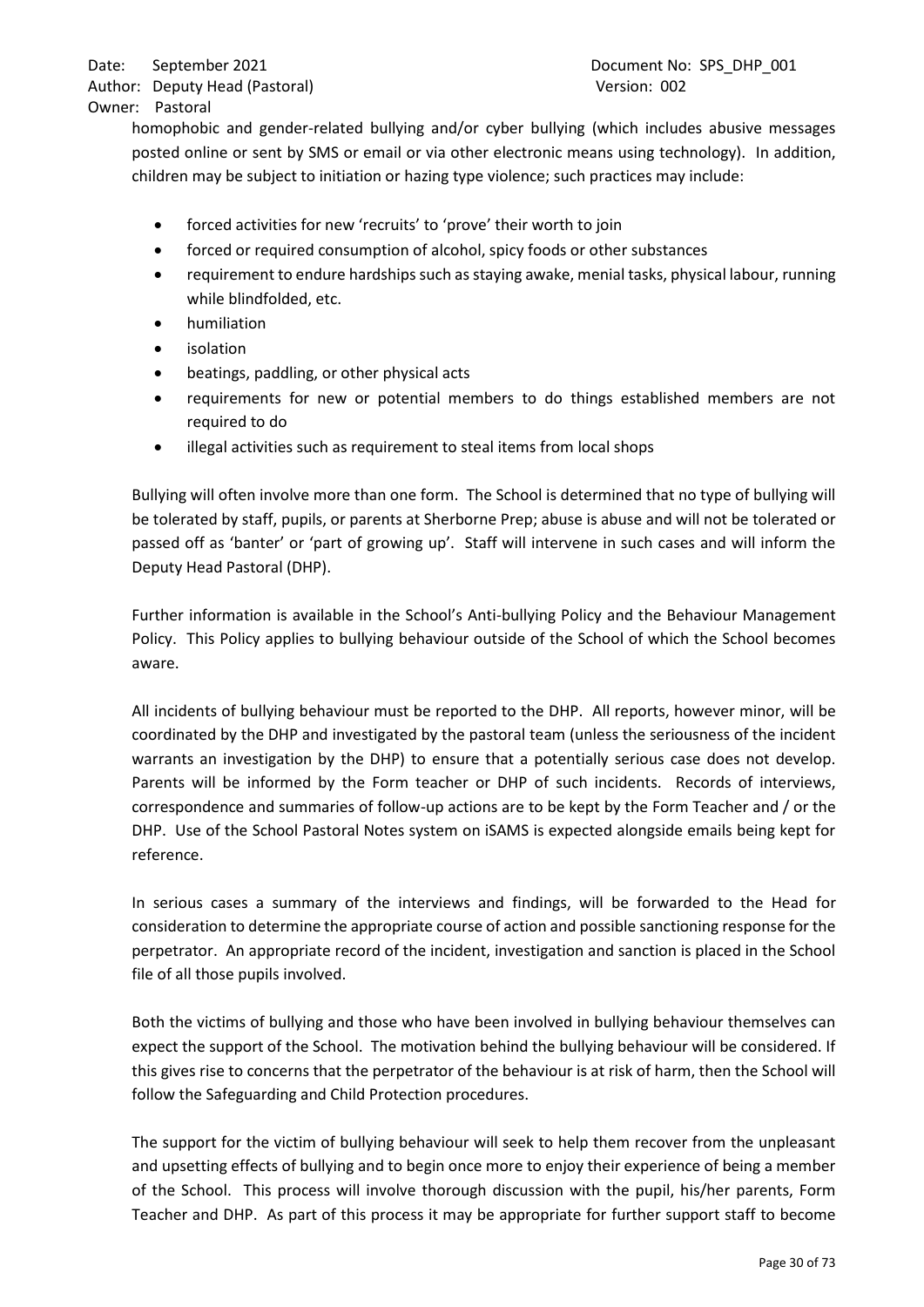involved. Support from external services such as Social care and CAMHS will also be sought if appropriate as it might be that early help or additional support is needed.

The support for the perpetrator of the bullying behaviour will involve efforts to help them change their behaviour. Other than in the cases of those required to leave the School (including those who have been permanently excluded as a result of their bullying), this will be through discussion with the pupil concerned, his/her parents, Form Teacher and DHP. Support from external services will also be sought if appropriate as it might be that early help or additional support is needed for the perpetrator. Whilst the School recognises the need to support those who have been involved in bullying behaviour in changing their behaviour, it also accepts that sanctions will often be necessary and appropriate as part of its response to bullying incidents.

An annual report is made to the governing body through the Governors' Pastoral Committee on the prevention of bullying and the anti-bullying strategies being followed by the School.

All School staff, parents and pupils should be aware that engaging in bullying behaviour or condoning or failing to challenge or report bullying could lead to the application of child protection procedures. In the case of a member of staff being complicit, or otherwise involved, in bullying behaviour, the procedure outlined in section 4.7 Responding to allegations or concerns about staff or volunteers above will be applied.

Under the Children Act 1989, a bullying incident (including cyber bullying) will be treated as a child protection concern where there is 'reasonable cause to suspect that a child is suffering, or is likely to suffer, significant harm'. The School will refer to local agencies and take advice from the PDSCP as to the appropriate action to take, including the timing of informing parents. Parents will be informed as soon as possible, unless it is not in the best interests of the child to do so. It is an expectation that in the event of disclosures about pupil on pupil abuse that all children involved, whether as perpetrator or victim, are treated as being at risk. Child protection concerns involving an allegation against a pupil when there is reasonable cause to suspect that a child is suffering, or likely to suffer significant harm will be referred to the LADO.

A pupil against whom an allegation of abuse has been made may be suspended from the School during the investigation and the School's policies on behaviour and discipline will apply.

A referral to Children's Social care will be made in all cases of domestic abuse whether physical, emotional, sexual and/or financial abuse, or coercive control.

These child protection procedures will be followed if a child or young person displays sexually harmful behaviour. This involves one or more children engaging in sexual discussions or acts that are inappropriate for their age or stage of development. It is also considered harmful if it involves coercion or threats of violence or one of the children is much older than the other.

The process for managing sexually harmful behaviour can be found in the inter-agency safeguarding procedures on the PDSCP website (http://www.http://pdscp.proceduresonline.com/). In brief, a multiagency meeting should be convened by Children's Social Care following the referral and an action plan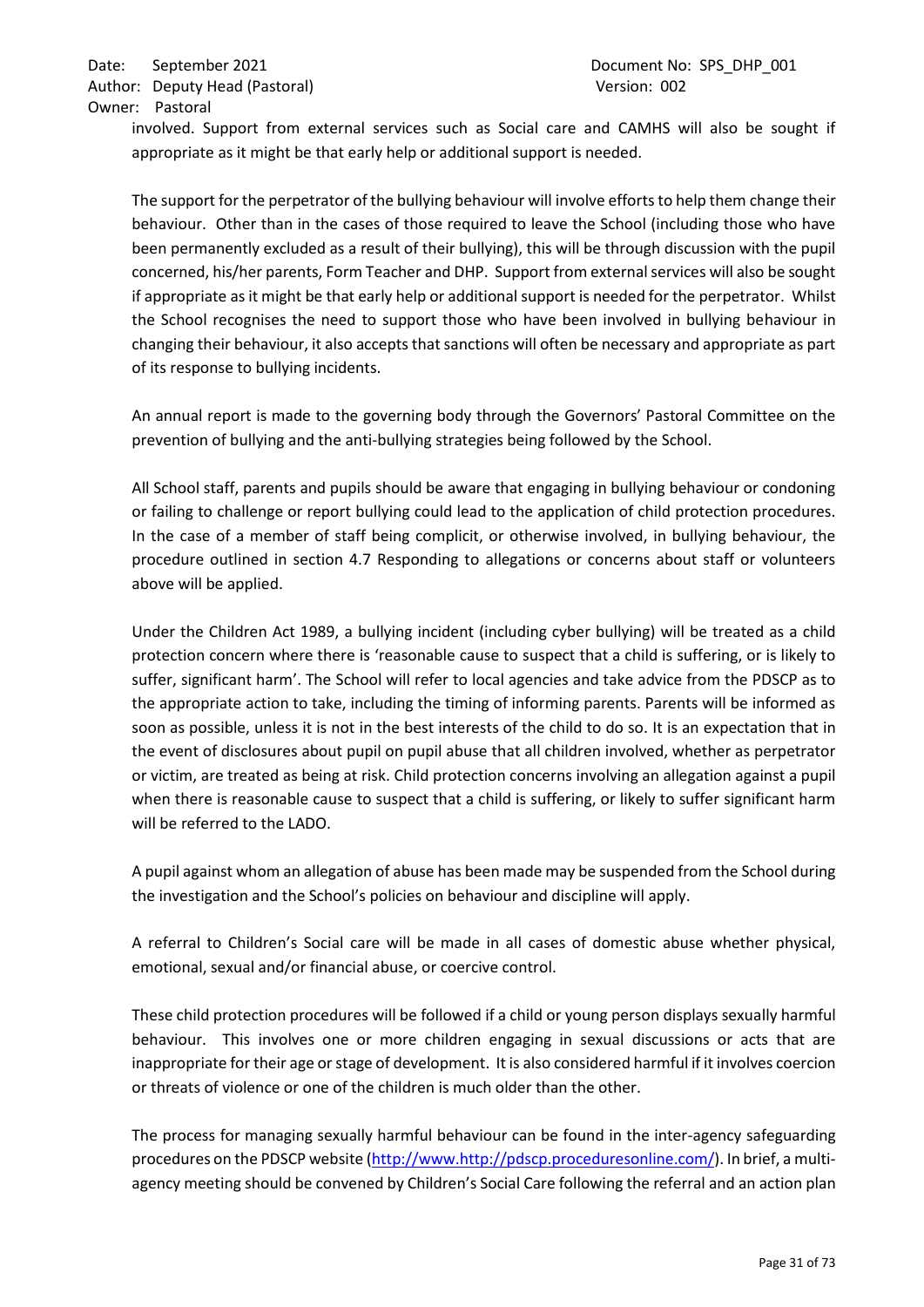agreed. A School risk assessment will be put in place, preferably by way of a meeting, which includes parents/carers and other professionals where they are involved. In addition, the updated 'KCSiE (Sep 2021) Part five: Child on Child Sexual Violence and Sexual Harassment' gives greater detail regarding the process of managing reports of peer on peer sexual violence and sexual harassment.

Further support may be found in 'Sexual Violence and Sexual Harassment Between Children in Schools and Colleges' (May 2018).

Staff should not dismiss abusive behaviour as 'normal' between young people and should not develop high thresholds before taking action. They should make it clear that sexual violence and sexual harassment is not acceptable, will never be tolerated and is not an inevitable part of growing up. It is never to be tolerated or dismissed as 'banter' or 'boys being boys' and so behaviours (potentially criminal in nature), such as grabbing bottoms, breasts or genitalia, flicking bras and lifting up skirts must be challenged. To do otherwise would risk normalising them.

## **Sexual Harassment and Sexual Violence**

Sherborne Prep School understands that it has a responsibility to take all concerns or allegations of either sexual harassment or violence seriously and maintains the attitude that it could happen anywhere and will respond to all concerns or allegations appropriately. Any concern or allegation will be dealt with sensitively and carefully with support from the ChAD and MASH and in conjunction with other external agencies where appropriate. Confidential chronologies will be held by the DSL and Head and each case will be managed according to the specific details.

Sherborne Prep understands that staff could also be victims of sexual harassment and sexual violence. All staff are able to speak with the DSL and Head and are able to access the chair of governors. All concerns or allegations will be dealt with sensitively and individuals will be offered appropriate support.

# <span id="page-31-0"></span>**4.11 Responding to suspicions of harm occurring outside of School**

A member of staff who suspects that a pupil is suffering harm from outside the School should seek information from the child with tact and sympathy using 'open' and not leading questions. A sufficient record should be made of the conversation and if the member of staff continues to be concerned, he or she should follow the appropriate guidelines as set out in this policy.

# <span id="page-31-1"></span>**4.12 Early help**

A member of staff who believes that a pupil would benefit from early help (taking action to support a child, young person or their family as soon as a problem emerges) should speak to the Pastoral Team including the DSL. Early help means providing support as soon as a problem emerges, at any point in a child's life, from the foundation years through to the teenage years. The School listens to the voice of the child, puts its pupils at the centre of its care and recognises the importance of pupils receiving the right help at the right time to address risks and prevent issues escalating. The School provides a wide range of early help options including those interventions that are put in place by the Form Teacher and DHP, Matrons, Independent Listener and Pastoral Team.

Effective early help relies upon local agencies working together and hence the DSL will provide support throughout the PDSCP early help assessment process. This process involves the use of the Common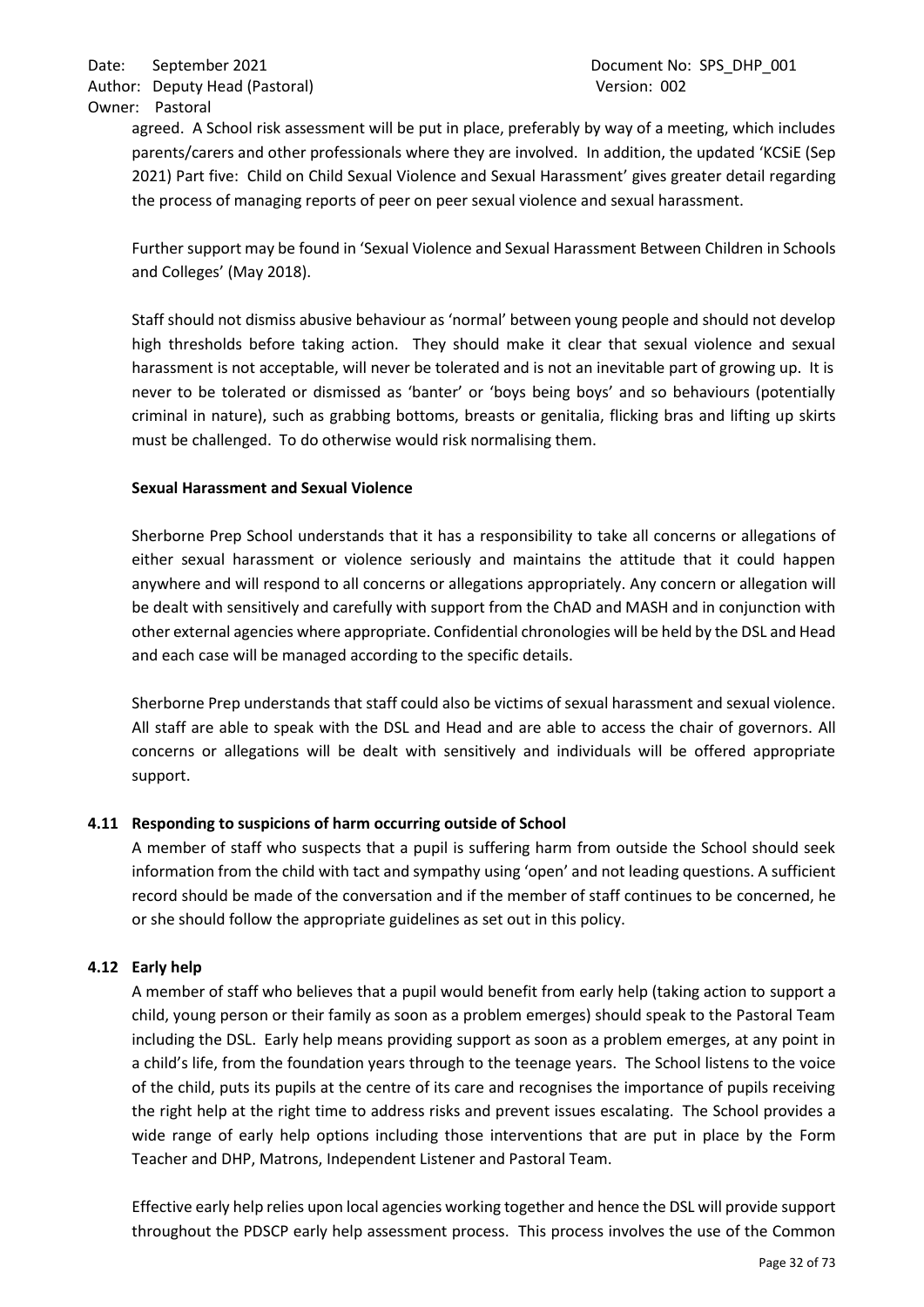Assessment Framework (CAF), the PDSCP threshold tool and the Team around the Family (TAF) approach. These early help assessments are designed to identify what help the child and family require to prevent needs escalating to a point where intervention would be needed via a statutory assessment under the Children Act 1989.

Early help will not be appropriate if a child may be suffering, or likely to suffer, significant harm, and/or may be in immediate danger and in need of immediate protection (where referrals to the police and/or children's social care should be made immediately).

All staff should, in particular, be alert to the potential need for early help for a child who:

- is disabled and has specific additional needs;
- has special educational needs;
- is a young carer;
- is showing signs of engaging in anti-social or criminal behaviour;
- Is in a family circumstance presenting challenges for the child, such as substance abuse, adult mental health problems and domestic violence;
- has returned home to their family from care;
- is showing early signs of abuse and/or neglect.

In addition to identifying emerging problems and liaising with the DSL to share information with other professionals so to support early identification and assessment staff may be asked, in some cases, to act as the lead professional in undertaking the early help assessment. The lead professional provides support to the child and family, acts as an advocate on their behalf and coordinates the delivery of support services. The lead professional role could be undertaken by a General Practitioner (GP), family support worker, teacher, health visitor and/or special educational needs coordinator. Decisions about who should be the lead professional will be taken on a case by case basis and will be informed by the child and their family.

For an early help assessment to be effective:

- the assessment should be undertaken with the agreement of the child and their parents or carers. It should involve the child and family as well as all the professionals who are working with them;
- a teacher, GP, health visitor, early years' worker or other professional should be able to discuss concerns they may have about a child and family with a social worker in the local authority. Local authority children's social care should set out the process for how this will happen; and
- if parents and/or the child do not consent to an early help assessment, then the lead professional should make a judgement as to whether, without help, the needs of the child will escalate. If so, a referral into local authority children's social care may be necessary.

The agreement of the child and their parents or carers will be sought by the person within the School who has the closest working relationship with them; this might be the DSL, Form Teacher, Boarding Master, a teacher or another member of staff. Each case will be judged individually and the decision as to the most appropriate person to undertake this will be made by the DSL in consultation. If agreement is refused by the child and/or their parents or carers the advice of Children's Social Care will be sought by the DSL.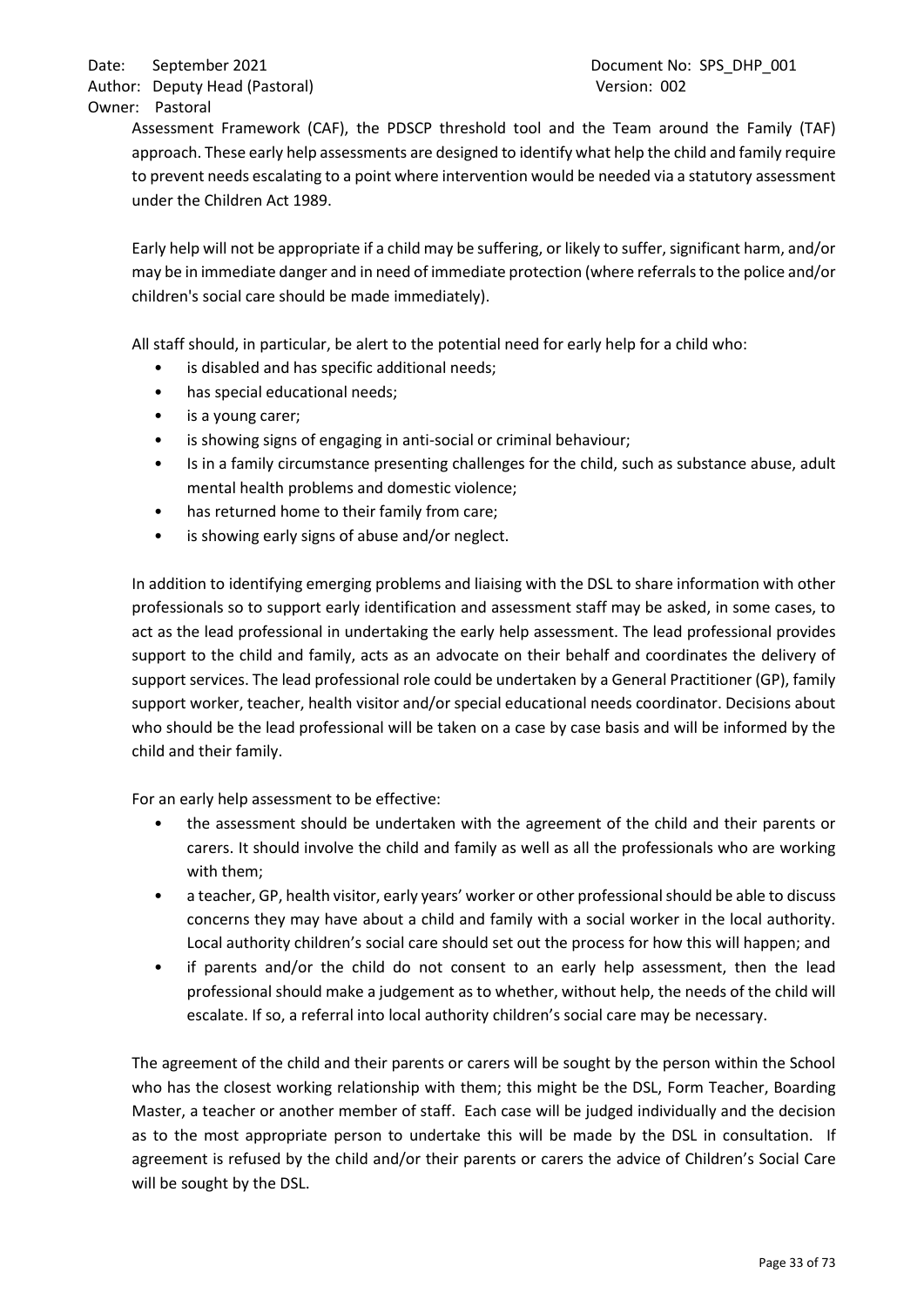If early help is considered to be appropriate, the situation will be kept under constant review and a referral made to Children's Social Care if the child's situation does not appear to be improving.

If at any time it is considered that the child may be a child in need as defined in the Children Act 1989, or that the child has suffered significant harm or is likely to do so, a referral should be made immediately to Children's Social Care. This referral can be made by any professional. Further guidance can be found in Chapter One of Working Together to Safeguard Children (July 2018).

## <span id="page-33-0"></span>**4.13 Domestic abuse**

The cross-government definition of domestic violence and abuse is:

Any incident or pattern of incidents of controlling, coercive, threatening behaviour, violence or abuse between those aged 16 or over who are, or have been, intimate partners or family members regardless of gender or sexuality. The abuse can encompass, but is not limited to:

- psychological;
- physical;
- sexual;
- financial; and
- emotional

Exposure to domestic abuse and / or violence can have a serious, long lasting emotional and psychological impact on children. In some cases, a child may blame themselves for the abuse or may have had to leave the family home as a result. Domestic abuse affecting young people can also occur within their personal relationships, as well as in the context of their home life.

Sherborne Prep School is part of Operation Encompass. This is a police and education early intervention safeguarding partnership which supports children and young people who experience Domestic Abuse.

Operation Encompass means that the police will share information about Domestic Abuse incidents with our school PRIOR to the start of the next school day when they have been called to a domestic incident.

This information will be received by a Key Adult (DSL/DDSL) who has completed an Operation Encompass Key Adult briefing. They will then assess the types of support needed for the pupil.

Information regarding the incident will be shared with key staff relating to that pupil, but only as widely as necessary, in line with other child protection information.

Operation Encompass information is stored in line with all other confidential safeguarding and child protection information and actions taken by the School must do nothing that puts the child or the nonabusing adult at risk.

The Safeguarding Governor will report on Operation Encompass in the termly report to Governors. All information is anonymised for these reports.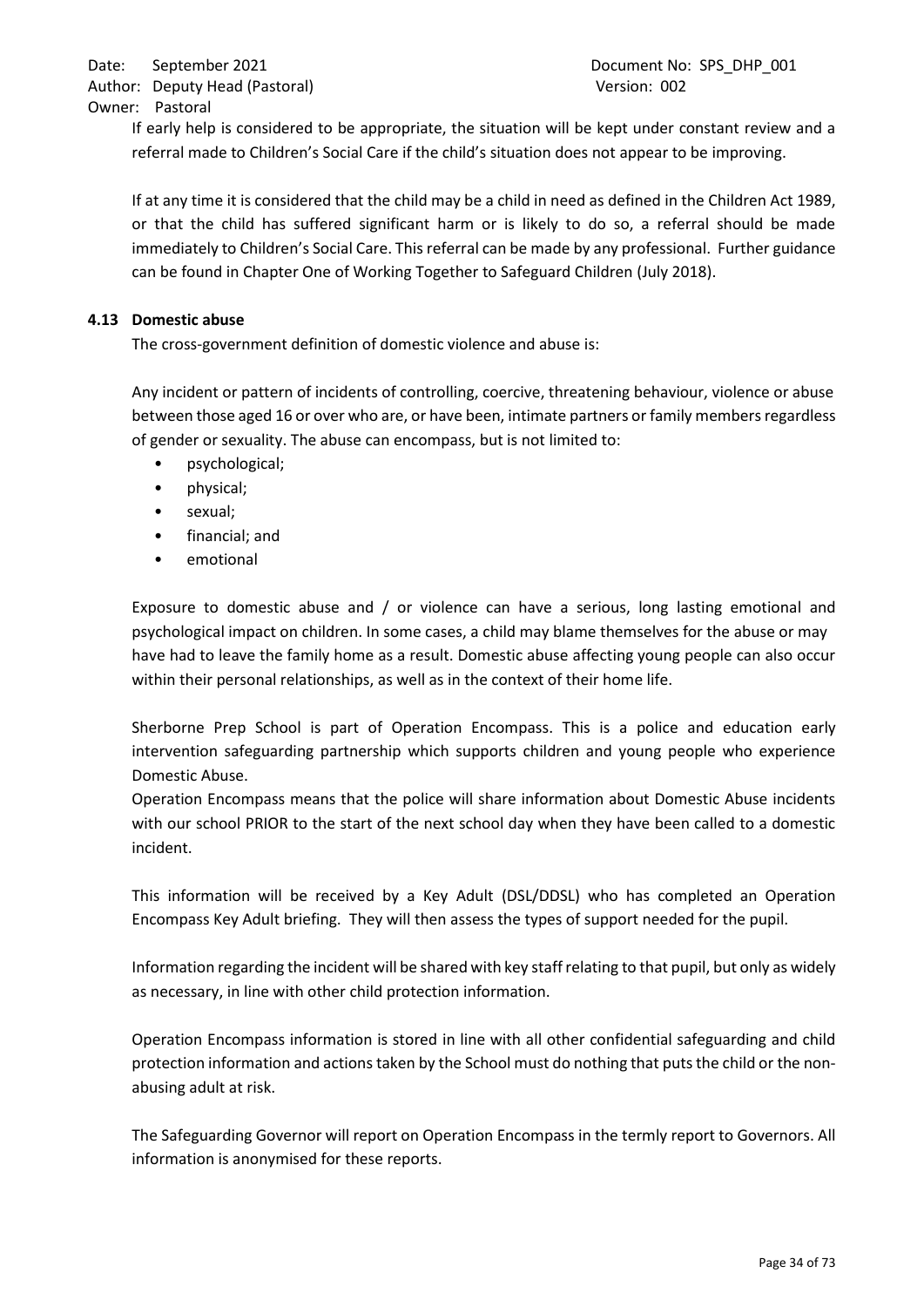## <span id="page-34-0"></span>**4.14 Pupils engaging in under-age sexual activity**

Sexual activity where one of the partners is under the age of 16 is illegal. Whilst it is not usual for consenting partners of a similar age to be criminalised if a pupil reveals that they are sexually active it may be a child protection matter. The DSL involved will exercise professional judgement when deciding whether to refer to social workers, taking into account such things as the age of the pupils, imbalance of power, wide difference in ages or developmental stages and the possibility of peer abuse, etc.

Where a child is under the age of 13 penetrative sex is classified as rape under the Sexual Offences Act 2003 so must be reported to social workers in every case.

Sexual activity may also be considered a disciplinary matter.

#### <span id="page-34-1"></span>**4.15 Youth produced sexual imagery**

School staff are advised to use the term 'youth produced sexual imagery' rather than 'sexting' to ensure clarity surrounding this issue.

Professionals consider youth produced sexual imagery to be 'sending or posting sexually suggestive images, including nude or semi-nude photographs, via mobiles or over the Internet.' Young people, however, are more likely to interpret youth produced sexual imagery as 'writing and sharing explicit messages with people they know'. Similarly, many parents think of youth produced sexual imagery as flirty or sexual text messages rather than images.

This section covers the sharing of sexual imagery by young people. Creating and sharing sexual photos and videos of under-18s is illegal and therefore causes the greatest complexity for schools and other agencies when responding. It also presents a range of risks, particularly if the imagery is shared further, including embarrassment, bullying and increased vulnerability to sexual exploitation, which need careful management.

The types of incidents covered are:

- a person under the age of 18 who creates and shares sexual imagery of themselves with a peer under the age of 18
- a person under the age of 18 who shares sexual imagery created by another person under the age of 18 with a peer under the age of 18 or an adult
- a person under the age of 18 who is in possession of sexual imagery created by another person under the age of 18

This section does not cover the sharing of sexual imagery of people under 18 by adults as this constitutes child sexual abuse. In this instance, the School will use the reporting procedures described earlier in the Policy.

All incidents of youth produced sexual imagery must be dealt with as a safeguarding concern. The procedure for dealing with such incidents is as follows:

• if staff become aware of such an incident, they must report it to the DSL as soon as possible. Disclosures about such incidents can happen in a variety of ways. The young person affected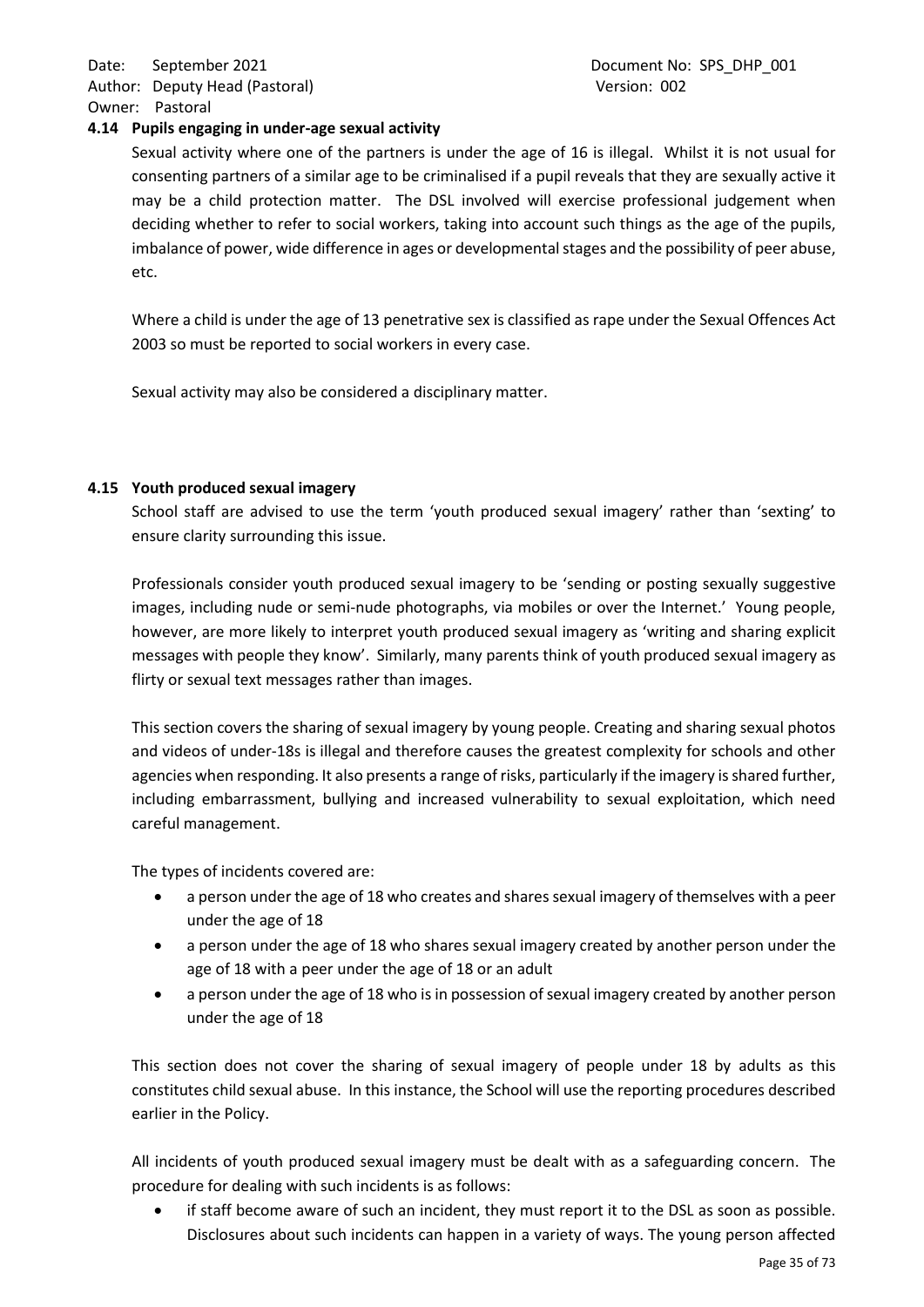Owner: Pastoral

may inform a member of staff, or a friend or parent may inform someone in School, or inform the Police directly

- any direct disclosure by a young person should be taken very seriously and handled sensitively. A young person who discloses they are the subject of sexual imagery is likely to be embarrassed and worried about the consequences. It is likely that disclosure in School is a last resort and they may have already tried to resolve the issue themselves
- where an electronic device is involved staff should confiscate the device and hand it to the DSL without any content first being viewed
- the DSL will hold an initial review meeting with appropriate School staff. This initial review meeting aims to establish:
	- o whether there is an immediate risk to a young person or young people
	- o if a referral should be made to the Police and/or Children's Social Care
	- $\circ$  if it is necessary to view the imagery in order to safeguard the young person in most cases, imagery should not be viewed
	- o what further information is required to decide on the best response
	- $\circ$  whether the imagery has been shared widely and via what services and/or platforms. This may be unknown
	- $\circ$  whether immediate action should be taken to delete or remove images from devices or online services
	- $\circ$  any relevant facts about the young people involved which would influence risk assessment
	- o if there is a need to contact another school, college, setting or individual
	- $\circ$  whether to contact parents or carers of the pupils involved in most cases parents should be involved
- an immediate referral to the Police and/or Children's Social Care (via the Dorset MASH/ChAD teams) will be made if at this initial stage;
	- o the incident involves an adult
	- $\circ$  there is reason to believe that a young person has been coerced, blackmailed or groomed, or if there are concerns about their capacity to consent (for example, owing to special educational needs)
	- $\circ$  what is known about the imagery suggests the content depicts sexual acts which are unusual for the young person's developmental stage, or are violent
	- $\circ$  the imagery involves sexual acts and any pupil in the imagery is under 13
	- $\circ$  we have reason to believe a young person is at immediate risk of harm owing to the sharing of the imagery, for example, the young person is presenting as suicidal or self-harming

If none of the above apply, then the School may decide to respond to the incident without involving the Police or Children's Social Care (the School can choose to escalate the incident at any time if further information/concerns come to light).

- if at the initial review stage, a decision has been made not to refer to the Police and / or Children's Social Care, the DSL should conduct a further review. This will include subsequent interviews with the young people involved (if appropriate) to establish the facts and assess the risks. The risks considered include:
	- $\circ$  why was the imagery shared? Was the young person coerced or put under pressure to produce the imagery?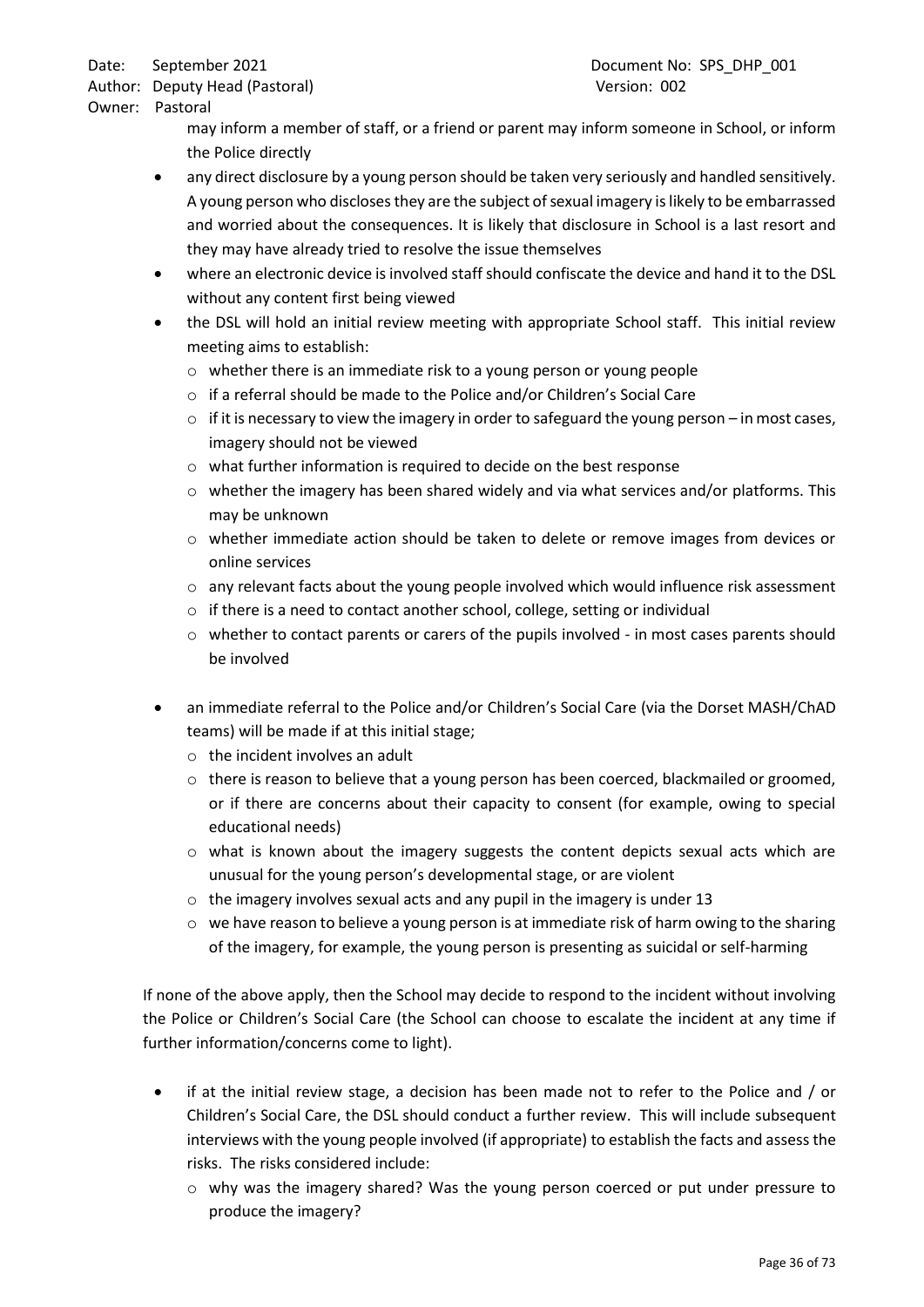Author: Deputy Head (Pastoral) and the control of the Version: 002

Owner: Pastoral

- $\circ$  who has shared the imagery? Where has the imagery been shared? Was it shared and received with the knowledge of the pupil in the imagery?
- o are there any adults involved in the sharing of the imagery?
- o what is the impact on the young people involved?
- o do the young people involved have additional vulnerabilities?
- o does the young person understand consent?
- o has the young person taken part in this kind of activity before?
- parents will be informed at an early stage and involved in the process unless there is good reason to believe that involving parents would put the young person at risk of harm. Any decision not to inform the parents would generally be made in conjunction with other services such as Children's Social Care and/or the Police, who would take the lead in deciding when the parents should be informed.

If, at any point in the process if there is a concern a young person has been harmed or is at risk of harm, a referral will be made to Children's Social Care and/or the Police immediately.

If the DSL is aware that Children's Social Care are currently involved with a young person involved in an incident of youth produced sexual imagery, then they will contact Children's Social Care. They will also contact Children's Social Care if they believe they may be involved or have been involved with a young person in the past.

If as a result of the investigation the DSL believes there are wider issues which meet the threshold for Children's Social Care involvement, then they will make a referral in line with the child protection procedures.

The decision to respond to the incident without involving the Police or Children's Social Care would be made in cases when the DSL is confident that they have enough information to assess the risks to pupils involved and the risks can be managed within the School's pastoral support and disciplinary framework and, if appropriate, their local network of support. The School can also seek the advice of the Dorset Safeguarding Standards Advisor. The decision will be made by the DSL after consultation with the Head and input from other members of staff where appropriate. The decision will be recorded.

Suitable consideration will be given to deleting imagery from devices and online services to limit any further sharing of the imagery.

If a young person has shared imagery consensually, such as when in a romantic relationship, or as a 'joke', and there is no intended malice, it is usually appropriate for the School to manage the incident directly. In contrast any incidents with aggravating factors, for example, a young person sharing someone else's imagery without consent and with malicious intent, should generally be referred to police and / or Children's Social Care. Where there are doubts about whether to involve other agencies, a referral will be made.

Whilst the School recognises the need to support those who have been involved in youth produced sexual imagery behaviour in changing their behaviour, it also accepts that sanctions will often be necessary and appropriate as part of its response to such incidents. The response of the School is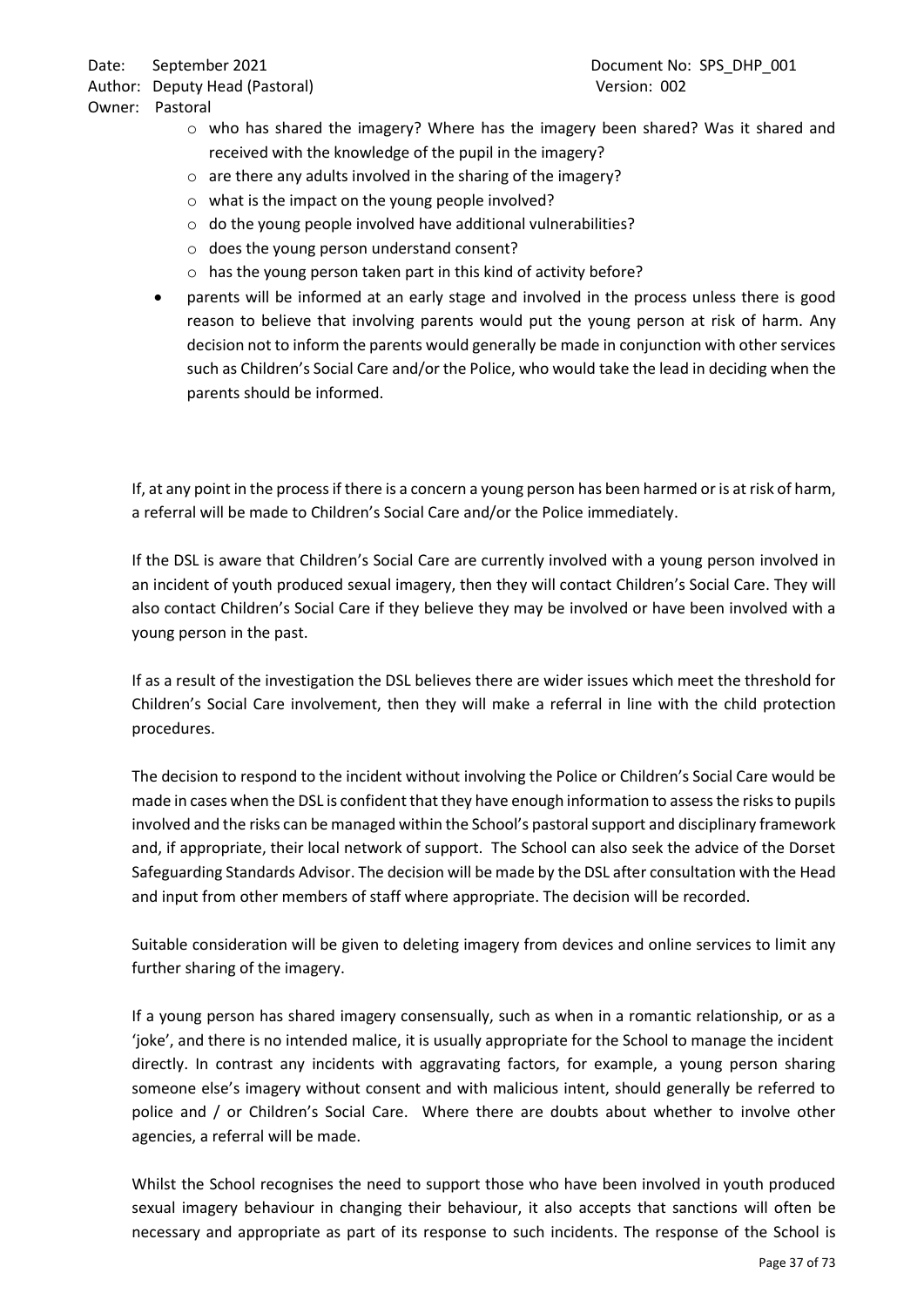always guided by the principle of proportionality and the primary concern at all times is the welfare and protection of the young people involved.

Adults should not view youth produced sexual imagery unless there is good and clear reason to do so. Wherever possible responses to incidents should be based on what DSLs have been told about the content of the imagery.

The decision to view imagery should be based on the professional judgement of the DSL. Imagery should never be viewed if the act of viewing will cause significant distress or harm to the pupil. If a decision is made to view imagery, the DSL needs to be satisfied that viewing:

- is the only way to make a decision about whether to involve other agencies (i.e. it is not possible to establish the facts from the young people involved)
- is necessary to report the image to a website, app or suitable reporting agency to have it taken down, or to support the young person or parent in making a report or
- is unavoidable because a young person has presented an image directly to a staff member or the imagery has been found on a School device or network

If it is necessary to view the imagery, then the DSL will:

- never copy, print or share the imagery; this is illegal
- discuss the decision with the Head
- ensure viewing is undertaken by the DSL or another member of the safeguarding team with delegated authority from the Head
- ensure viewing takes place with two members of staff present in the room, both of whom are ideally members of the Senior Leadership Team with one at least being the same sex as the pupil involved
- ensure wherever possible ensure that viewing takes place on School premises
- record the viewing of the imagery in the School's safeguarding records including the date, who was present, why the image was viewed and any subsequent actions.

If youth produced sexual imagery has been unavoidably viewed by a member of staff either following a disclosure from a young person or as a result of a member of staff undertaking their daily role (such as IT staff monitoring School systems) the DSL will ensure that the staff member is provided with appropriate support.

Once a report is made to the Police, the report has to be recorded and the Police will conduct an investigation. This may include seizure of devices and interviews with the young people involved.

The use of Outcome 21 by the Police means that schools can be confident that the Police have discretion to respond appropriately in cases of youth produced sexual imagery and to record incidents in a way which should not have a long-term negative impact on young people. (Outcome 21 states 'further investigation, resulting from the crime report, which could provide evidence sufficient to support formal action being taken against the suspect is not in the public interest. This is a police decision.')

Page 38 of 73 Whilst young people creating and sharing sexual imagery can be very risky, it is often the result of young people's natural curiosity about sex and their exploration of relationships. Hence, teaching about safeguarding issues can prevent harm by providing young people with skills, attributes and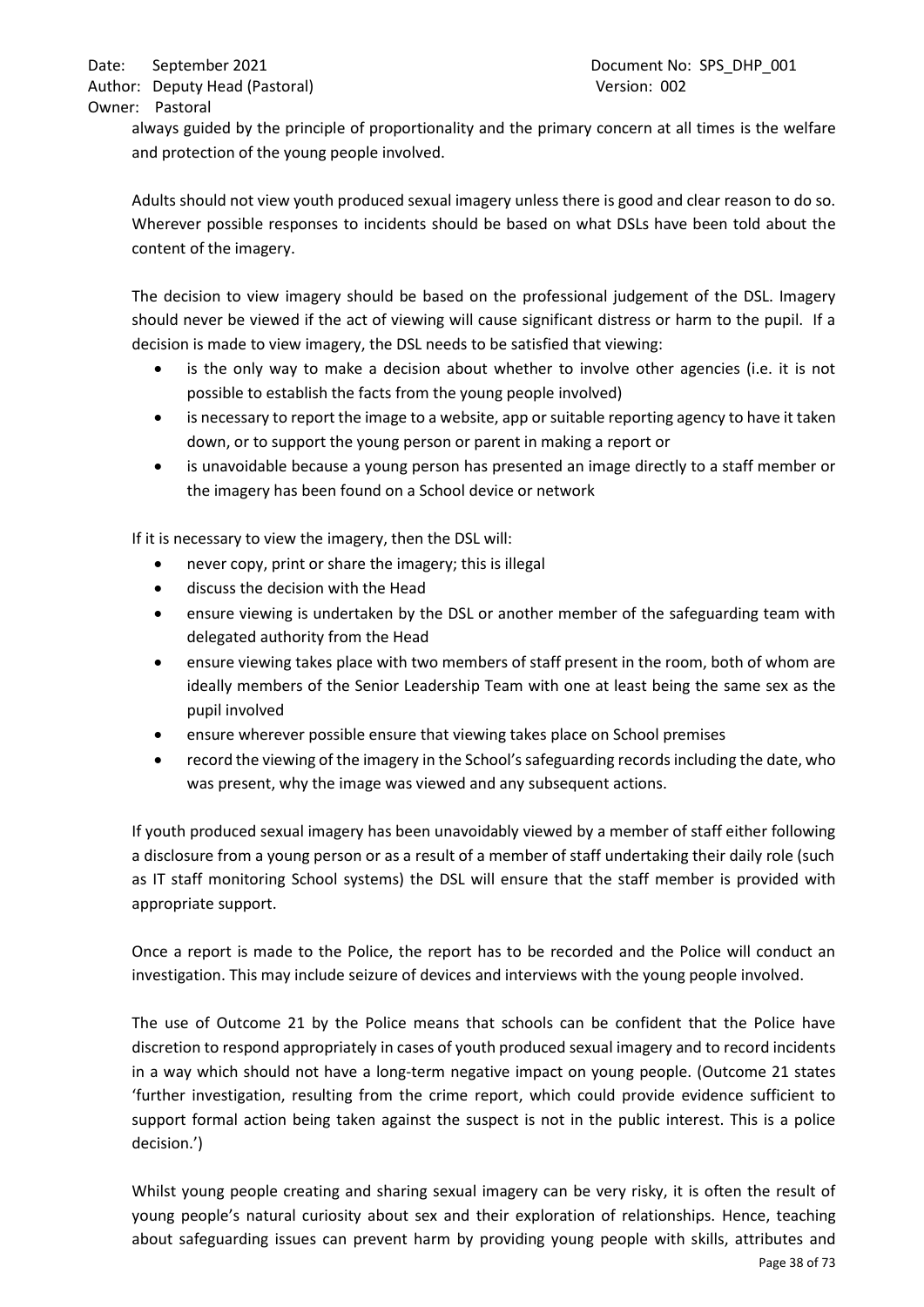knowledge to help them navigate risks. The School locates learning within computing lessons in the Third Form and within its developmental Wellbeing Programme throughout the age range. The School also uses the Dorset Safer Schools Team to deliver presentations alongside assemblies delivered by CEOP trained staff.

Further information may be found in the following documents (both of which have been used in the update of this policy):

Department for Education advice document, 'Searching, screening and confiscation' (Feb 2014) [\(https://assets.publishing.service.gov.uk/government/uploads/system/uploads/attachment\\_data/fil](https://assets.publishing.service.gov.uk/government/uploads/system/uploads/attachment_data/file/674416/Searching_screening_and_confiscation.pdf) [e/674416/Searching\\_screening\\_and\\_confiscation.pdf](https://assets.publishing.service.gov.uk/government/uploads/system/uploads/attachment_data/file/674416/Searching_screening_and_confiscation.pdf)

UK Council for Child Internet Safety, 'Sexting in schools and colleges: responding to incidents and safeguarding young people' (Aug 2016)

[https://www.safeguardinginschools.co.uk/wp-content/uploads/2016/08/Sexting-in-schools-and](https://www.safeguardinginschools.co.uk/wp-content/uploads/2016/08/Sexting-in-schools-and-colleges-UKCCIS-August-2016.pdf)[colleges-UKCCIS-August-2016.pdf](https://www.safeguardinginschools.co.uk/wp-content/uploads/2016/08/Sexting-in-schools-and-colleges-UKCCIS-August-2016.pdf)

Support is available from a number of agencies listed in Appendix Two.

# **4.16 Children missing from education**

All children, regardless of their circumstances, are entitled to a full-time education which is suitable to their age, ability, aptitude and any special educational needs they may have. A child going missing from education is a potential indicator of abuse or neglect.

If a pupil goes missing, then the Missing Pupil Procedure must be followed. The DHP and DSL must be informed on all occasions if a pupil is missing to help identify vulnerable pupils and to help to prevent the risks of their going missing in the future. Where a pupil is missing from School staff should also have in mind the potential safeguarding concerns relating to travelling to conflict zones and forced marriage.

The School will notify the local authority within five days when a pupil's name is added to the admission register.

The School will notify the local authority when a pupil's name is added to or removed from the admissions register at non-standard transitions. The School will inform the local authority when a pupil is deleted from its register under any of the fifteen grounds set out in the Education (Pupil Registration) (England) Regulations 2006 as amended, as soon as the ground for deletion is met and not before the pupil's name is deleted from the register.

This is undertaken so that the local authority can, as part of their duty to identify children of compulsory school age who are missing education, follow up with any child who might be in danger of not receiving an education and who might be at risk of being harmed, exploited or radicalised.

The School has a legal duty to inform the local authority of any pupil who fails to attend Schoolregularly or has been absent without the School's permission for a continuous period of 10 school days or more.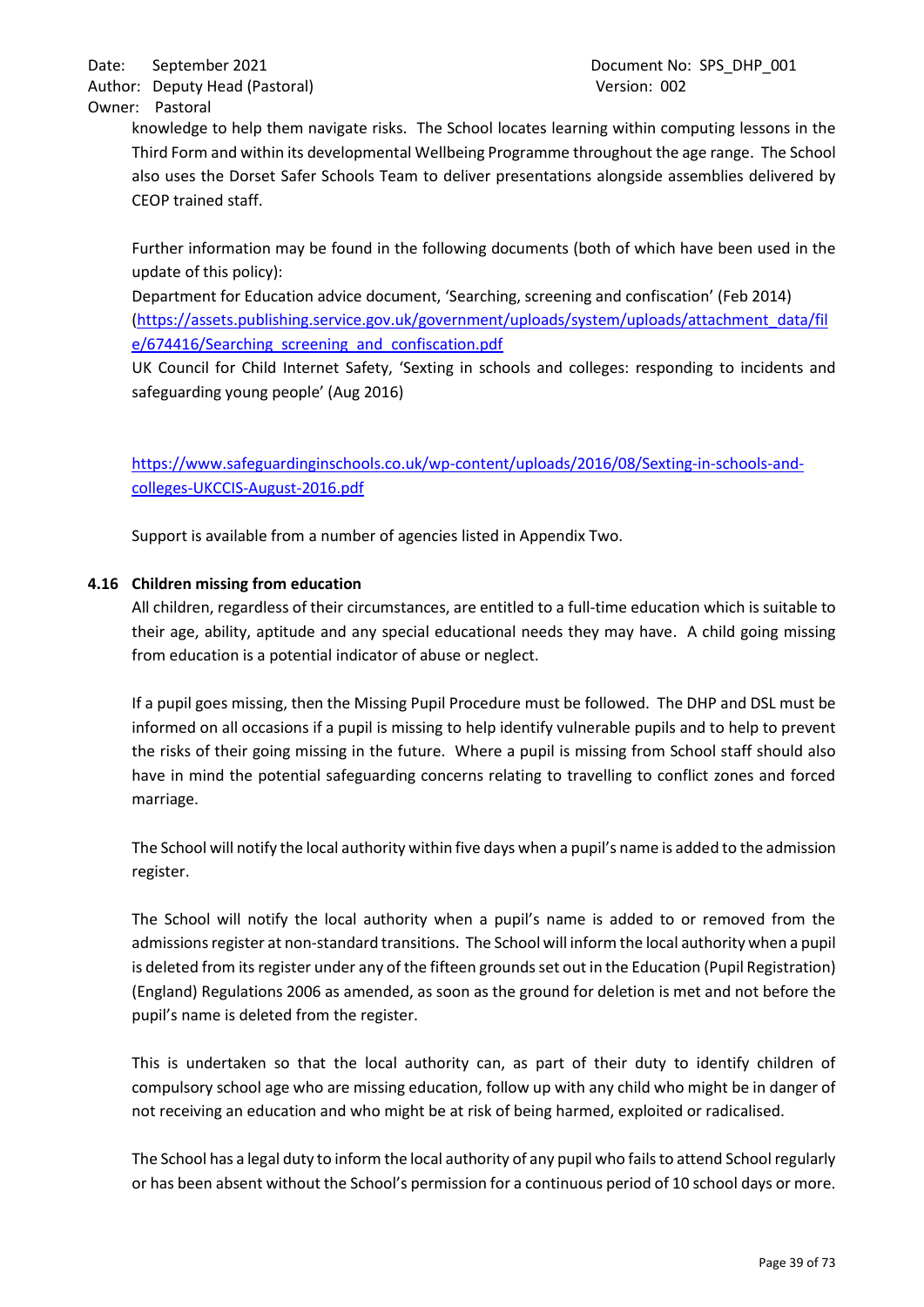# Owner: Pastoral

Further guidance can be found in the government's Missing children and adults' strategy (Dec 2011) [\(https://www.gov.uk/government/publications/missing-children-and-adults-strategy\)](https://www.gov.uk/government/publications/missing-children-and-adults-strategy) and in Children missing education (Sep 2016) [\(https://www.gov.uk/government/publications/children-missing](https://www.gov.uk/government/publications/children-missing-education)[education\)](https://www.gov.uk/government/publications/children-missing-education).

# **4.17 Child criminal exploitation (CCE): county lines**

Criminal exploitation of children is a geographically widespread form of harm that is a typical feature of county lines criminal activity: drug networks or gangs groom and exploit children and young people to carry drugs and money from urban areas to suburban and rural areas, market and seaside towns. Key to identifying potential involvement in county lines are missing episodes, when the victim may have been trafficked for the purpose of transporting drugs and a referral to the National Referral Mechanism (National Crime Agency Human-Trafficking) should be considered. Like other forms of abuse and exploitation, county lines exploitation:

- can affect any child or young person (male or female) under the age of 18 years;
- can affect any vulnerable adult over the age of 18 years;
- can still be exploitation even if the activity appears consensual;
- can involve force and/or enticement-based methods of compliance and is often accompanied by violence or threats of violence;
- can be perpetrated by individuals or groups, males or females, and young people or adults; and
- is typified by some form of power imbalance in favour of those perpetrating the exploitation. Whilst age may be the most obvious, this power imbalance can also be due to a range of other factors including gender, cognitive ability, physical strength, status, and access to economic or other resources.

# **4.18 Child sexual exploitation (CSE)**

Child sexual exploitation (CSE) is a form of child sexual abuse. It occurs where an individual or group takes advantage of an imbalance of power to coerce, manipulate or deceive a child or young person under the age of 18 into sexual activity (a) in exchange for something the victim needs or wants, and / or (b) for the financial advantage or increased status of the perpetrator or facilitator.

The victim may have been sexually exploited even if the sexual activity appears consensual. Child sexual exploitation does not always involve physical contact; it can also occur through the use of technology.

CSE is never the victim's fault, even if there is some form of exchange (sexual activity in return for something); all children and young people have a right to be safe and protected from harm.

We recognise that any child or young person may be at risk of sexual exploitation, regardless of family background or other circumstances. Boys may be less likely than girls to disclose experiences of CSE and so it is important that we remain alert to CSE. We also recognise that the long-term impact of CSE can lead to significant harm to physical and mental health.

Recognition of CSE is part of staff training. Possible indicators of risk include for example, acquisition of money, clothes, mobile phones etc. without plausible explanation, isolation from peers,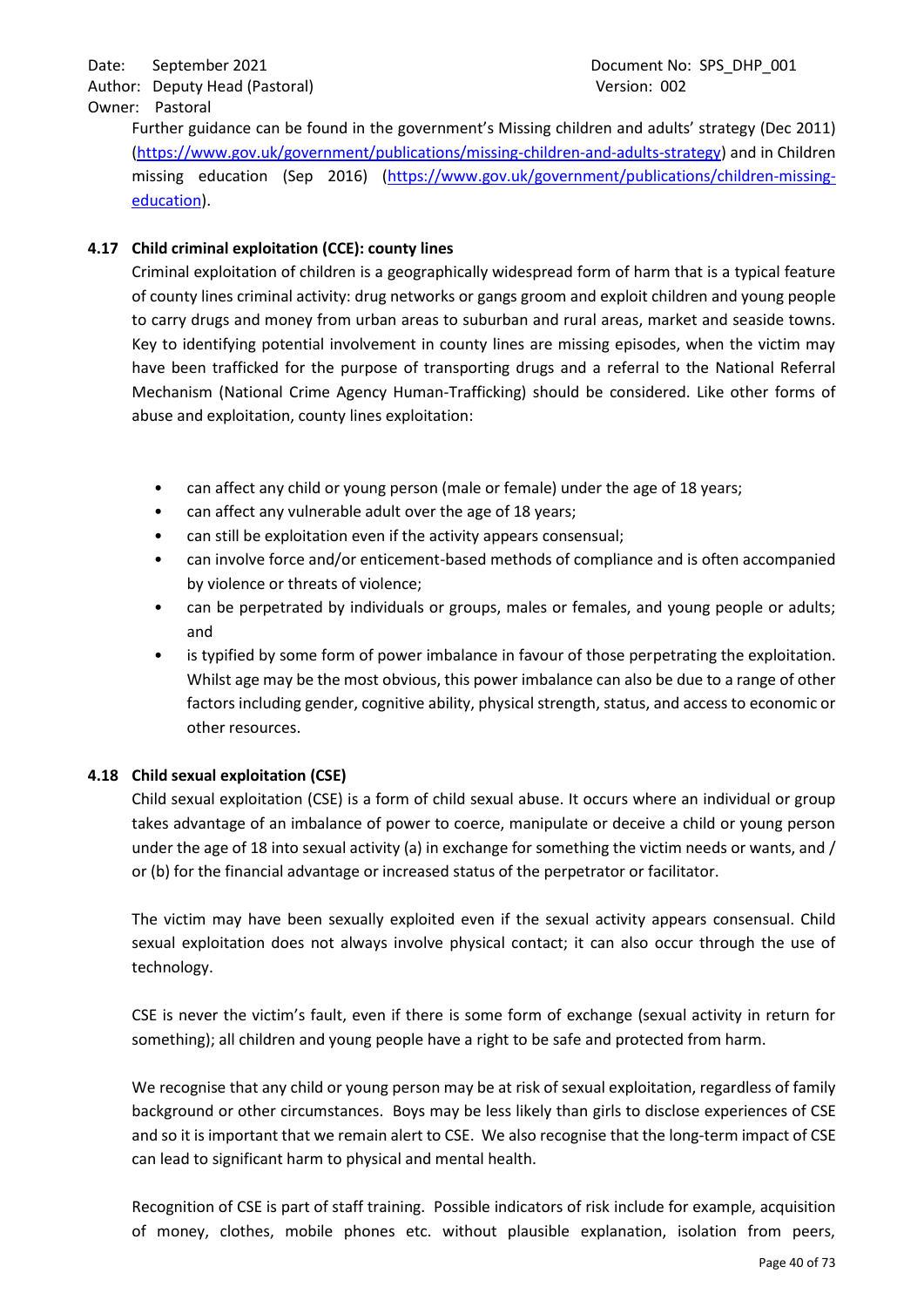inappropriate sexualised behaviour, relationships with controlling older individuals or groups, and increasing secretiveness.

Due to the grooming methods used by abusers, it is common for young people not to recognise they are being abused and may feel they are 'in a relationship' and acting voluntarily. Pupils at this School are educated about CSE to build awareness and we promote resilience via the recognition of healthy relationships.

It is also recognised that children can be both experiencing CSE and perpetrating it at the same time.

Any concerns about child sexual exploitation will be discussed with the DSL who will take appropriate action including completing a PDSCP risk assessment form. We recognise that the early sharing of information is key to providing effective help and will work closely with all external agencies involved.

There are more detailed local procedures and the risk assessment tool in the multi-agency safeguarding procedures on the PDSCP website (http://www.http://pdscp.proceduresonline.com/). The School has due regard to both the PDSCP procedures and to DfE guidance Child Sexual Exploitation: Definition and a guide for practitioners, local leaders and decision makers working to protect children from child sexual exploitation (Feb 2017).

### **4.19 Forms of abuse linked to culture, faith or belief**

All staff in this School will promote mutual respect and tolerance of those with different faiths and beliefs. Staff should strive to suspend professional disbelief (i.e. that it 'could not happen here') as some forms of abuse are linked to a lack of respect and tolerance. All staff should report promptly any concerns to the DSL who will seek further advice from statutory agencies, prior to contacting parents/carers. There are more detailed local procedures in the inter-agency safeguarding procedures on the PDSCP website.

### **4.20 'Honour-based' abuse (HBA)**

So called 'honour-based' abuse (HBA) is a crime or incident which has or may have been committed to protect or defend the honour of the family and/or community. It can exist in all communities and cultures and occurs when perpetrators perceive that a relative has shamed the family and/or

community by breaking their honour code. Females are predominantly, but not exclusively, the victims and the violence is often committed with some degree of approval and/or collusion from family or community members. HBA includes female genital mutilation and forced marriage; it is abuse and should be handled and escalated as such.

### **4.21 Female genital mutilation (FGM)**

Female genital mutilation (FGM) is illegal as it is a form of child abuse. It involves intentionally altering or injuring female genital organs for non-medical reasons. It can have serious and long-lasting implications for physical health and emotional well-being. There is a range of possible indicators, including taking the girl out of school / country for a prolonged period or talk of a 'special procedure' or celebration, which individually may not indicate risk but if two or more indicators are present this could signal a risk. Victims of FGM are likely to come from a community that is known to practice FGM, such as Somali, Kenyan, Sudanese, Sierra Leonean, Egyptian, Nigerian, Eritrean, Yemeni, Kurdish and Indonesian communities.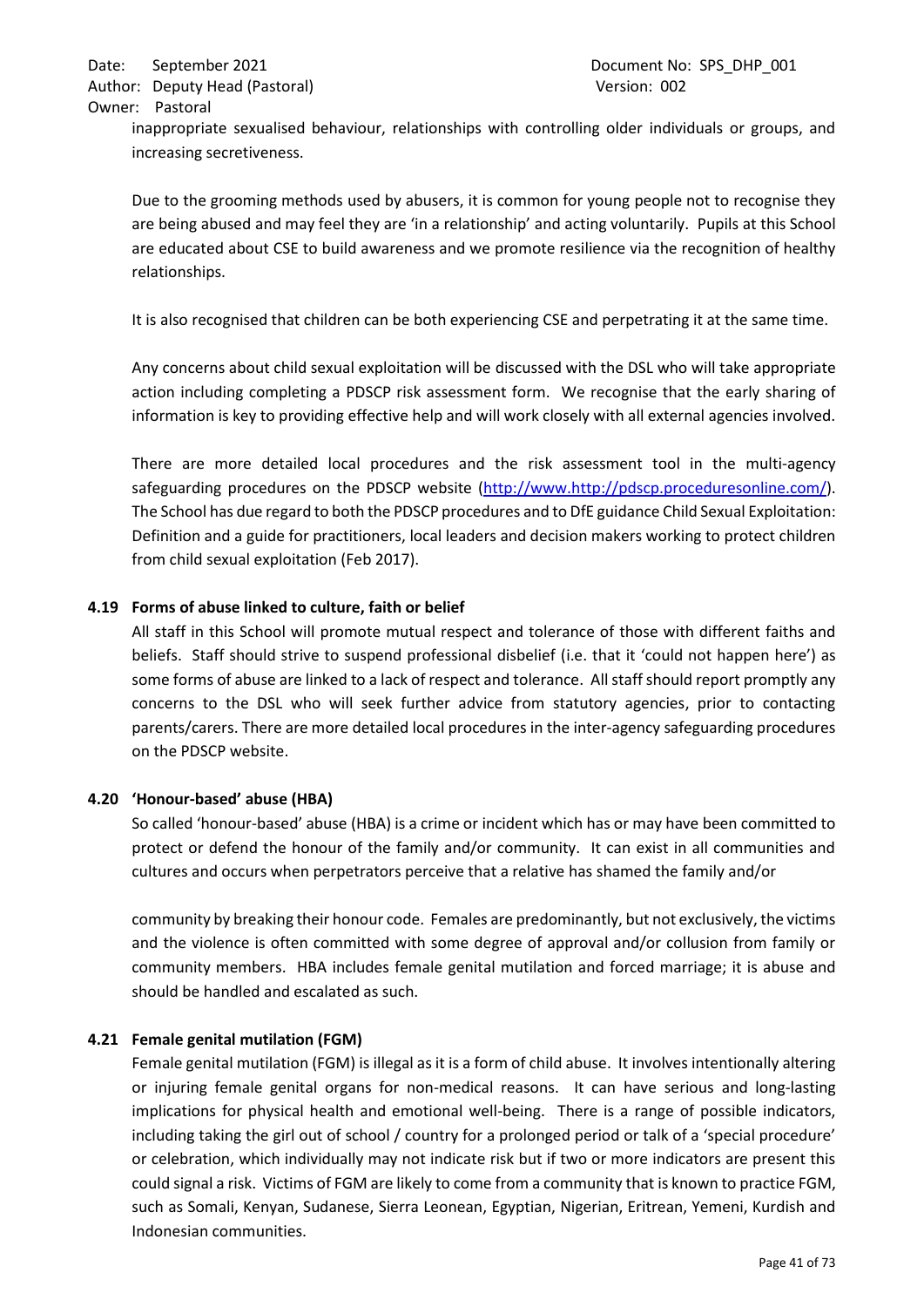If any member of staff has a concern about a girl, including those from other local schools they are teaching, the local safeguarding procedures must be activated. Evidence of FGM may come from disclosure or from visual evidence. Such visual evidence must not come from an individual examining the girl. Section 5B of the Female Genital Mutilation Act 2003 (as inserted by section 74 of the Serious Crime Act 2015) placed a statutory duty upon **teachers** along with regulated health and social care professionals. In addition to reporting any concerns to the DSL, **teachers along with regulated health and social care professionals have a statutory duty to report personally to the Police if they discover that FGM has or appears to have been carried out on a girl under 18.** Those failing to report such cases will face disciplinary sanctions.

### Further information on reporting can be found at:

[https://www.gov.uk/government/publications/mandatory-reporting-of-female-genital-mutilation](https://www.gov.uk/government/publications/mandatory-reporting-of-female-genital-mutilation-procedural-information)[procedural-information](https://www.gov.uk/government/publications/mandatory-reporting-of-female-genital-mutilation-procedural-information)

In those cases where a teacher merely suspects that an act of FGM may have been carried out or that a girl may be at risk of FGM (as opposed to cases where the teacher discovers an act of FGM) and in cases relating to girls aged 18 or over, teachers should discuss their concerns with the DSL who will follow the School's normal safeguarding procedures and involve children's social care as appropriate.

### **4.22 Forced marriage**

Forced marriage is also illegal and occurs where one or both people do not or, in cases of people with learning disabilities, cannot consent to the marriage and pressure or abuse is used. It is not the same as arranged marriage. Young people at risk of forced marriage might have their freedom unreasonably restricted or being 'monitored' by siblings. There might be a request for extended absence from School or might not return from a holiday abroad. We recognise that School staff can play an important role in safeguarding children from forced marriage.

### **4.23 Preventing radicalisation**

Schools are subject to a duty under section 26 of the Counterterrorism and Security Act 2015 to have due regard to the need to prevent people from being drawn into terrorism. This duty is known as the 'Prevent' duty. Paragraphs 57-76 of the Revised Prevent duty guidance: for England and Wales are specifically concerned with schools. In this School we recognise that safeguarding against radicalisation and extremism is no different from safeguarding against any other vulnerability.

Radicalisation refers to the process by which a person comes to support terrorism and extremist ideologies associated with terrorist groups. During the process of radicalisation, it is possible to intervene to prevent vulnerable people being radicalised.

Extremism is defined by HM Government as 'Vocal or active opposition to fundamental British values, including democracy, the rule of law, individual liberty and mutual respect and tolerance of different faiths and beliefs; and/or calls for the death of members of our armed forces, whether in this country or overseas'.

There is no single way of identifying an individual who is likely to be susceptible to an extremist ideology. Specific background factors may contribute to a vulnerability which, when combined with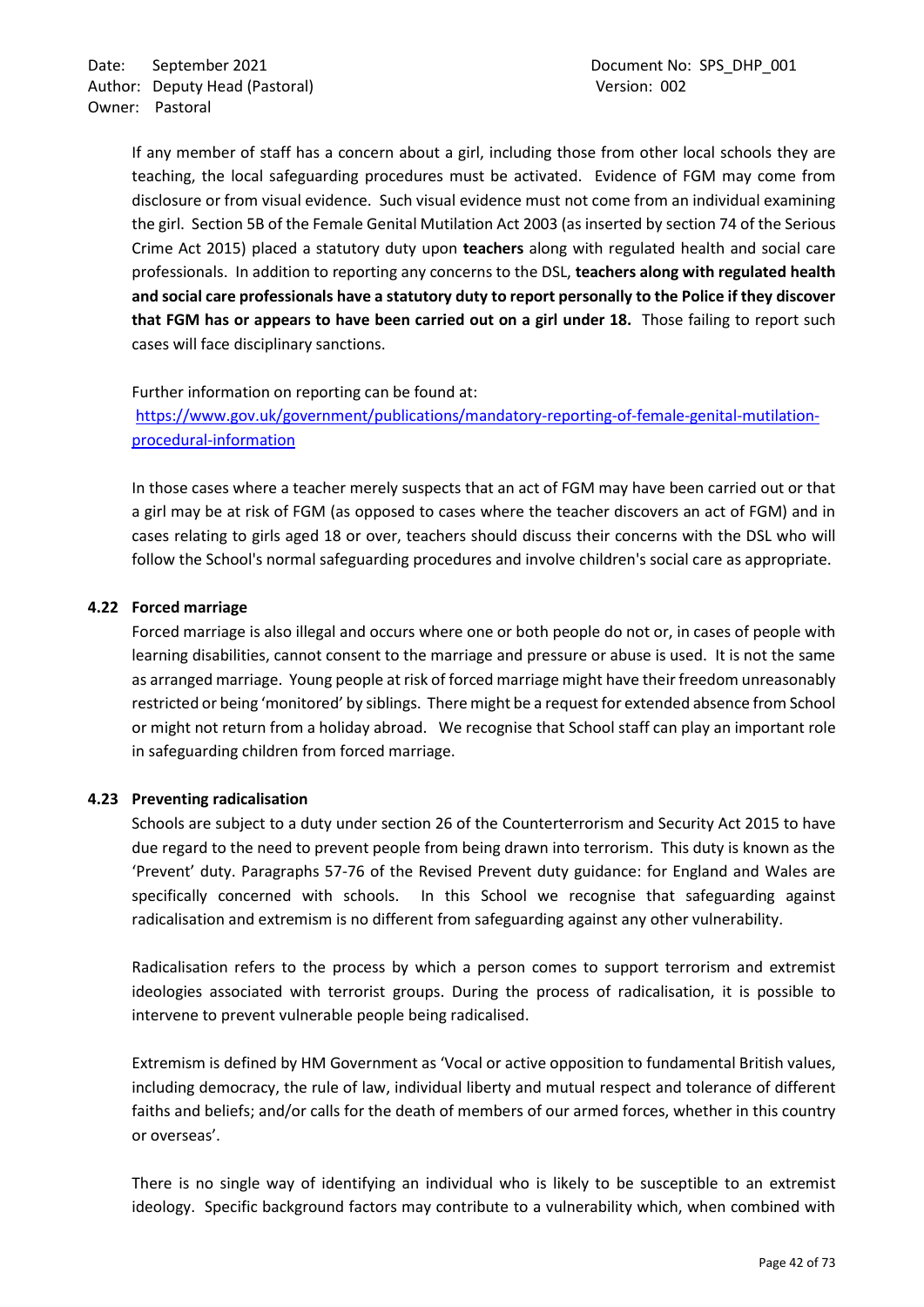other influences mean that an extremist or terrorist group may appear to provide an answer. The internet and social media in particular have become major factors in the radicalisation of young people.

Our curriculum promotes respect, tolerance and diversity. Pupils are encouraged to share their views and to understand that they are entitled to have their own different beliefs which should not be used to influence others.

Appendix Five identifies the indicators that we should be aware of.

The Prevent Strategy has three main objectives;

- response to the ideological challenge of terrorism and the threat we face from those who promote it;
- prevent people from being drawn into terrorism and ensure that they are given appropriate advice and support;
- work with sectors and institutions where there are risks of radicalisation which we need to address.

The School has statutory requirements in four key areas: risk assessment, working in partnership, staff training and ICT policies:

- the School has assessed the risk of pupils being drawn into terrorism. Any pupils who are considered at risk of radicalisation will be identified and supported
- the School works in partnership with PDSCP to ensure that our safeguarding arrangements take into account the policies and procedures at a local level
- the School recognises the importance of 'Prevent' awareness training to equip staff to identify children at risk of being drawn into terrorism and to challenge extremist ideas. The DSL is able to provide advice and support to staff on protecting children from the risk of radicalisation
- pupils are taught about how to stay safe when using the internet and are encouraged to recognise that people are not always who they say they are online. They are taught to seek adult help if they are upset or concerned about anything they read or see on the internet. The School ensures that suitable filtering is in place so that the pupils are safe from terrorist and extremist material when accessing the internet via the School system.

The School aims to build pupils' resilience to radicalisation by actively promoting fundamental British values and enabling them to challenge extremist views. The School provides safe spaces in which children and young people can understand and discuss sensitive topics, including terrorism and the extremist ideas that are part of terrorist ideology, and learn how to challenge these ideas. The School is committed to ensuring appropriate emphasis in its curriculum to promote fundamental British values as an essential aspect to counter radicalisation and enable staff and pupils to develop the knowledge and skills to challenge extremist arguments. The School recognises that effective engagement with parents and the family of those at risk if radicalisation is key to the identification of signs of radicalisation. The School will also assist and advise families who raise concerns and point them to the right support mechanisms.

As with managing other safeguarding risks, staff should be alerted to changes in a pupil's behaviour which could indicate that they may be in need of help or protection. School staff should use their professional judgement in identifying children who might be at risk of radicalisation and act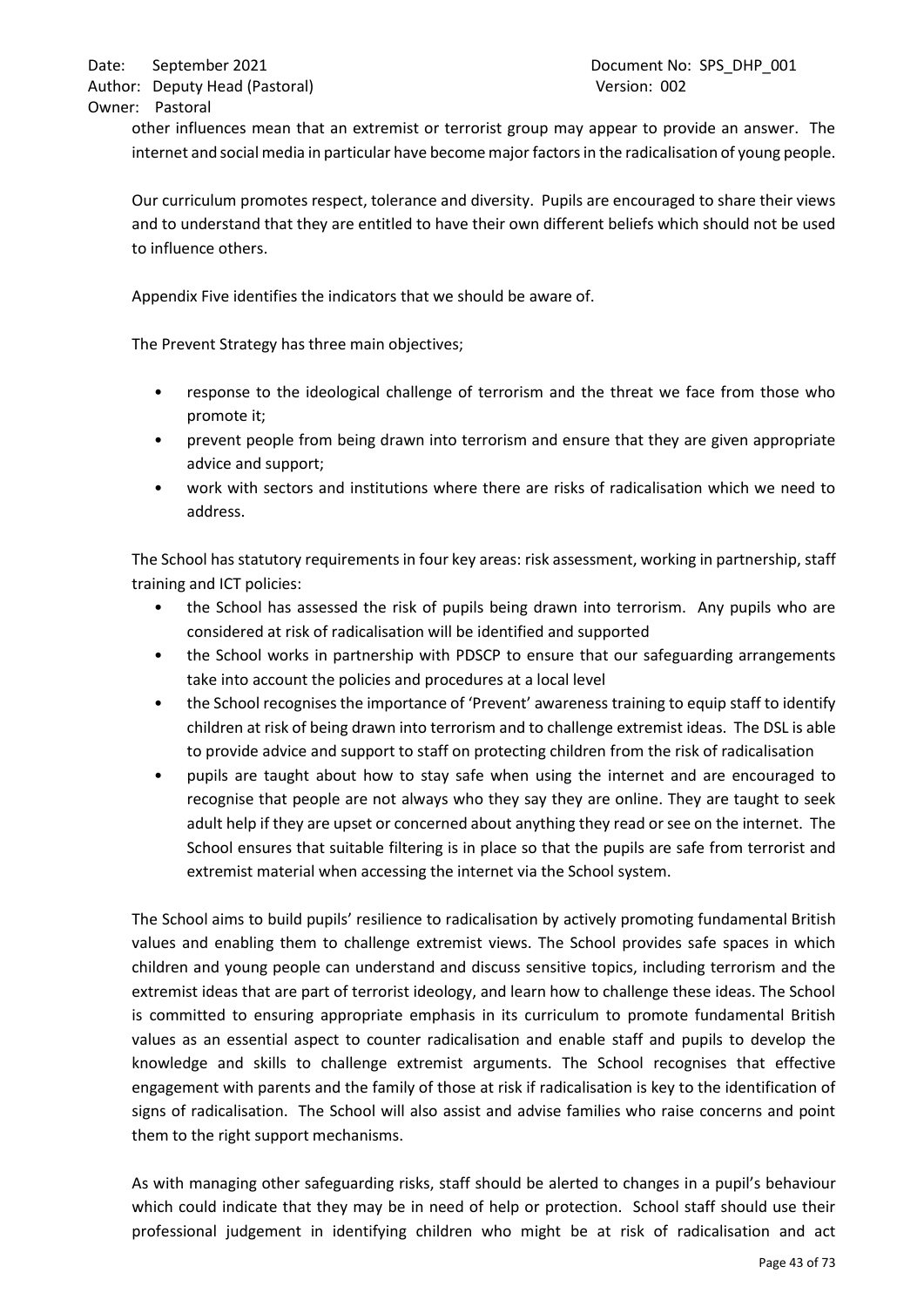proportionately. This may include making a referral to the 'Channel' programme, which focuses on providing support at an early stage to people who are identified as being vulnerable to being drawn into terrorism. Outward expressions of faith, in the absence of any other indicator of vulnerability, will not be regarded as a reason to make a referral to Channel.

Dorset has a 'Channel Panel' in place, in accordance with its duties under the Counterterrorism and Security Act 2015. This is a multi-agency meeting which discusses individuals who have been referred by the Police as being vulnerable to being drawn into terrorism. Where pupils at School are being discussed, the DSL or Head will attend the Panel meetings.

Any concerns about pupils becoming radicalised or being drawn into extremism should be reported to the DSL who will not speak to parents/carers or other family members at this stage but will take prompt advice from the PDSCP as to the most appropriate referral given the level of risk. This may include a referral to Children's Social Care, or Channel via Dorset Police (Safeguarding Referral Unit: [DorsetReferrals@dorset.pnn.police.uk\)](mailto:DorsetReferrals@dorset.pnn.police.uk).

Although decisions to seek support for a child about whom there are concerns relating to radicalisation, would normally be taken in consultation with parents and pupils, parental consent is not required for a referral when there are reasonable grounds to believe that a child is at risk of significant harm.

Further information may be found in:

*The prevent duty: for schools and childcare providers* (June 2015) [https://www.gov.uk/government/publications/protecting-children-from-radicalisation-the-prevent](https://www.gov.uk/government/publications/protecting-children-from-radicalisation-the-prevent-duty)[duty,](https://www.gov.uk/government/publications/protecting-children-from-radicalisation-the-prevent-duty)

*Revised Prevent Duty Guidance* (July 2015)

[https://www.gov.uk/government/uploads/system/uploads/attachment\\_data/file/445977/3799\\_Revi](https://www.gov.uk/government/uploads/system/uploads/attachment_data/file/445977/3799_Revised_Prevent_Duty_Guidance__England_Wales_V2-Interactive.pdf) sed Prevent Duty Guidance England Wales V2-Interactive.pdf *The use of social media for online radicalisation* (July 2015) <https://www.gov.uk/government/publications/the-use-of-social-media-for-online-radicalisation>

# **4.24 Children with special educational needs and disabilities**

The School's child protection procedures will be followed if a child with special educational needs and disabilities discloses abuse or there are indicators of abuse. There are no separate procedures for such children. Research shows that children who are have special educational needs and disabilities are especially vulnerable to abuse and adults who work with them need to be vigilant and take extra care when interpreting apparent signs of abuse or neglect.

Additional barriers can exist when recognising abuse and neglect in this group of children. This can include: (a) assumptions that indicators of possible abuse such as behaviour, mood and injury relate to the child's disability without further exploration; (b) children with SEN and disabilities can be disproportionally impacted by things like bullying - without outwardly showing any signs; and (c) communication barriers and difficulties in overcoming these barriers.

Staff responsible for intimate care of children will undertake their duties in a professional manner at all times in accordance with the relevant procedures.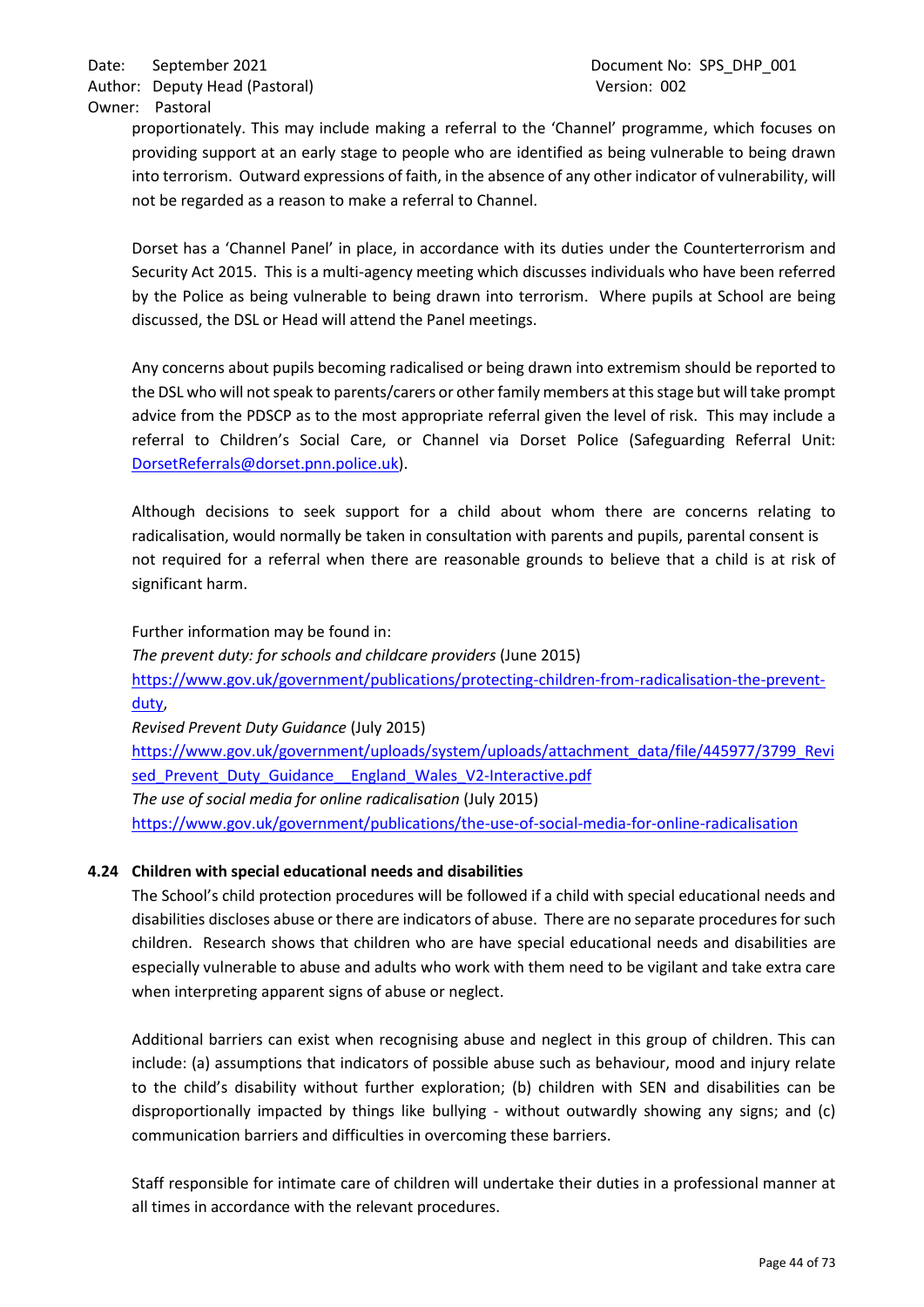Date: September 2021 **Document No: SPS\_DHP\_001** Author: Deputy Head (Pastoral) and the control of the Version: 002 Owner: Pastoral

#### **4.25 Children and the court system**

Children are sometimes required to give evidence in criminal courts, either for crimes committed against them or for crimes they have witnessed. Making child arrangements via the family courts following separation can be stressful and entrench conflict in families. This can be stressful for children. The Ministry of Justice has launched an online child arrangements information tool with clear and concise information on the dispute resolution service. This may be useful for some parents and carers and is found at<https://helpwithchildarrangements.service.justice.gov.uk/>

#### **4.26 Children with family members in prison**

Approximately 200,000 children have a parent sent to prison each year. These children are at risk of poor outcomes including poverty, stigma, isolation and poor mental health. NICCO (National Information Centre on Children of Offenders) provides information designed to support professionals working with offenders and their children, to help mitigate negative consequences for those children.

#### **4.27 Homelessness**

Being homeless or being at risk of becoming homeless presents a real risk to a child's welfare. The DSL (and any deputies) should be aware of contact details and referral routes into the Local Housing Authority so they can raise / progress concerns at the earliest opportunity. Indicators that a family may be at risk of homelessness include household debt, rent arrears, domestic abuse and anti-social behaviour, as well as the family being asked to leave a property. Whilst referrals and or discussion with the Local Housing Authority should be progressed as appropriate, and in accordance with local procedures, this does not, and should not, replace a referral into children's social care where a child has been harmed or is at risk of harm.

The Homelessness Reduction Act 2017 places a new legal duty on English councils so that everyone who is homeless or at risk of homelessness will have access to meaningful help including an assessment of their needs and circumstances, the development of a personalised housing plan, and work to help them retain their accommodation or find a new place to live. The new duties shift focus to early intervention and encourage those at risk to seek support as soon as possible, before they are facing a homelessness crisis.

In most cases school and college staff will be considering homelessness in the context of children who live with their families, and intervention will be on that basis. However, it should also be recognised in some cases 16- and 17-year olds could be living independently from their parents or guardians, for example through their exclusion from the family home, and will require a different level of intervention and support. Children's Services will be the lead agency for these young people and the designated safeguarding lead (or a deputy) should ensure appropriate referrals are made based on the child's circumstances.

### **4.28 Online safety**

Mobile devices and computers are important tools for communication, education, recreation and socialising. However, the use of technology has become a significant component of many safeguarding issues including CSE, radicalisation and sexual predation. There are three broad areas of risk, (i) online content (being exposed to illegal, inappropriate or harmful material); (ii) contact (being subjected to harmful interaction with others online); and (iii) conduct (personal online behaviour that increase the likelihood of, or causes, harm).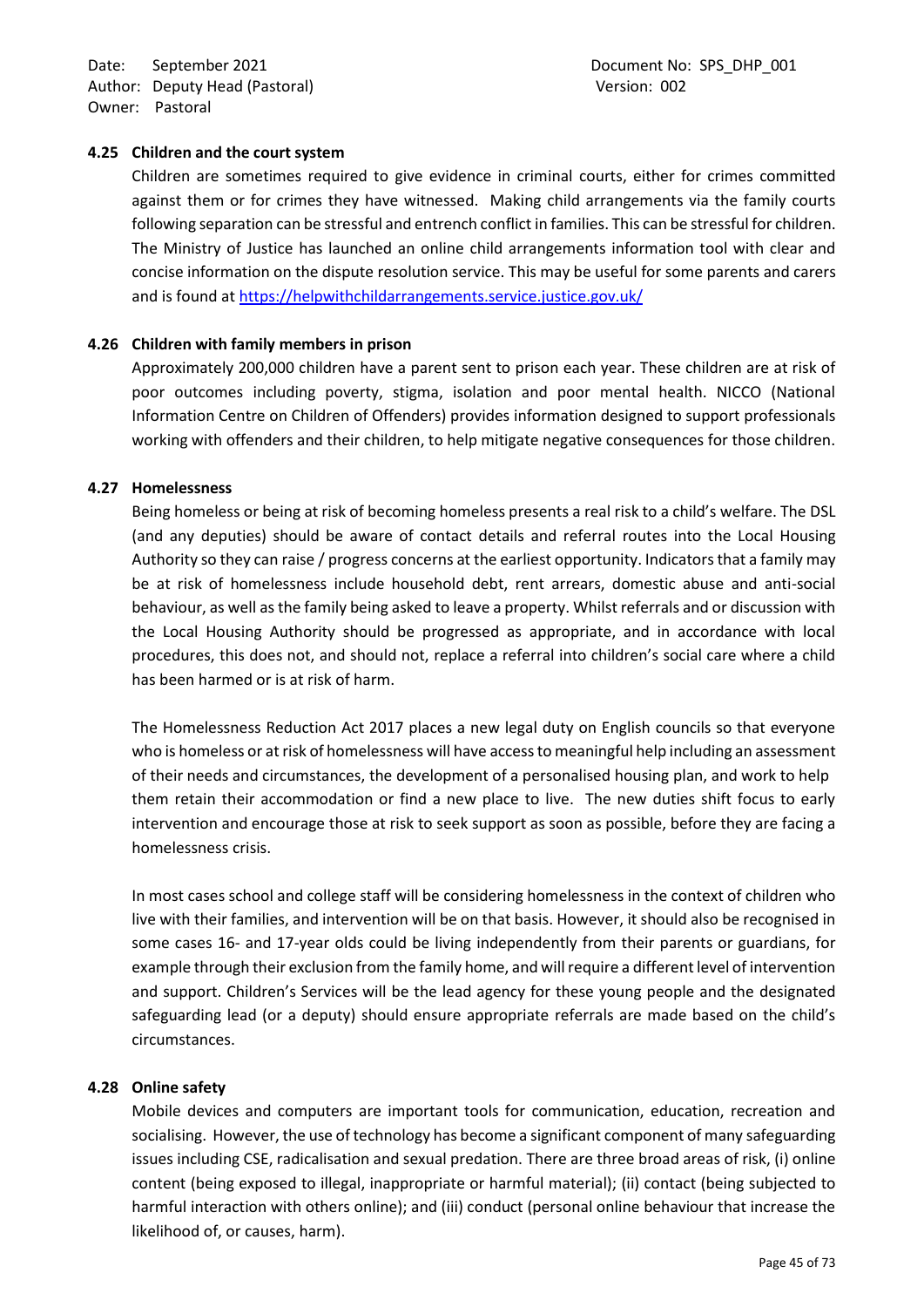The School recognises its responsibility to do all that it reasonably can to limit the pupil's exposure to the three broad areas of risk when using the School's IT system. The School has appropriate filters and monitoring systems in place that do not lead to 'overblocking'. The filters and monitoring systems used have been informed in part by the risk assessment undertaken as part of the Prevent Duty.

The School's staff Code of Conduct and the e-safety policies for both staff and pupils explain the responsibilities of each group when online.

Day children are not permitted to bring mobile phones to school unless by the Head's permission. Boarders phones are secured during the school day.

EYFS settings do not permit mobile phones and this is clearly stated and reinforced in the EYFS setting at the School and in areas where staff may come into contact with EYFS children. Further guidance is located in the E-Safety and Acceptable Use policy and protocol.

Staff receive online safety training and clear guidance to enable them to identify children who may be at risk of harm as a result of their or others' use of technology or the internet, to intervene in such cases appropriately and with sensitivity, and to escalate such cases in accordance with the School's child protection procedures.

Pupils receive guidance on the safe use of the web (including anti bullying and youth produced sexual imagery) through the ICT and Wellbeing curricula, in assemblies and in presentations given by Dorset Police Safer Schools Team. Seminars are also run for parents.

# **4.29 Safer working practice**

All adults who come into contact with children at this School will behave at all times in a professional manner which secures the best outcomes for children and also prevents allegations being made.

The School's Code of Conduct separately sets out expectations of staff. All staff are expected to adhere to this Code of Conduct.

Staff at Sherborne Prep School should ensure that their behaviour and actions do not place pupils or themselves at risk of harm or allegations of harm to a pupil. Special care should be taken to be highly professional at all times and mindful of the duty of care responsibility when dealing with pupils and particularly so during, for example, one-to-one tuition, music, performing arts or sports coaching, conveying a pupil by car and all forms of electronic communication.

We promote a culture whereby members of the School community should feel able to raise with the Head, or any member of the SLT, any concerns about staff conduct. If the reporter feels that the issue has not been addressed, they should contact the Chair of the Governors or the LADO.

### **4.30 Training**

As part of the School's commitment to safeguarding the children in its care, all members of staff including part time staff and volunteers are supported, trained and involved in safeguarding within the School.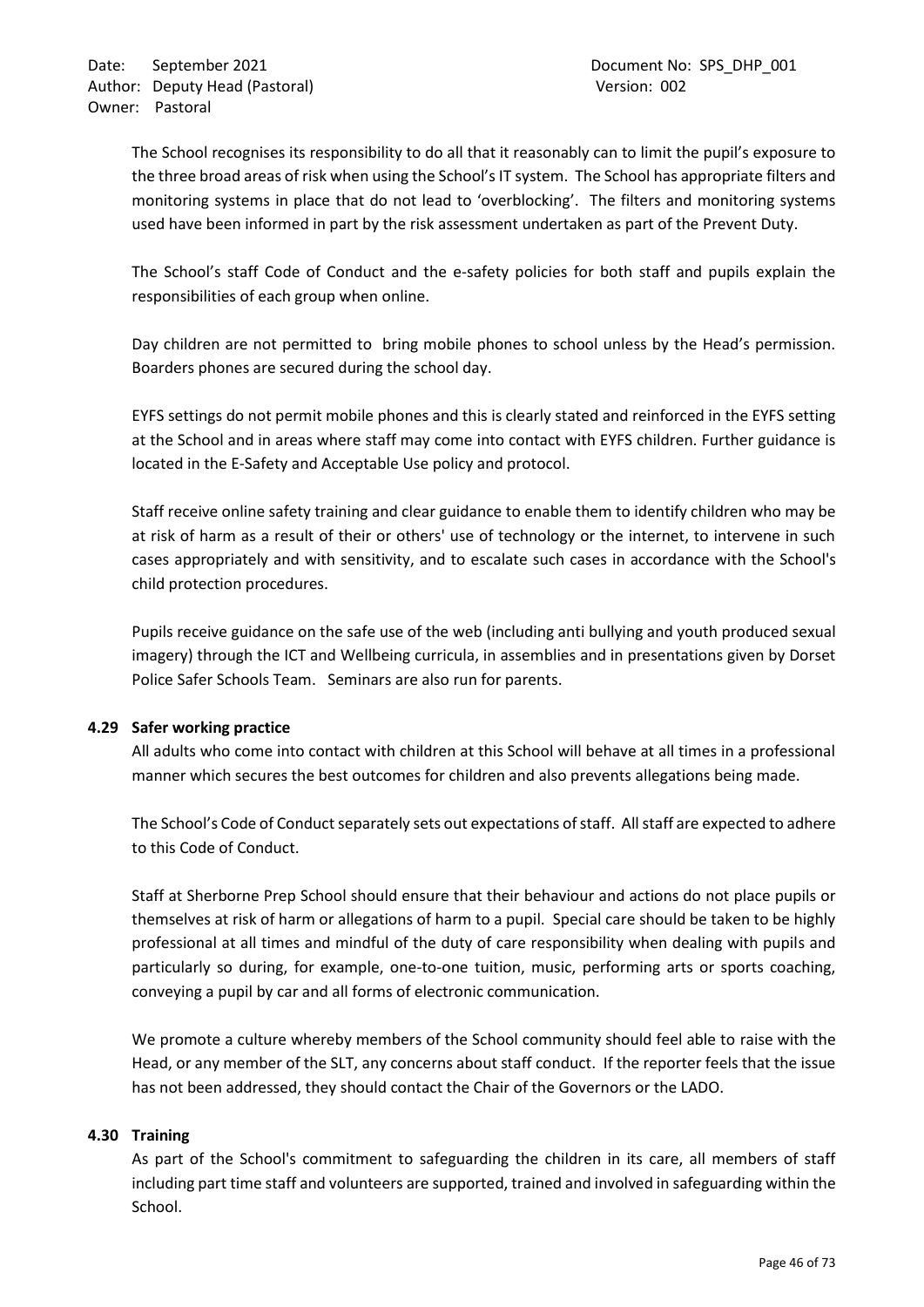The Head and Designated Safeguarding Governor will receive Advanced training in safeguarding incorporating the role of the DSL every two years.

When DSLs and Deputies take up the role, they attend Advanced training provided through the PDSCP multi-agency course and includes local inter-agency working protocols, early help and intervention, participation in child protection case conferences, supporting children in need, identifying children at risk of radicalisation, record keeping and promoting a culture of listening to children. The Deputies are trained to the same standard as the Lead DSL.

Advanced training is undertaken at two-yearly intervals; the DSL and Deputies in School have all undertaken this training with the PDSCP. In addition, knowledge and skills are refreshed on a regular basis, at least annually, to allow the DSL to understand and keep up to date with any developments relevant to the role. This includes, for example, attending PDSCP training, the local DSL forum group and completing on-line training.

Child protection will be part of induction for all staff (including temporary staff) and volunteers new to the School. This training is given as soon as he or she starts at the School or earlier where possible. This induction training includes an explanation of this policy, the signs of abuse or neglect, the staff Code of Conduct, the Whistleblowing Policy, the Behaviour Management Policy, Part One of KCSiE and Annex A and details about the role of the DSL. The DSL (and / or a deputy) meets with all staff at induction and contact information (including photographs) for the DSLs is widely available throughout the School.

The induction training will be followed up by basic child protection training that equips individuals to recognise and respond appropriately to concerns about pupils. All staff will also have training in preventing radicalisation and extremism.

Staff who do not have designated responsibility for safeguarding and child protection, will undertake suitable refresher training at appropriate intervals. Appropriate update training in child protection procedures and safeguarding is provided at least annually and, whenever possible, is conducted by the trainer recommended by the PDSCP. Such training is designed to provide staff with the relevant skills and knowledge to safeguard children effectively. Updates will also be provided when new duties are introduced, such as the requirement to read Part One of KCSiE or the introduction of Prevent. Such training, when arranged, is a priority.

The School has put in place mechanisms to assist staff to understand and discharge their role and responsibilities as set out in Part One KCSiE in addition to ensuring that all staff read at least Part One. This includes identifying those who may find the understanding of such documents difficult due to such factors as eyesight, literacy or learning difficulties, providing written summary documents and undertaking group discussions.

Attendance records are maintained for all training events; the records are held by Human Resources and are regularly checked by the DSL to ensure that all staff remain up to date.

It is recommended by the PDSCP that all Governors attend training, briefings or other input which equips them to understand fully and comply with their legal safeguarding duties as governors, set out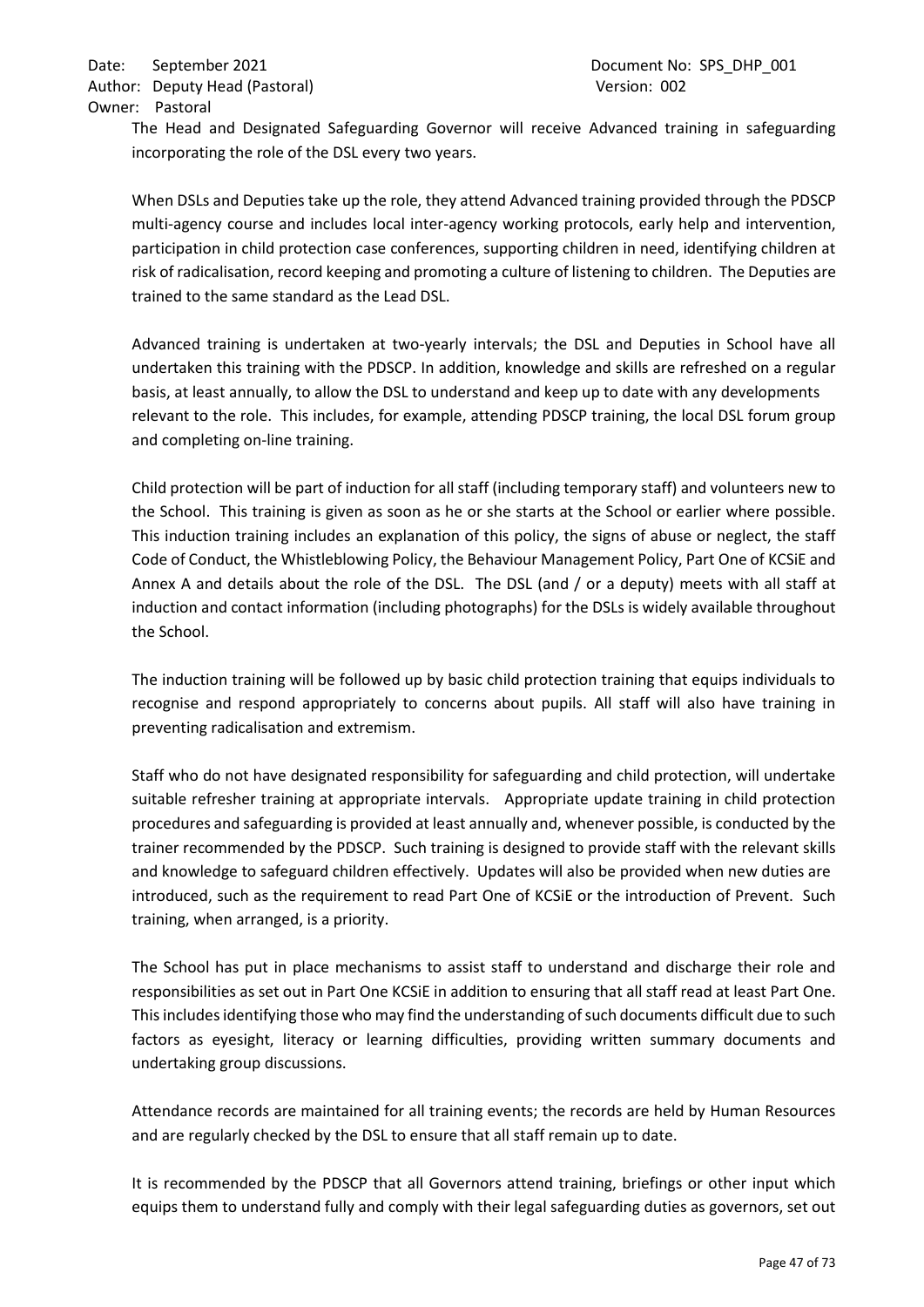# Owner: Pastoral

in KCSiE (Sep 2021). Attendance includes those who also work with children and have attended child protection training in that role.

The Head, members of the SLT and a number of Governors have completed safer recruitment training.

### **4.31 Record keeping**

The importance of good, clear child welfare and child protection record keeping has been highlighted repeatedly in national and local Serious Case Reviews.

Record-keeping guidance in *Information sharing: advice for practitioners (Jul 2018)* highlights the fact that the Seven Golden Rules for Information Sharing are still current and that, 'GDPR and Data Protection Act 2018 do not prevent, or limit, the sharing of info for the purposes of keeping children and young people safe'.

On the 7th July 2015 the School received authority from the PDSCP to hold particular child protection records lawfully within the Data Protection Act for the foreseeable future. The School must not destroy any records for the foreseeable future which could potentially come within the scope of the Independent Inquiry into Child Sexual Abuse established by the Home Secretary.

Any member of staff who receives a disclosure of abuse (when a child talks about abuse) must make a record applying the following guidelines:

- the record should be made as soon as possible after the individual hearing the disclosure has reported it verbally to the DSL. The facts, not opinions (unless of particular relevance), should be accurately recorded in a non-judgemental way. It isimportant to remember that expressing an opinion as to whether the child is telling the truth is not helpful and can prejudice how a case proceeds
- the record should ideally be on the standard 'concerns' form (see Appendix Seven) but if this is not used, should include:
	- o The child's name, gender and date of birth
	- o date and time of the conversation
	- o what was the context and who was present during the disclosure?
	- o what did the child say? (verbatim if possible)
	- o what questions were asked? (verbatim if possible)
	- o responses to questions (verbatim if possible)
	- o any observations concerning child's demeanour and any injuries
	- o the name of the person to whom the disclosure was reported
	- o printed name and job title of the author, followed by signature and date

The record about a disclosure of abuse should be passed to the DSL. It will be retained in the pupil's child protection file in its original and contemporaneous form (as it could be used as evidence in court proceedings), even if later typed or if the information is incorporated into a report. Such a record is kept confidentially by the DSL in a specified locked filing cabinet.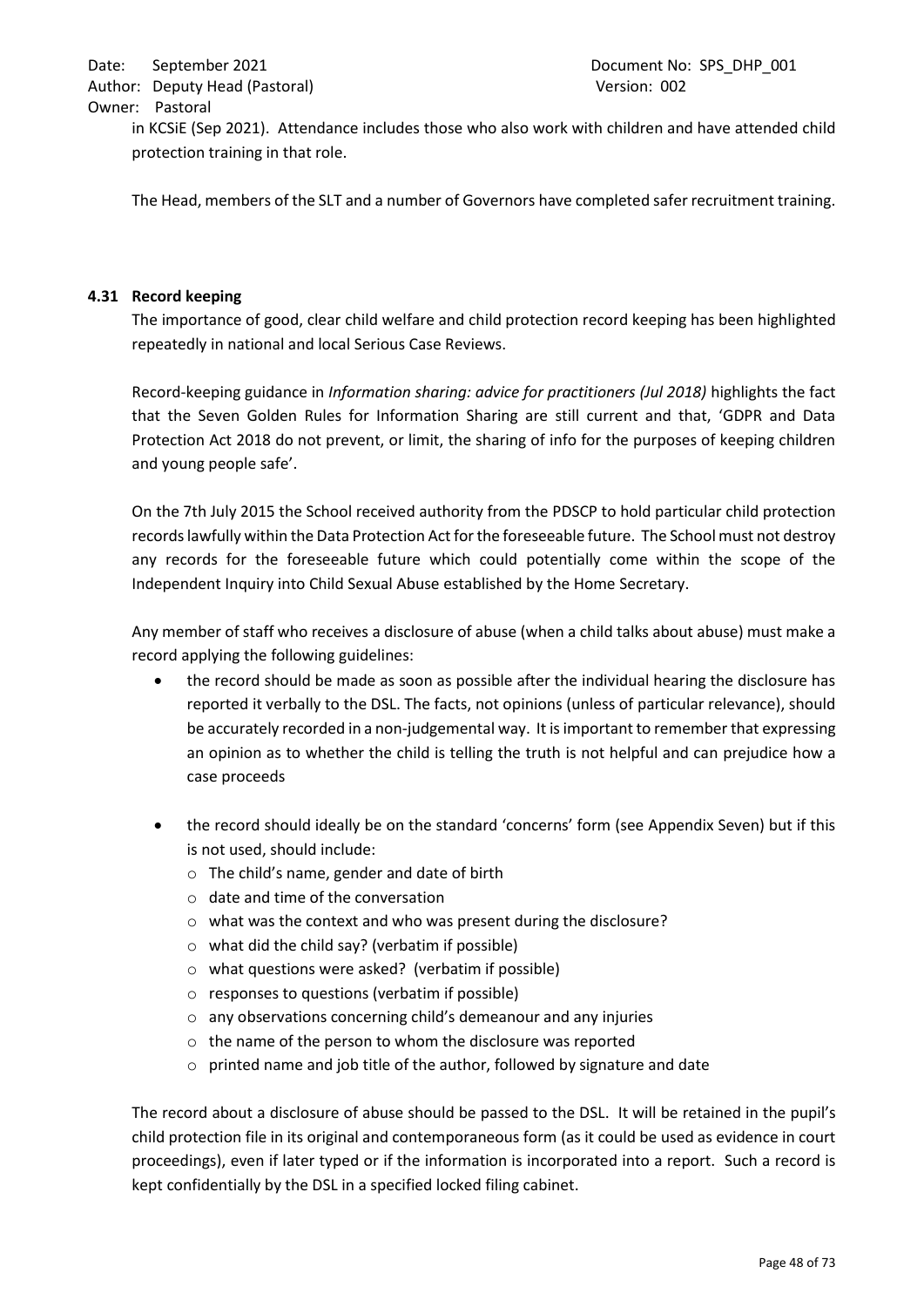Any member of staff who has concerns about a pupil (but who has not received a disclosure of abuse) should also make a record using the concern form in Appendix Seven. It is important that all concerns, discussions and decisions made and the reasons for those decisions should be recorded in writing. If in doubt about recording requirements staff should discuss this with the DSL.

In cases of concern (as opposed to disclosure) the concern form should be passed to the DSL who will make a judgement about what action needs to be taken, in accordance with local multi-agency safeguarding procedures. The decision about any action, whether or not a referral is made to Social Care, will be recorded clearly by the DSL.

Concerns which initially seem trivial may turn out to be vital pieces of information later, so it is important to give as much detail as possible. A concern raised may not progress further than a conversation by the DSL with the parent, or, at the other end of the scale, could lead to matters being heard in a court. Such a record is kept confidentially by the DSL in a specified locked filing cabinet and reviewed regularly so that concerning patterns of behaviour can be spotted.

### **4.33 Monitoring of this policy**

The Head will monitor the operation of this policy and the effectiveness of its procedures taking into account any improvements advised by the LADO following a substantiated allegation against a member of staff or volunteer.

The Designated Safeguarding Governor responsible for overseeing the implementation of this Policy will make an annual report on safeguarding and child protection to the Board of Governors. Any deficiency that is noted in the School's safeguarding and child protection arrangements will be remedied without delay.

The Governors recognise the expertise staff build by undertaking safeguarding training and managing concerns on a daily basis. Hence, when the Governors undertake their thorough annual review of this Policy opportunity is provided for staff to contribute to and shape both the safeguarding arrangements in place and the Policy itself.

### **4.32 Visiting speakers**

The School recognises its duty to establish clear protocols for ensuring that any visiting speakers, whether invited by staff or by the pupils, are suitably and appropriately supervised.

A visiting speaker will only be invited with the permission of the Head or, in the Head's absence, a Deputy Head/member of SLT. The member of staff who has invited the speaker will obtain such formal or

informal background information about the visiting speaker as is reasonable in the circumstances to decide whether to invite and/or permit a speaker to attend the School. A central register of speakers is maintained. When assessing suitability of speakers, the School will always have regard to the Prevent Duty Guidance and the definition of "extremism" set out in KCSiE (Sep 2021). All visiting speakers will be subject to the School's Visitor Policy and it is the responsibility of the member of staff who invited the speaker to ensure that this happens. The Visitor Policy includes signing in and out at the School, the wearing of a visitor's badge at all times and being escorted by a fully vetted member of staff between appointments.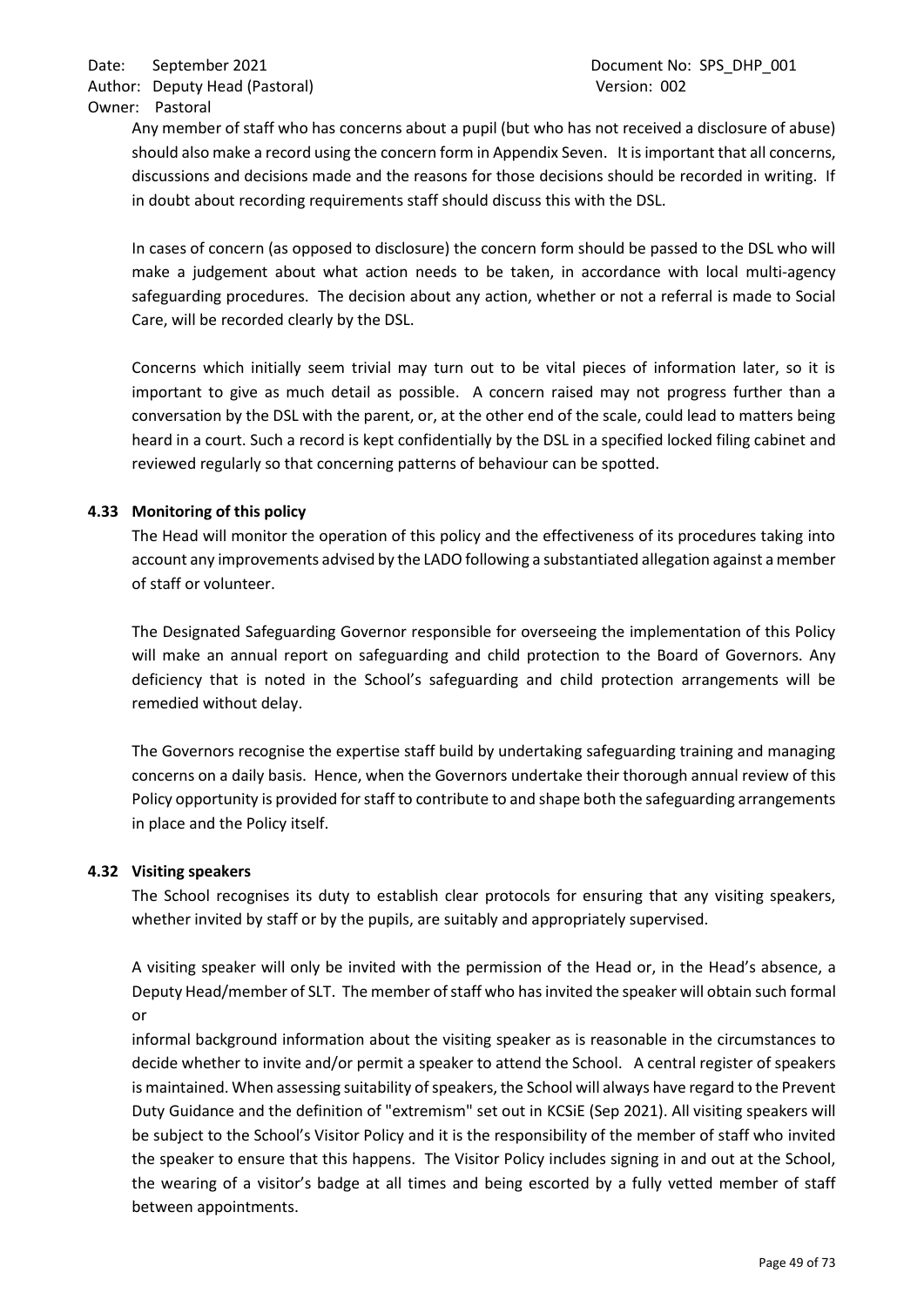### **4.34 Raising concerns about safeguarding practice in School (Whistleblowing)**

In this School we promote a culture where any staff or volunteer feels able to raise with the Head (or member of the School's SLT) any concerns about safeguarding or child protection practice whether about poor or unsafe practice or about potential failures. Such concerns will always be taken seriously by the School's SLT.

All staff and volunteers are required to report to the DSL any concern or allegations about School practices which are likely to put pupils at risk of abuse or other serious harm. Any concern with the behaviour of colleagues or allegation made against a member of staff or volunteer or the DSL should immediately be reported to the Head or, if the Head is absent, the allegation should be passed directly to the Chairman of Governors. If an allegation is made against the Head, the member of staff receiving the allegation must immediately inform the Chairman of the Governors.

The School has a Whistleblowing Policy in place and those who report in good faith are protected by it. Staff should refer to the School's Whistleblowing Policy for more information.

### **4.35 Information for parents and carers**

At this School we are committed to keeping our pupils safe. Our first priority is your child's welfare and we will usually discuss with you any concerns we have about your child. There might be rare occasions, however, when we have to provide information to or consult other agencies such as Children's Services Social Care before we contact you. This will include situations where we judge that to tell you first will or might put your child at risk of significant harm.

Our responsibilities are set out in this policy. It reflects statutory guidance and the multi-agency safeguarding procedures, which can be found on the PDSCP website.

### **4.36 Further guidance**

If you have any questions about this Policy, please speak to the Designated Safeguarding Lead: Annie Gent

This policy can be made available in larger print or more accessible format if required.

A Gent Deputy Head Pastoral and Lead DSL September 2021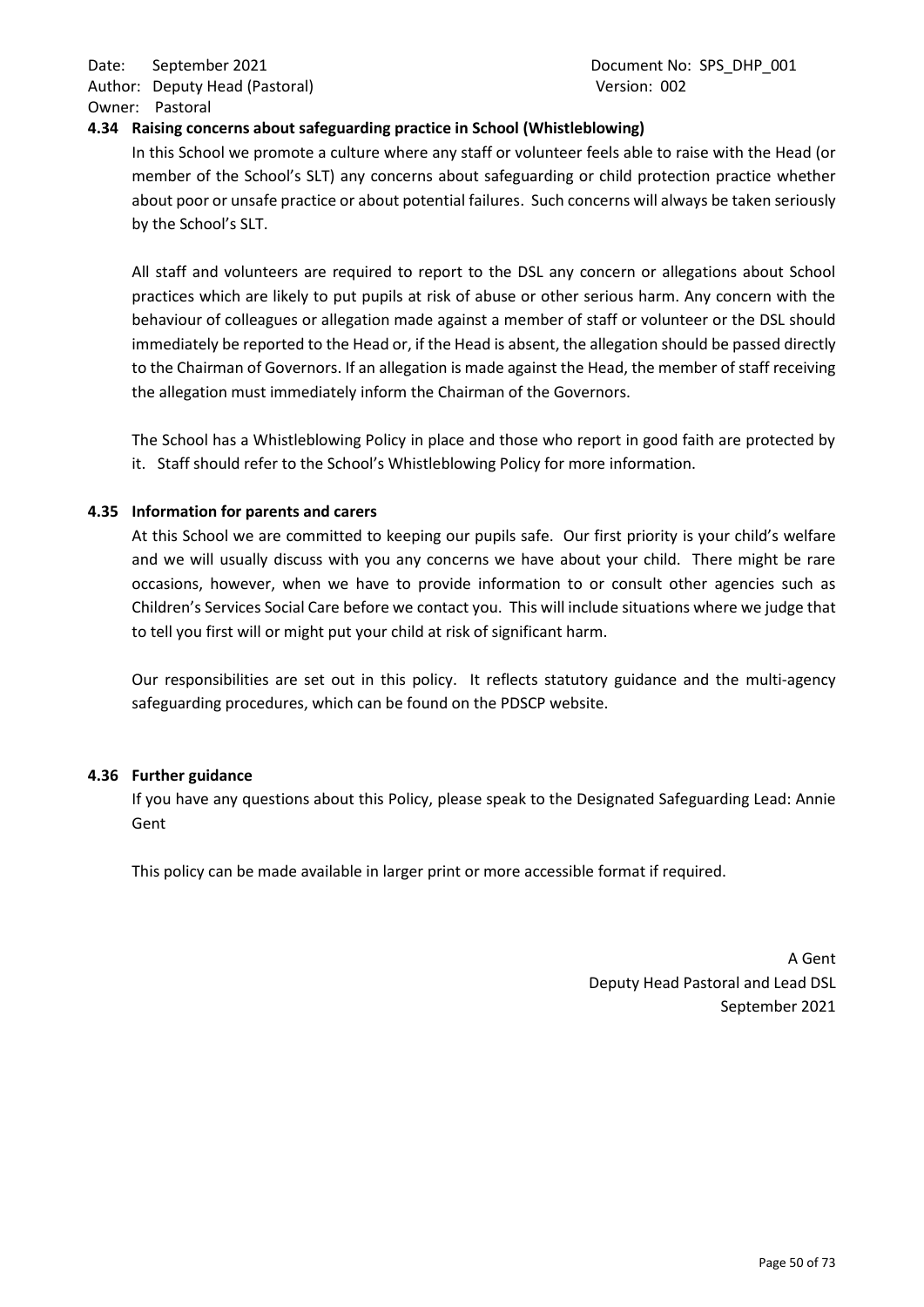#### **Appendix One - Responding to concerns summary**

#### **SAFEGUARDING**

Please remember the following if a pupil should approach you with a problem:

- **Stop and Listen** (if it is not convenient to do so immediately, let the pupil know when they can talk to you)
- **Do not agree to talk in confidence** (agree only to speak in private, because we have a duty to pass on information)
- **Take seriously what the pupil tells you** (do not hint that you do not believe what they are telling you, or that you are dismissing what they say)
- **Avoid asking leading questions** (ask questions for clarification only. If questions are necessary, they should be open and not 'lead' the child in any way. Remember TED: Tell me…. Explain…. Describe…)
- **Write down what is said** (please do this as soon as possible after the conversation and not in front of the pupil)
- **Report the conversation to somebody who can help** (take the notes, or report the conversation to one of the people listed below)
- **Avoid suggesting ways of dealing with the problem** (listen and offer to find out a possible way forward from somebody who can help)
- **Do not keep to yourself information that might prove critical** (in certain cases, the law requires that information be passed to the Designated Safeguarding Leads or Head)
- **If you overhear conversations that concern you, pass on the information** (all sorts of information can be overheard, some of it might have serious consequences, and we need to know as much information as possible).

**Please always remember … Don't think - 'What if I am wrong?' Think - 'What if I am right?'**

### **When in doubt, seek help or reassurance from one of the School's DSLs:**

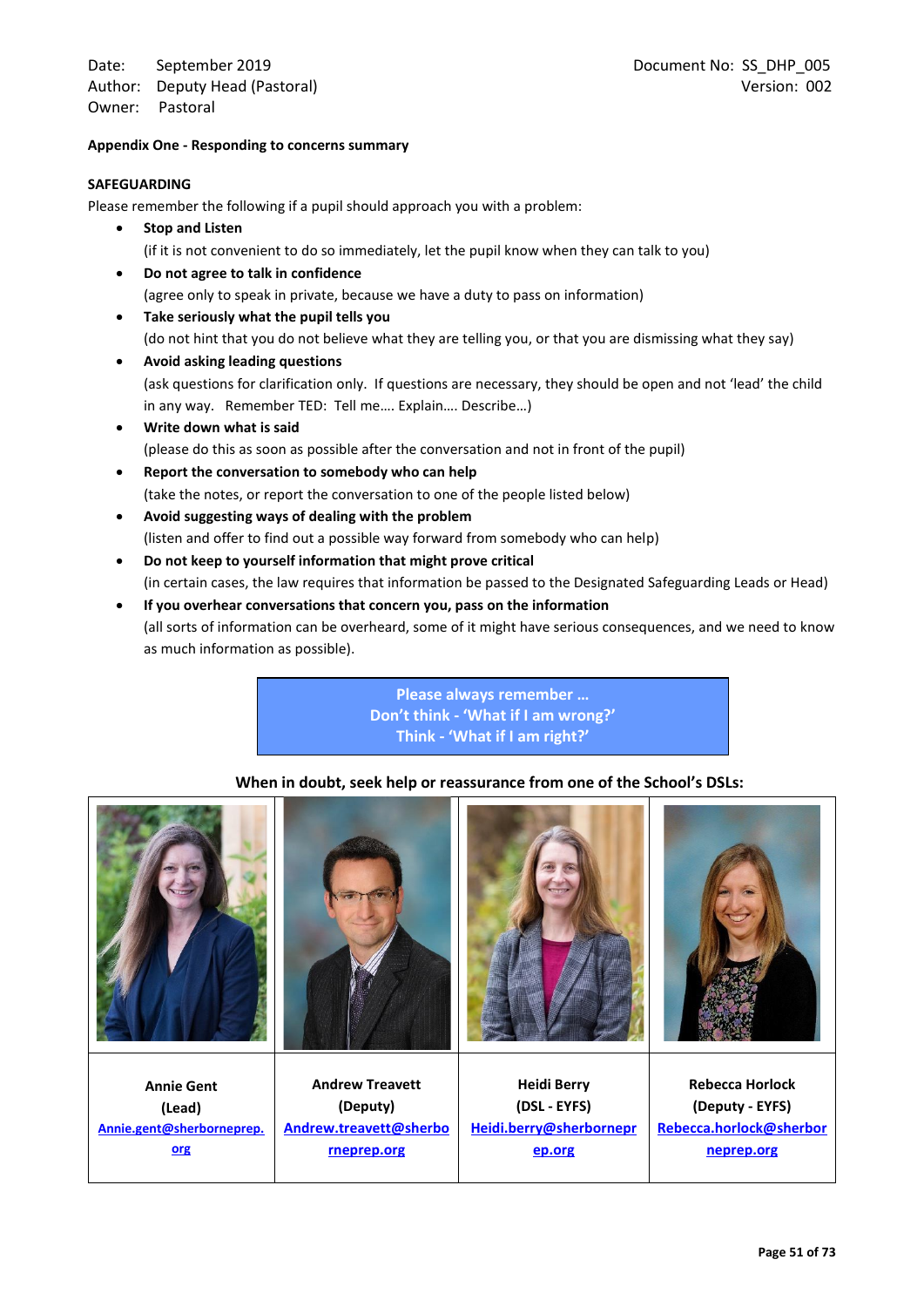

### **SAFEGUARDING**

All of us who have contact with children and young people at work have a duty of care to safeguard and promote their welfare.

Safeguarding also keeps us as individuals safe by helping us to make safe and sound decisions about how to conduct our relationships with those for whom we have that duty of care.

The same principles that are there to protect young people also protect us from malicious and unfounded accusations.

- We are all **role models** for the pupils and as such we need to adopt high standards of personal conduct in order to maintain the confidence and respect of our peers, pupils and their parents.
- We should ensure that **our dress and appearance** in School promotes a positive and professional image, is appropriate to our role and status, and is in line with published guidance.
- **Personal contact** details, such as a private email address or private mobile telephone number, should not be given to pupils.
- **Internet or web-based communication channels** should not be used to send personal messages to current pupils, and we must be very wary of doing so to those who have recently left the School. Any of us who do use social networking sites should ensure that our privacy settings are set at the maximum level possible.
- We should avoid any activity that records **pupils' images** unless it is with a clear purpose. Consideration must be given to what will happen to the images at the end of the activity. We should use School-owned devices to take photographs or video footage.
- All pupils have a right to **personal privacy**. Always knock before entering a changing room, and announce your presence before going into any area where pupils might be changing, allow pupils to make private phone calls and obviously we should not read any personal correspondence.
- When working in **one-to-one situations** with pupils we are potentially more vulnerable to allegations. It therefore makes sense to plan and conduct such meetings to ensure that the security of both the pupil and yourself is maintained. It is recommended that such meetings should take place where there is visual access and/or an open door.

Thank you for all that you do to help safeguard the welfare of the pupils in the School. If you have any concerns, please contact your line manager or one of the School's DSLs.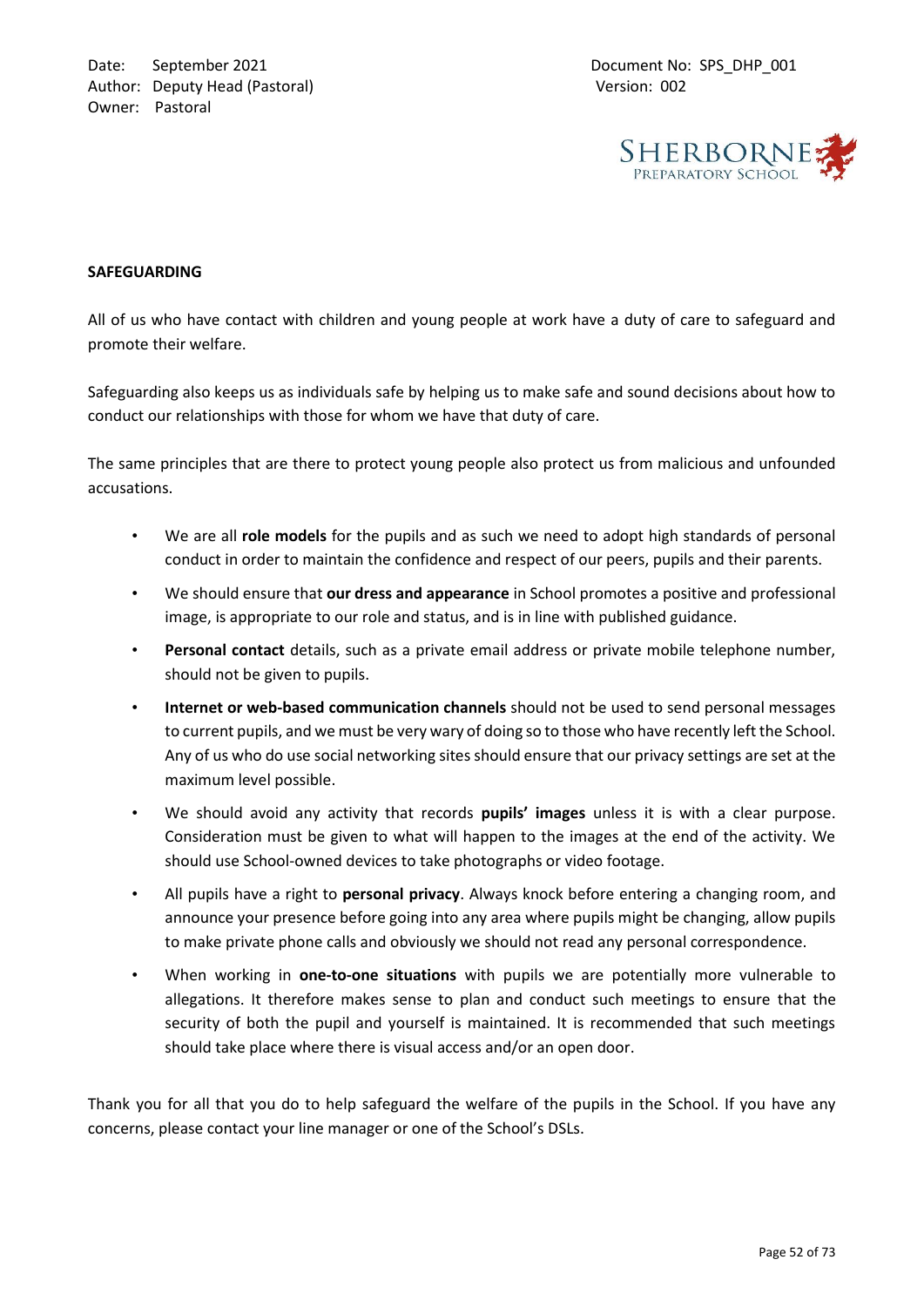#### **Appendix Two - Contact details**

#### **1) Dorset Social Care**

To make new referrals to Social Care regarding individual children

PDSCP Multi Agency Safeguarding Hub 01202 228866 MASH Team

#### **2) To contact children's allocated social workers:**

|    | • West Area (Bridport & Dorchester)   | 01305 221450 |
|----|---------------------------------------|--------------|
|    | • East Area (Ferndown & Christchurch) | 01202 474106 |
|    | • Central Area (Purbeck)              | 01929 553456 |
|    | • North Dorset                        | 01258 472652 |
|    | • South Area (Weymouth & Portland)    | 01305 760139 |
| 3) | <b>Out of Hours Service</b>           | 01202 228558 |

#### **4) Dorset Safeguarding and Standards Team**

The team comprises Children's Services managers and advisors including:

The Education Safeguarding Standards Advisor who offers advice and support to Headteachers and Designated Safeguarding Leads in relation to safeguarding and child protection issues

Dorset Safeguarding Standards Advisor 01305 221122

The Designated Officer (also known as the LADO) to whom allegations against adults who work with children in education establishments must be reported

|    | Dorset LADO                                                     | 01305 221122              |  |
|----|-----------------------------------------------------------------|---------------------------|--|
|    |                                                                 | lado@dorsetcouncil.gov.uk |  |
|    | Children's Services Prevent Lead                                | 01305 221122              |  |
| 5) | Dorset Virtual School for children who are in care/Looked After |                           |  |
|    |                                                                 | 01305 228309              |  |
|    |                                                                 |                           |  |

#### **6) Sexual images**

ChildLine (for children) 0800 1111

<http://www.childline.org.uk/Talk/Chat/Pages/OnlineChat.aspx>

NCA-CEOP [www.ceop.police.uk/safety-centre](http://www.ceop.police.uk/safety-centre) (for parents/carers concerned that their child is being contacted by adults as a result of having sharing sexual imagery) NSPCC Helpline 0808 800 5000

NSPCC Online Safety Helpline 0808 800 5002

[help@nspcc.org.uk](mailto:help@nspcc.org.uk)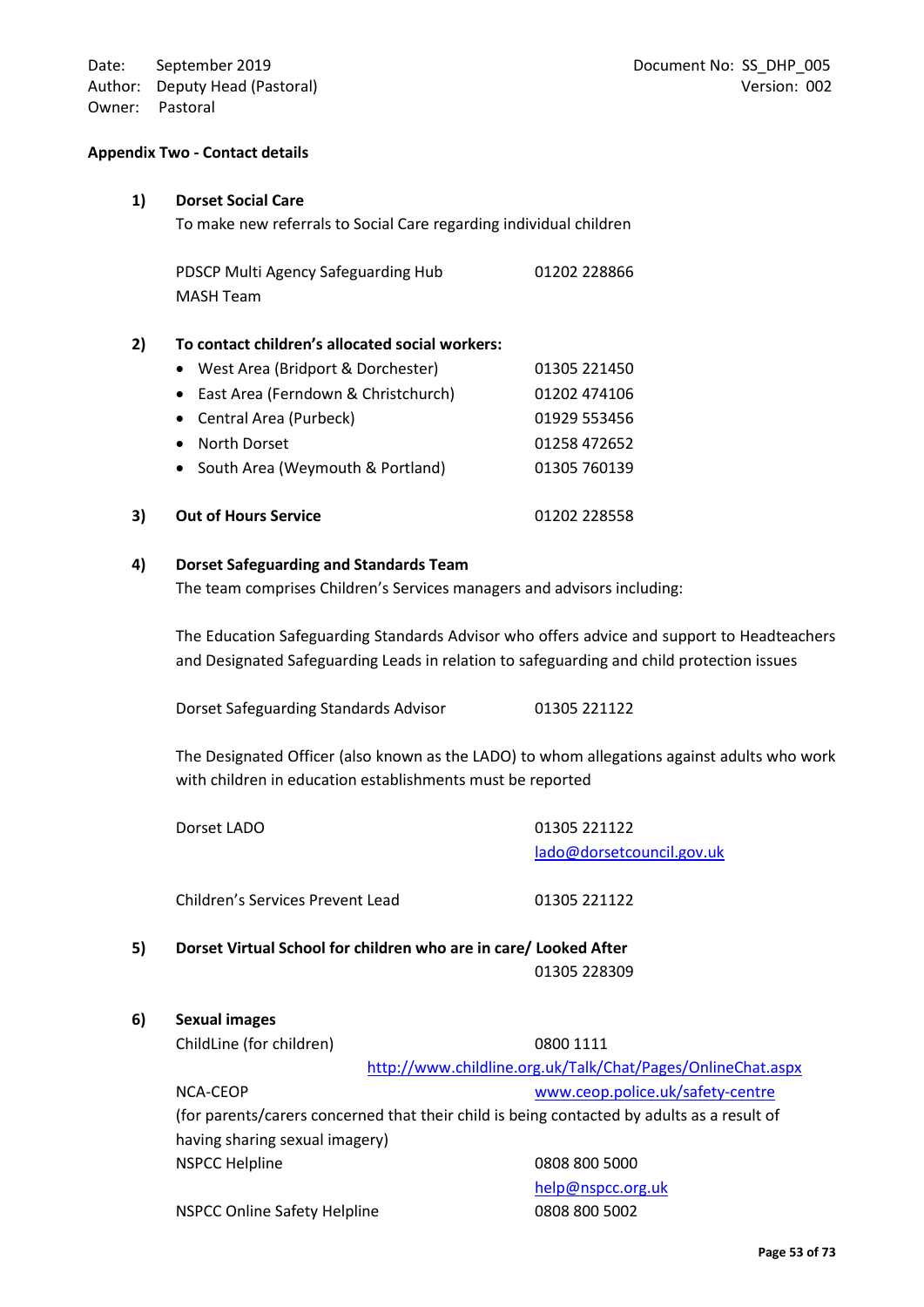Date: September 2021 **Document No: SPS\_DHP\_001** Author: Deputy Head (Pastoral) and the control of the Version: 002 Owner: Pastoral

#### **7) Prevent referrals**

Preventing terrorism and radicalisation [preventreferrals@dorset.pnn.police.uk](mailto:preventreferrals@dorset.pnn.police.uk) referrals in Dorset

DfE dedicated telephone helpline for 020 7340 7264 [Governors regarding extremism and](mailto:counterGovernors%20regarding%20extremism%20and%20-extremism@education.gsi.gov.uk)  the prevention of radicalisation

**8) Other external agencies** Sherborne Police Station 01305 222222 or 101

NSPCC 0808 800 5000 NSPCC Whistleblowers Advice Line 0800 028 0285

[help@nspcc.org.uk](mailto:help@nspcc.org.uk)

- **9) Dorset Governor Services (for governor safeguarding training)** 01305 224382
- **10) Other External Agencies for reporting Prevent concerns relating to terrorism and extremism are as follows:**

Anti-Terrorist hotline 0800 789 321 Crime stoppers 0800 555 111 Local Police 101 <https://www.gov.uk/report-suspicious-activity-to-mi5> <https://www.gov.uk/report-terrorism> (for reporting online material)

- **11) Local Housing Authority** <https://www.dorsetforyou.gov.uk/housing/housing.aspx>
- **12) Independent Listener (for Sherborne Prep School Staff)** Katie Windle - 07834762742

non-emergency advice for staff and [counter-extremism@education.gsi.gov.uk](mailto:counterGovernors%20regarding%20extremism%20and%20-extremism@education.gsi.gov.uk)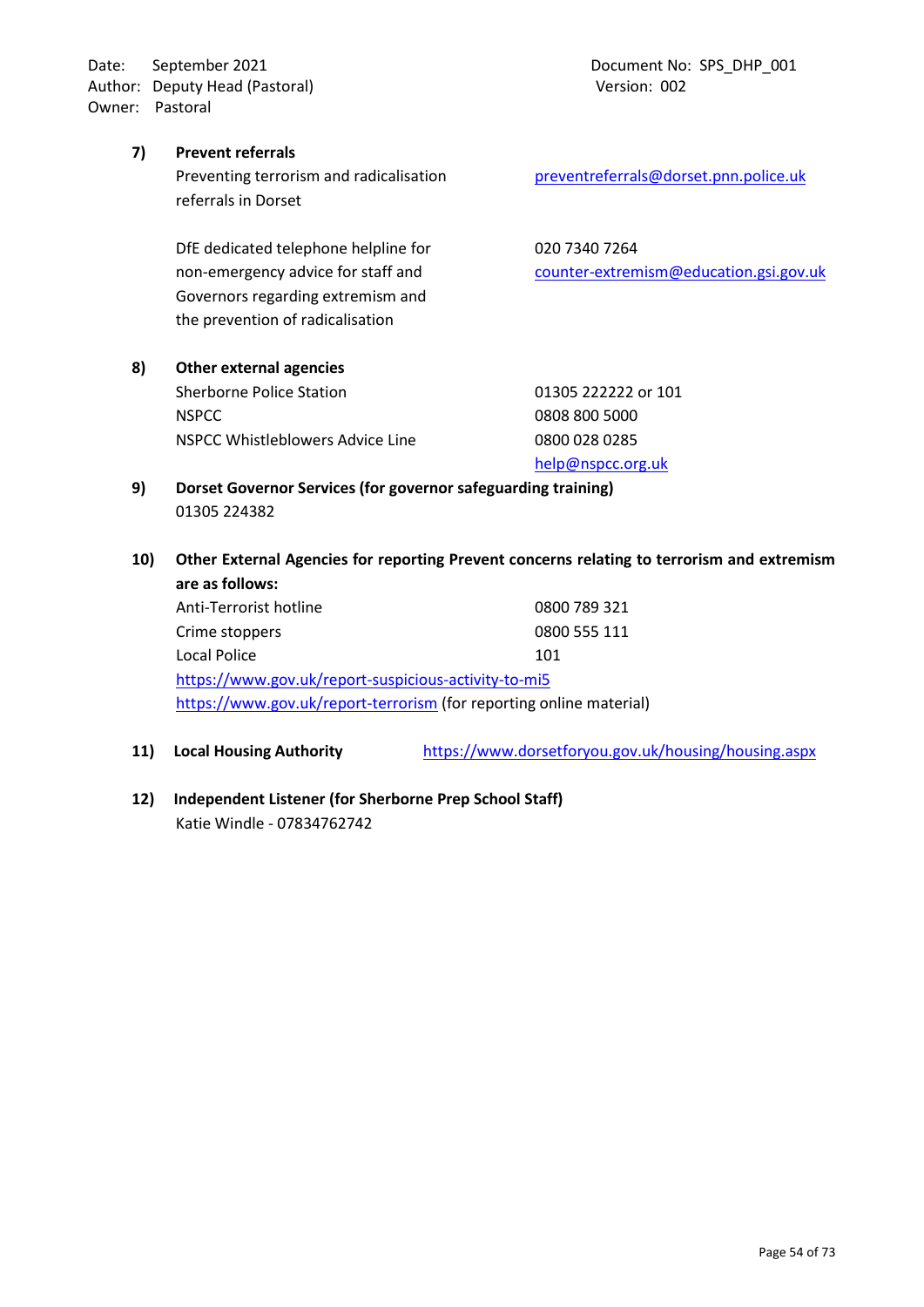Date: September 2021 **Document No: SPS\_DHP\_001** Author: Deputy Head (Pastoral) and the control of the Version: 002 Owner: Pastoral

### **Appendix Three - Possible Indicators of Abuse**

The following information is not designed to turn School staff into experts, but it will help everyone to be more alert to the signs of possible abuse. The examples below are not meant to form an exhaustive list; DSLs and other staff will find it helpful to refer to Government advice 'What to do if you are worried about a child being abused' (2015) and the inter-agency safeguarding procedures on the PDSCP website for more detailed information.

### **i) Physical Abuse**

Most children will collect cuts and bruises in their daily lives. These are likely to be in places where there are bony parts of the body, like elbows, knees and shins. Some children, however, will have bruising which is less likely to have been caused accidentally. An important indicator of physical abuse is where bruises or injuries such as burns are unexplained, or the explanation does not fit the injury or there are differing explanations. A delay in seeking medical treatment for a child when it is obviously necessary is also a cause for concern. Bruising may be more or less noticeable on children with different skin tones or from different ethnic groups and specialist advice may need to be taken.

Patterns of bruising that are suggestive of physical child abuse can include:

- bruising in children who are not independently mobile
- bruises that are seen away from bony prominences
- bruises to the face, back, stomach, arms, buttocks, ears and hands
- multiple bruises in clusters
- multiple bruises of uniform shape
- bruises that carry the imprint of an implement used, hand marks, fingertips or a belt buckle

Although bruising is the commonest injury in physical abuse, fatal non-accidental head injury and nonaccidental fractures can occur without bruising. Any child who has unexplained signs of pain or illness must be seen promptly by a doctor.

Other physical signs of abuse can include:

- cigarette burns, especially burns found on palms, soles of feet, abdomen, buttocks
- immersion burns producing 'stocking' or 'glove' marks on hand and feet
- rope burns
- burns in the shape of common household utensils or appliances
- infected burns indicating delay in treatment
- adult bite marks
- broken bones
- scalds

Changes in behaviour which can also indicate physical abuse:

- fear of parents being approached for an explanation
- aggressive behaviour or severe temper outbursts
- flinching when approached or touched
- withdrawal from physical contact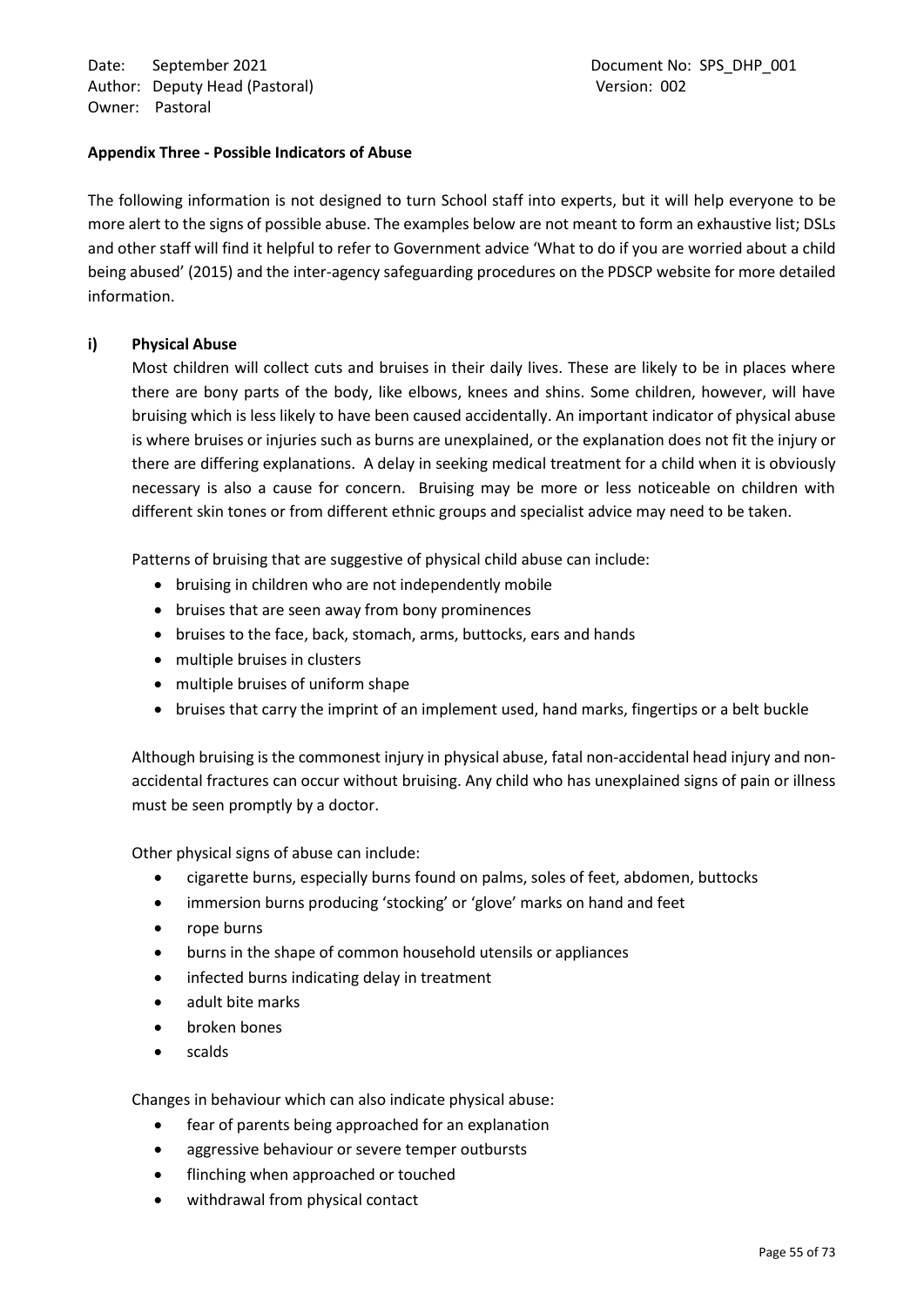Date: September 2021 and the control of the Document No: SPS\_DHP\_001 Author: Deputy Head (Pastoral) and the control of the Version: 002 Owner: Pastoral

- bald patches
- self-destructive tendencies
- reluctance to get changed, for example wearing long sleeves in hot weather
- refusal to discuss injuries
- admission of punishment which appears excessive
- missing School
- running away from home

#### **ii) Emotional Abuse**

Emotional abuse can be difficult to measure, and often children who appear otherwise well cared for may be emotionally abused by being taunted, put down or belittled. They may receive little or no love, affection or attention from their parents or carers. *Children who live in households where there is domestic violence often suffer emotional abuse.* Emotional abuse can also take the form of children not being allowed to mix/play with other children.

The physical signs of emotional abuse can include:

- a failure to thrive or grow, particularly if the child puts on weight in other circumstances, e.g. in hospital or away from parents' care
- sudden speech disorders
- developmental delay, either in terms of physical or emotional progress.

Changes in behaviour which can also indicate emotional abuse include:

- neurotic behaviour, e.g. sulking, hair twisting, rocking
- being unable to play
- fear of making mistakes
- self-harm
- fear of parents being approached
- fear of new situations
- inappropriate emotional responses to painful situations
- extremes of passivity or aggression
- cruel behaviour, seeming to derive pleasure from hurting others or animals
- drugs/solvent abuse
- chronic running away
- compulsive stealing
- scavenging for food or clothes

#### **iii) Sexual Abuse**

Adults who use children to meet their own sexual needs abuse both girls and boys of all ages, including infants and toddlers. Children can also be sexually abused by other children (i.e. those under 18).

Usually, in cases of sexual abuse it is the child's behaviour which may cause concern, although physical signs can also be present. In all cases, children who talk about sexual abuse do so because they want it to stop. It is important, therefore, that they are listened to, taken seriously and appropriate action taken promptly.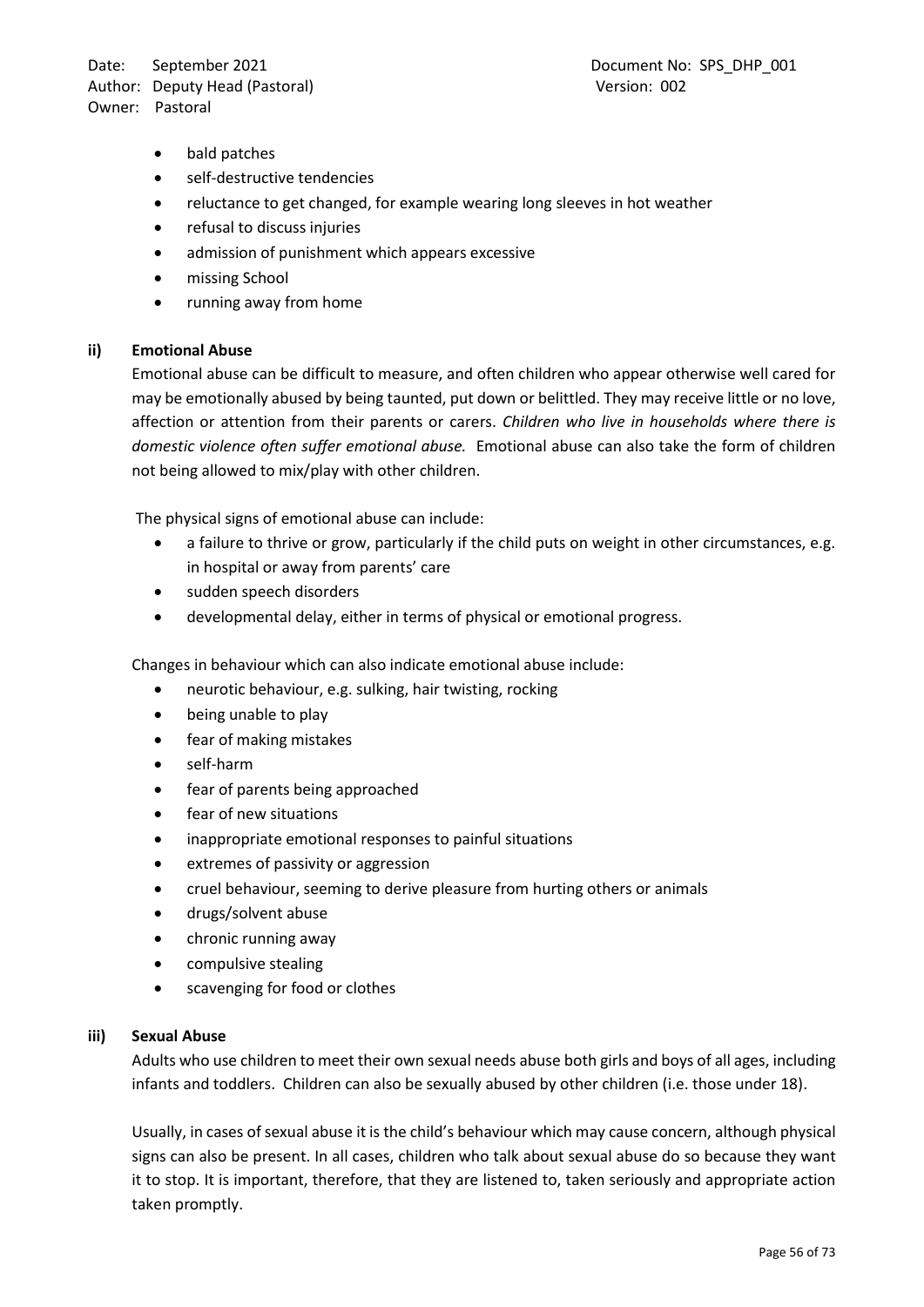The physical signs of sexual abuse can include:

- pain or itching in the genital/anal areas
- bruising or bleeding near genital/anal areas or in the throat
- sexually transmitted diseases
- vaginal discharge or infection
- stomach pains
- discomfort when walking or sitting down
- pregnancy

Changes in behaviour which can also indicate sexual abuse can include:

- sudden or unexplained changes in behaviour, e.g. becoming aggressive or withdrawn
- fear of being left with a specific person or group of people
- be fearful of undressing for gym
- having nightmares
- missing School
- running away from home
- sexual knowledge which is beyond their age or developmental level
- being inappropriately seductive
- sexual drawings or language
- **bedwetting**
- eating problems such as overeating or anorexia
- self-harm or mutilation, sometimes leading to suicide attempts
- saying they have secrets they cannot tell anyone about
- alcohol / substance / drug use
- depression
- suddenly having unexplained sources of money
- not being allowed to have friends (particularly in adolescence)
- acting in a sexually explicit way towards adults or other children
- have chronic ailments such as stomach pains and headaches
- mixing with older people
- sexually abuse a child, sibling or friend

Please also be mindful of the possibility of CSE if you have concerns about sexual abuse.

### **iv) Neglect**

Neglect can be a difficult form of abuse to recognise yet have some of the most lasting and damaging effects on children and young people.

The physical signs of neglect can include:

- constant hunger, sometimes stealing food from other children
- being constantly dirty or smelly
- loss of weight, or being constantly underweight
- inappropriate dress for the conditions
- untreated injury or illness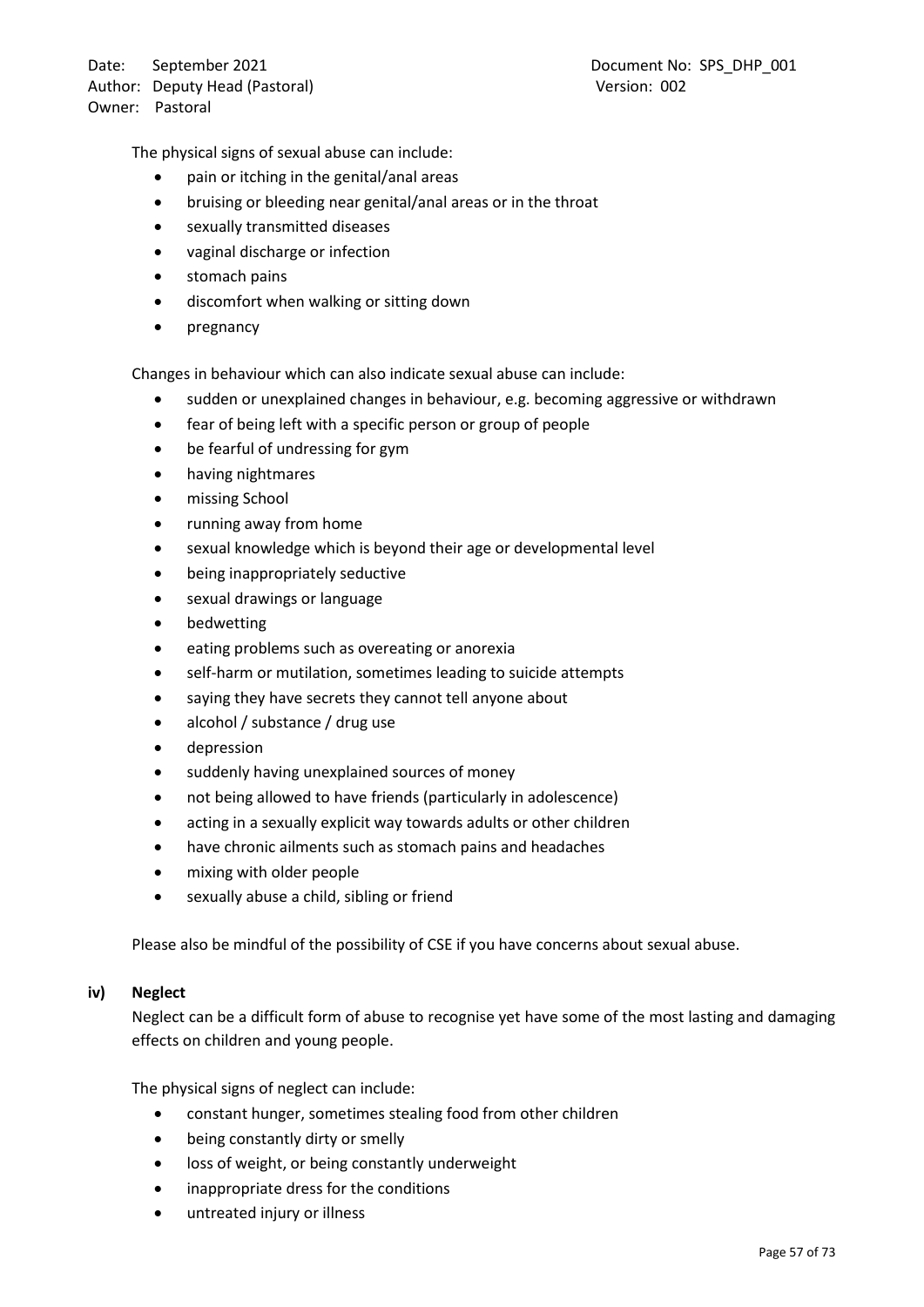Changes in behaviour which can also indicate neglect can include:

- complaining of being tired all the time
- not requesting medical assistance and/or failing to attend appointments
- having few friends
- mentioning being left alone or unsupervised
- assuming adult responsibilities for siblings

It is important that we recognise that providing compensatory care might address the immediate and presenting issue but could cover up or inhibit the recognition of neglect in all aspects of a child's life. Compensatory care is defined as 'providing a child or young person, on a regular basis, help or assistance with basic needs with the aim of redressing deficits in parental care'. This might involve, for example, providing each day a substitute set of clothing because those from home are dirty, or showering a child whose personal hygiene or presentation is such that it is affecting his/her interaction with peers. It does not include isolated or irregular support such as giving lunch money or washing a child who has had an 'accident'. If any adult in School finds s/he is regularly attending to one or more aspects of a child's basic needs, then this will prompt a discussion with the DSL.

The general rule is: the younger the child, the higher the risk in terms of their immediate health. However, serious neglect of older children and adolescents is often overlooked, on the assumption that they have the ability to care for themselves and have made a 'choice' to neglect themselves. Lack of engagement with services should be seen as a potential indicator of neglect.

All staff should be mindful of the above and discuss any concerns with the DSL who will take the appropriate action in accordance with the inter-agency neglect guidance on the PDSCP website.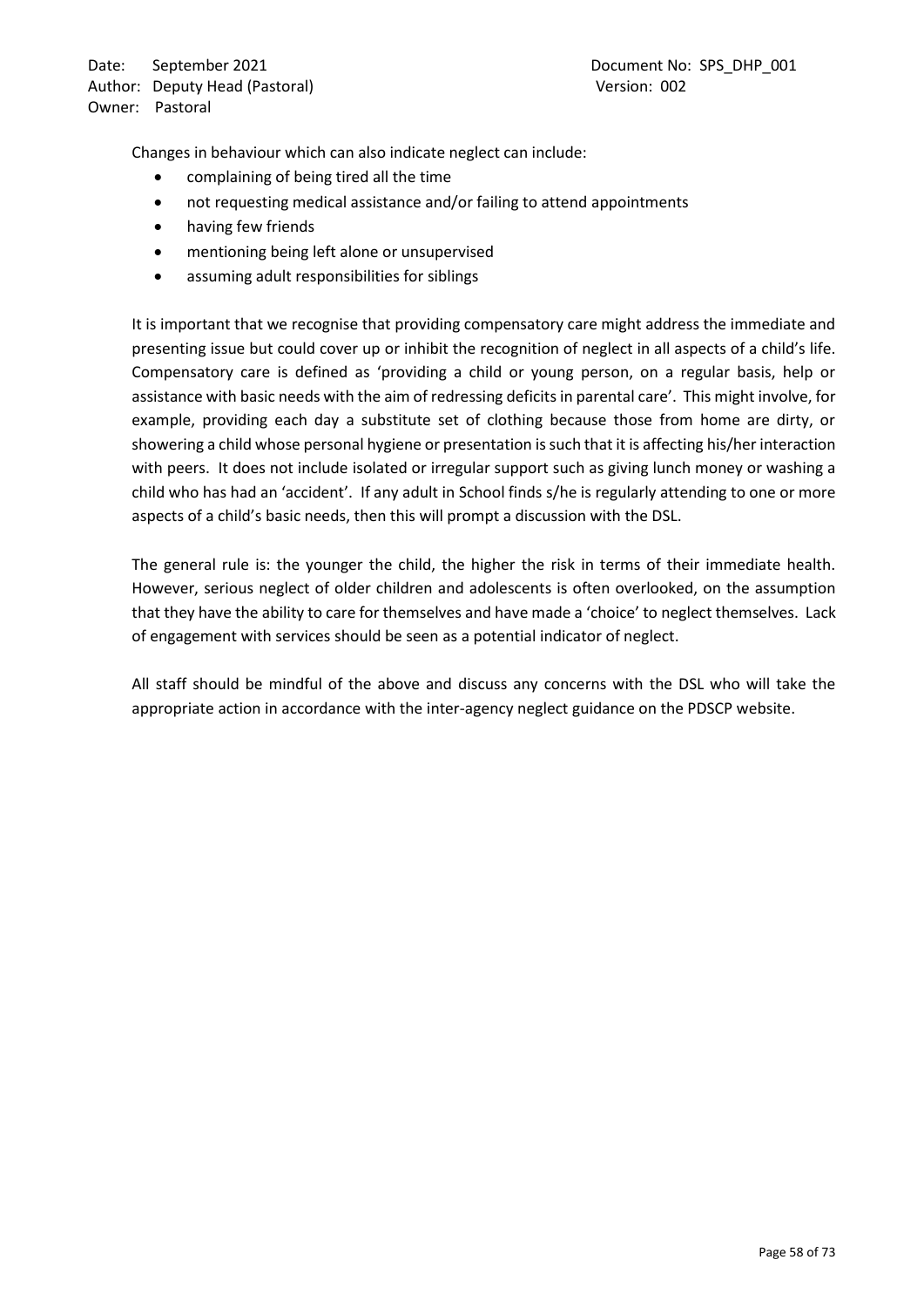#### **Appendix Four - Record Keeping: Best Practice**

#### **1. Introduction**

- 1.1 The importance of good, clear child welfare and child protection record keeping has been highlighted repeatedly in national and local Serious Case Reviews.
- 1.2 It is the Designated Safeguarding Lead (DSL)'s responsibility to ensure that child protection files, access, storage and transfer meet the required professional standards as detailed in this document.
- 1.3 The common law of confidentiality, Data Protection and Human Rights principles must be adhered to when obtaining, processing or sharing personal or sensitive information or records. Record-keeping guidance in *Information sharing: advice for practitioners (Jul 2018)* highlights the fact that the Seven Golden Rules for Information Sharing are still current and that, 'GDPR and Data Protection Act 2018 do not prevent, or limit, the sharing of info for the purposes of keeping children and young people safe'. Any electronic record keeping system should comply with the general standards set out below.
- 1.4 On the  $7<sup>th</sup>$  July 2015 the School received authority from the PDSCP to hold particular child protection records lawfully within the Data Protection Act for the foreseeable future. The School must not destroy any records for the foreseeable future which could potentially come within the scope of the Independent Inquiry into Child Sexual Abuse established by the Home Secretary.

### **2. Record to be made by an adult receiving a disclosure of abuse (when a child talks about abuse)**

- 2.1 This record should be made as soon as possible **after** the individual hearing the disclosure has reported it verbally to the DSL. The facts, not opinions (unless of particular relevance), should be accurately recorded in a non-judgemental way. It is important to remember that expressing an opinion as to whether the child is telling the truth is not helpful and can prejudice how a case proceeds.
- 2.2 The record should ideally be on a standard 'concerns' form but if this is not used, should include:
	- The child's name, gender and date of birth
	- Date and time of the conversation
	- What was the context and who was present during the disclosure?
	- What did the child say?  $-$  verbatim if possible
	- What questions were asked? verbatim if possible
	- Responses to questions –verbatim if possible
	- Any observations concerning child's demeanour and any injuries
	- The name of the person to whom the disclosure was reported
	- Printed name and job title of the author, followed by signature and date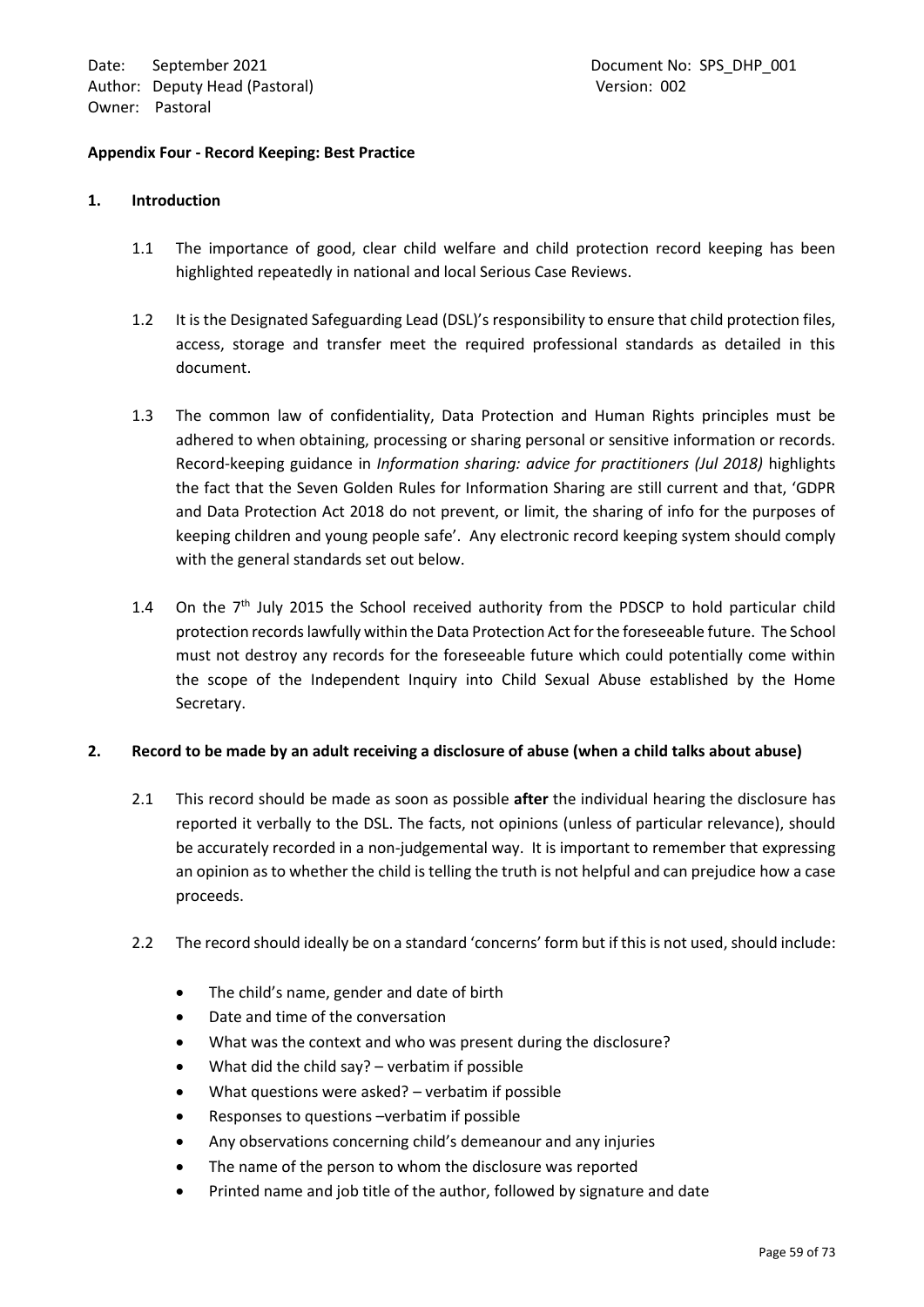- 2.3 The record about a disclosure of abuse should be passed to the DSL and retained in the pupil's child protection file in its original and contemporaneous form (as it could be used as evidence in court proceedings), even if later typed or if the information is incorporated into a report.
- 2.4 Schools should never ask pupils, regardless of their involvement in a child protection matter (i.e. the subject of an allegation, a witness or the alleged 'perpetrator'), to write out their 'statements' of what has happened. In some cases, this could have the unintended consequence of jeopardising a child protection investigation. This applies regardless of whether the incident(s) took place within or outside School.

### **3. Records kept by the DSL**

- 3.1 As stated at 2.2 above it is useful and recommended practice for School staff to have one standard pro forma for recording all 'welfare' and child protection concerns.
- 3.2 The concern form should be passed to the DSL who will make a judgement about what action needs to be taken, in accordance with local inter-agency safeguarding procedures, using the Threshold Tool, if necessary. The decision about any action, whether or not a referral is made to Social Care, will be recorded clearly by the DSL.
- 3.3 Concerns which initially seem trivial may turn out to be vital pieces of information later, so it is important to give as much detail as possible. A concern raised may not progress further than a conversation by the DSL with the parent, or, at the other end of the scale, could lead to matters being heard in a court.
- 3.4 All 'lower level' concerns about a child's welfare, which will generally have been discussed with parents/carers, are kept in the child's main file. Alternatively, some schools have adopted their own systems of collating such welfare concerns, but whichever system is in place, these records should not be labelled 'child protection'.
- 3.5 It is never good practice to keep pupil welfare records in a diary or day-book system. Often it is only when a number of seemingly minor issues relating to an individual pupil over a period of time are seen as a whole that a pattern can be identified indicating a child protection concern.

### **4. Starting a School child protection file**

- 4.1 A School child protection file does not necessarily mean that the pupil is or has been the subject of a child protection conference or plan. 'Child protection file' denotes a high level of School concern which has warranted the involvement of, and in most cases assessment by, childcare social workers.
- 4.2 It is the responsibility of the DSL to start a School child protection file when a social worker is or was involved, e.g.:
	- A formal referral is made by the School to Children's Social Care on an inter-agency referral form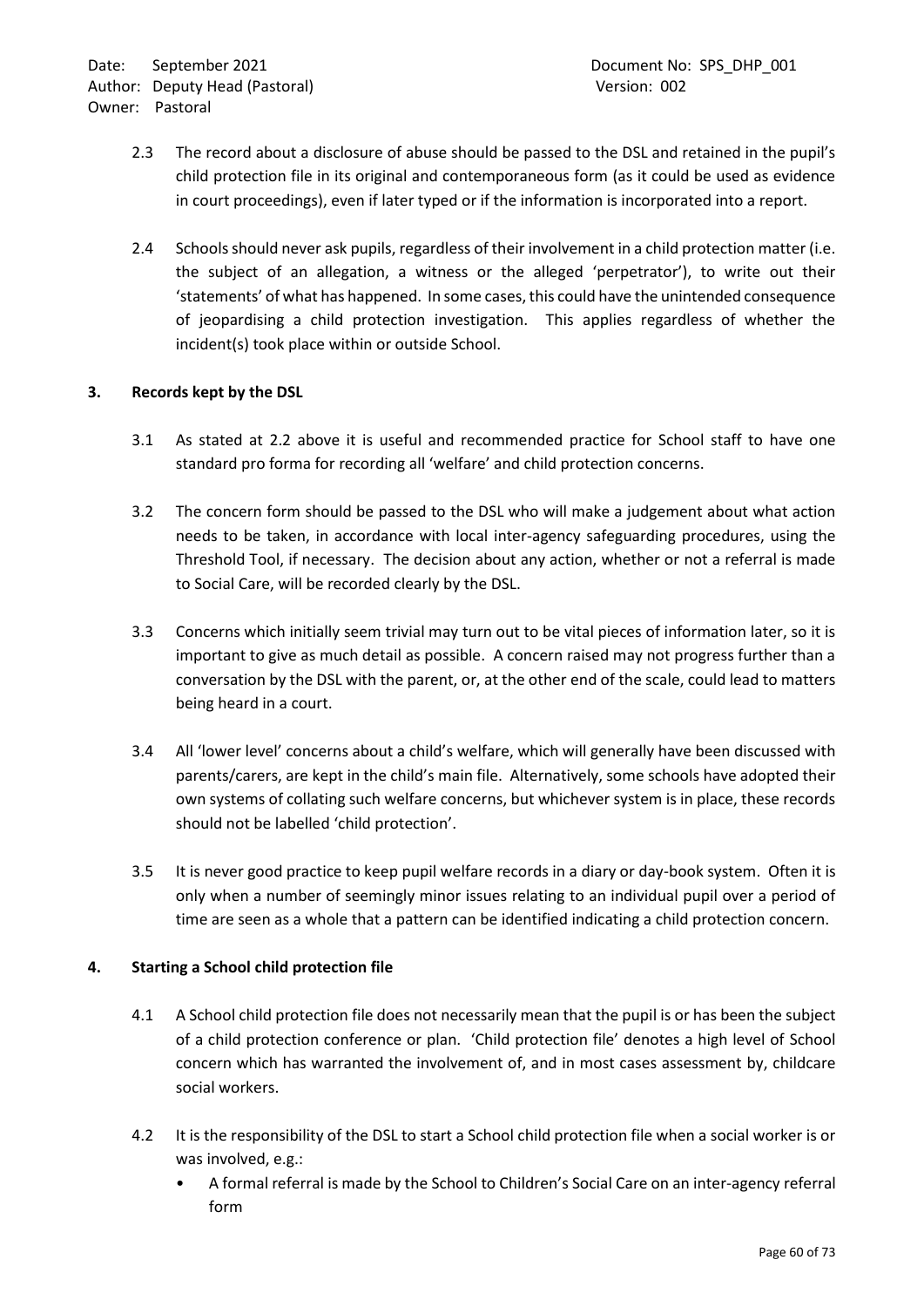- Social Care inform the School they have commenced an assessment in relation to a pupil resulting from information from another source
- A child protection file is forwarded to the School by a previous School or pre-School attended by the pupil
- A child who is in care/looked after transfers into the School
- A pupil is privately fostered
- 4.3 It is not good practice to make 'family files'; each child should have his/her own record which includes information specific to him/her and which will be sent to the next school at the time of transfer. The names of siblings and/or other children who live in the household who also attend the School should be clearly noted on individual files.
- 4.4 If two (or more) pupils at the School are referred to Social Care for the same concern (for example, an allegation of sexually harmful behaviour), then child protection files will be started on both / all pupils.
- 4.5 'Document wallet' type files are not ideal as the papers therein can easily fall out or get 'out of order'.
- 4.6 School child protection files are never 'closed' or de-categorised. Once a school has started a child protection file, it is always a school child protection file and the chronology is maintained so that any future concerns can be considered in the context of past events.
- 4.7 Note If there is an allocated social worker because a child is disabled or a young carer and there are no child protection concerns then a child protection file should not be started.

# **5. Adopted children**

- 5.1 When a pupil is admitted to a school in Reception class and parents provide the information that s/he was adopted prior to commencing education, this should be recorded with their permission on the main school file in order that appropriate support can be provided in future if necessary. In these situations, it is not necessary to start a child protection file **unless** the criteria described above (at 4.2a and 4.2b) also apply.
- 5.2 Some older adopted children will have school child protection files because they were initially in care/looked after and were subsequently adopted. During the period when the child is 'placed for adoption' (prior to an adoption order being made) any file that contains information that identifies both the birth family and the adoptive family must be classed as highly sensitive and this information should only be shared on a strictly 'need to know' basis.
- 5.3 Once the adoption order has been made the DSL in the School that holds the child protection file must overhaul the file. The principle is that there must be nothing that identifies the child's birth name or the birth family. In sifting the file, it is acceptable to destroy documents that will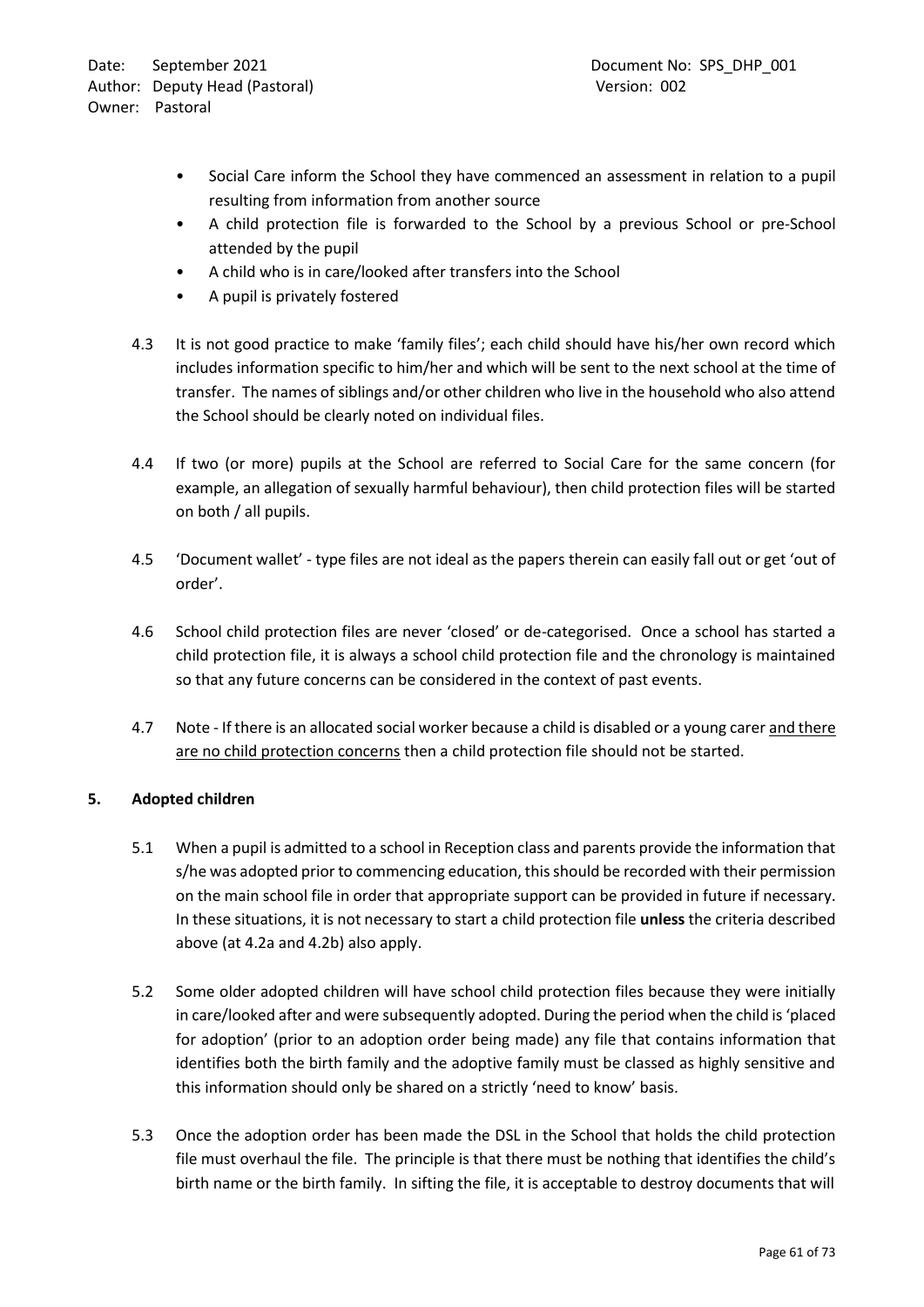continue to be held by other agencies: for example, child protection conference minutes and LAC- Children in Care review minutes which will be in Social Care records.

- 5.4 A chronology should be prepared that gives an overview of the information previously held in the file but **without giving the child's birth name or any details which would identify the birth family.**
- 5.5 The overhauled file should only contain the new chronology and any information that has originated from within School (for example concern forms). This file should now be in the child's new name, contain no information which identifies the birth name or birth family, will be held in the School as long as the child remains or sent onto a new school as described (at 9) below.
- 5.6 Please note that once a child is adopted, all school records, not just CP files, must be amended so that there is nothing which gives the birth name or identifies the birth family.

### **6. The format of child protection files**

- 6.1 It is helpful if individual files have a front sheet with key information about the pupil and contact details of parents / carers, social worker, and any other relevant professionals.
- 6.2 If the child is Looked-After the front sheet should include important information about legal status, parental responsibility, arrangements for contact with birth parents and extended family, levels of authority delegated to carers and the name of the virtual school head in the authority that looks after the child.
- 6.3 If a pupil is or was subject of a child protection plan or in care / looked after, this should be highlighted in some way to make it immediately obvious to anyone accessing the record.
- 6.4 It is a multi-agency standard that children's child protection files must have at the front an up to date chronology of *significant* incidents or events *and* subsequent actions/outcomes. Maintaining the chronology is an important part of the DSL role; it aids the DSL, Deputy and others to see the central issues 'at a glance' and helps to identify patterns of events and behaviours.
- 6.5 It should make sense as a 'stand-alone' document: anyone else reading the chronology should be able to follow easily what the concerns are/have been, whether the concerns have escalated and why plus the actions taken by the School to support and protect the child. This will be particularly useful for DSLs in receiving schools when pupils transfer, for professionals involved in collating information for Serious Case Reviews and for parents/pupils/ex-pupils if they view the record.
- 6.6 Once a chronology is started it should be updated as appropriate even if Social Care later cease involvement (see 4.6 above).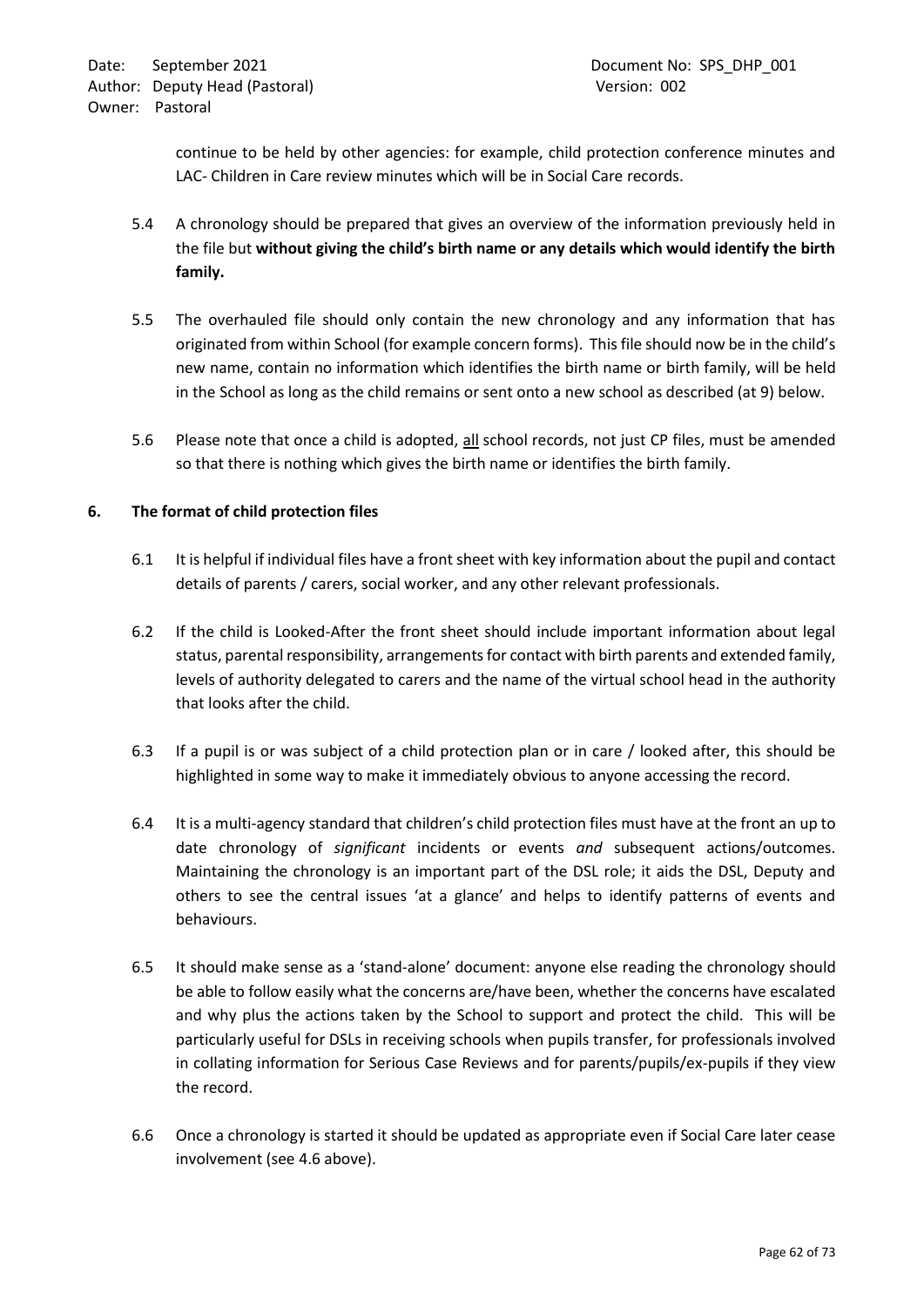6.6.1 The file should be well organised and include, as appropriate, School 'concern forms', copies of correspondence, School reports to and minutes of child protection conferences, documents relating to children in care / 'looked after' etc. The DSL will decide which relevant information which pre-dates the starting of the child protection file, such as CAF or other pastoral care documentation, will also be included.

### **7. Storage**

- 7.1 All records relating to child protection concerns are sensitive and confidential so will be kept in a secure (i.e. locked at all times) filing cabinet, separate from other School files, and accessible through the DSL, the Deputy(s) and other senior staff in larger schools.
- 7.2 The pupil's general School file should be marked in some way (e.g. a yellow star) to indicate that a child protection file exists. All staff that may need to consult a child's School file should be made aware of what the symbol means and to speak to the DSL if necessary if they see this symbol and have concerns. For example, a member of the office staff who is looking in the main file for a parent's contact details because of unexplained absence might decide to report this to the DSL if they see the indicator, in case the absence is significant.

### **8. Sharing of and access to child protection records**

- 8.1 It is highly unlikely that all members of staff need to know the details of a child's situation, or that there should be widespread access to the records. Access to, and sharing of, information should be on a need-to-know basis, decided case by case. The DSL is the best person to decide this. Consideration must also be given to *what* needs to be shared. Generally speaking, the closer the day-to-day contact with the child, the more likely the need to have some information.
- 8.2 The child who is the subject of a child protection record has the right to access the file, *unless* to do so would affect his/her health or well-being or that of another person or would be likely to prejudice a criminal investigation or a Section 47 assessment (which relates to significant harm) under the Children Act 1989.
- 8.3 Parents (i.e. those with parental responsibility in law) are entitled to see their child's child protection file, with the same exemptions as apply to the child's right to access the record. Note that an older pupil may be entitled to refuse access to the record by his/her parents. As a guide, this applies to pupils who are 12 years of age or above, if they are of normal development or maturity.
- 8.4 References by name to children other than the pupil who is the subject of the file should be removed when disclosing records, unless consent is obtained from the individual/s concerned (or their parents/carer on their behalf). Care must be taken to ensure all identifying information is removed from the copy of the record to be shared.
- 8.5 Always seek advice from your legal advisor or Dorset Data Protection Officer (01305 838125) if there are any concerns or doubt about a child or parents reading records. However, it is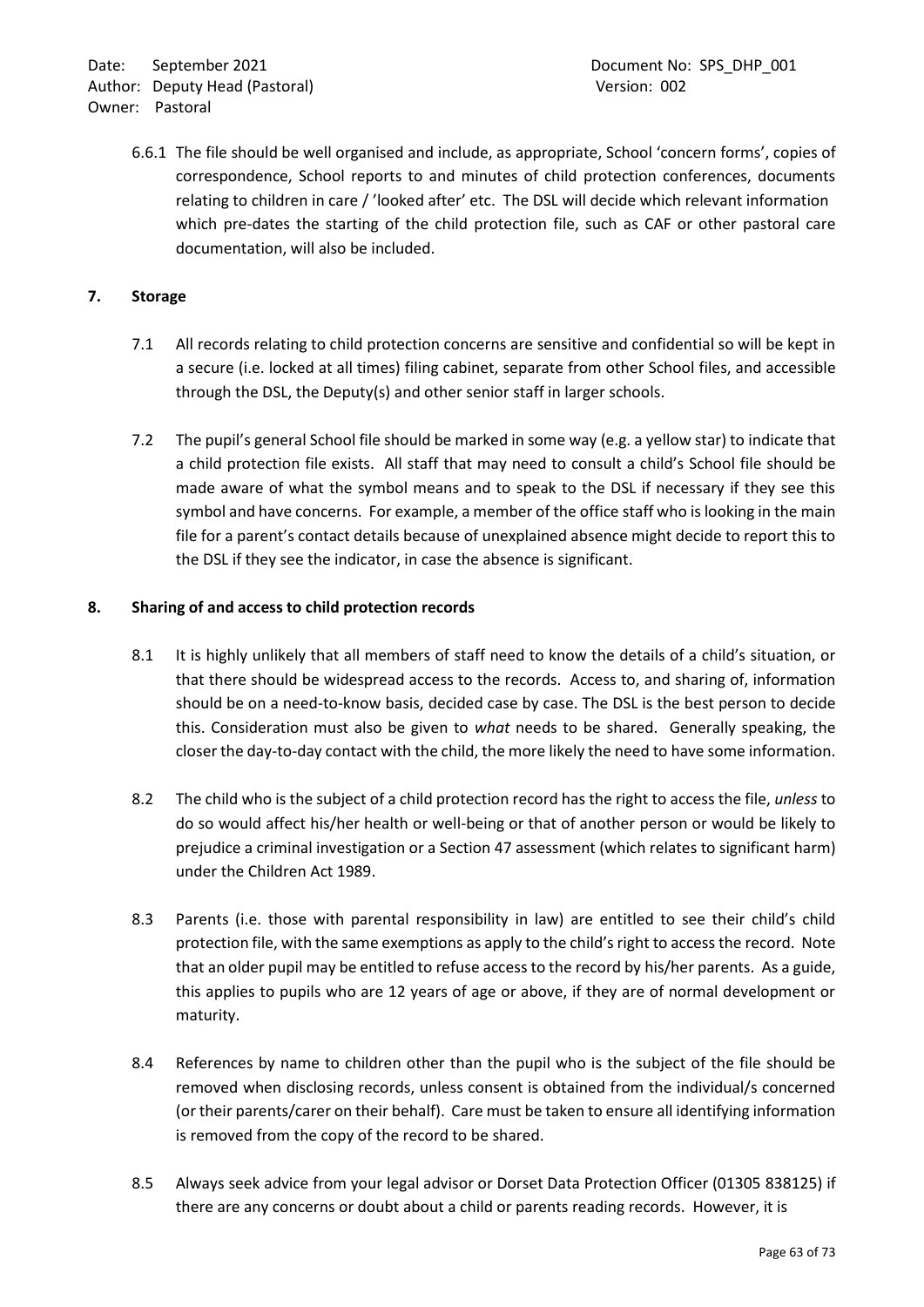generally good practice to share all information held unless there is a valid reason to withhold it, e.g. to do so would place the child or any other person at risk of harm. Any requests to see the child's record should be made in writing to give time for confidential information, such as any details of other pupils, to be removed.

- 8.6 In respect of requests from pupils or parents for information which wholly or partly consists of an educational record, access should be granted within 15 school days. This might be relevant to 'welfare' concerns in a main School file, for example. Viewing-only access to these records is free but it is reasonable to charge for copies on a sliding scale from £1 - £50 (maximum) depending on the number of pages.
- 8.7 However, should the request only seek access to a child protection file (which is not classed as an educational record), access should be granted within 40 calendar days. A discretionary maximum fee of £10 can be charged for viewing access to or a copy of a child protection record.
- 8.8 If the record to be disclosed contains information about an adult professional, that information can be disclosed if it relates to the performance by that person of their job or other official duties e.g. a reference to a teacher in their teaching role or a school nurse in their nursing role. However, if the reference refers to that individual's private life, it should be removed (unless this relates to a child protection matter which is relevant to the record to be disclosed).
- 8.9 Child protection information should not normally be shared with professionals other than those from Social Care, the Police, Health or the Local Authority. OfSTED and other school inspectors can view individual child protection files. Information should not be released to parents' solicitors on request; advice should be sought from the School's legal advisor in such cases.
- 8.10 Governors, including the Nominated Governor, should not access the records.
- 8.11 Further advice about disclosure of information held in child protection records can be sought from the DCC Data Protection Officer (01305 838125).

# **9. Transfer of child protection records**

- 9.1 When a pupil transfers to another school (including to a Learning Centre because of permanent exclusion) the DSL should inform the receiving school as soon as possible in person or by telephone that child protection records exist. The original records must be passed on either by hand or sent by recorded delivery, separate from the child's main school file. Care must be taken to ensure confidentiality is maintained and the transfer process is as safe as possible.
- 9.2 If the records are to be posted, they should be copied, and these copies retained until there has been confirmation in writing that the originals have arrived at the new school. They can then be shredded.
- 9.3 Whether child protection files are passed on by hand or posted, there should be written evidence of the transfer (such as a form or slip of paper signed and dated by a member of staff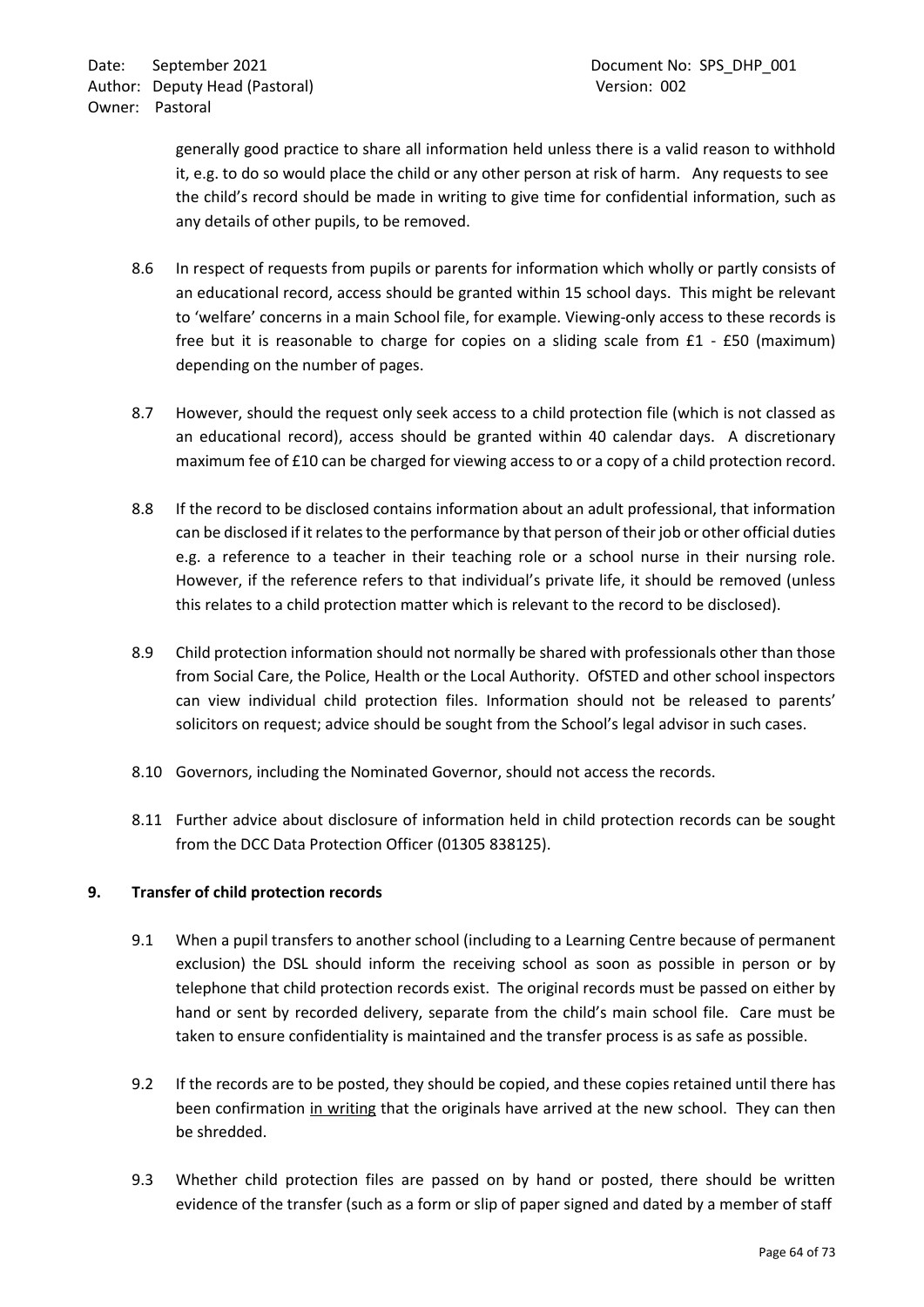at the receiving school.) This receipt should be retained by the originating school for 6 years (in line with guidance from the Records Management Society).

- 9.4 If the pupil is removed from the roll to be home educated, the School should pass the child protection file to the LA EHE Administrator and a receipt obtained as described above.
- 9.5 If a pupil with a child protection record leaves the School without a forwarding address and no contact is received from a new school the DSL should follow the School's Child Missing Education (CME) procedures. If there is reason to suspect the pupil is suffering harm, then the DSL will refer to Social Care in the usual way.
- 9.6 If a child arrives in the School in an unplanned way and / or there are concerns about them from the outset, it is worth contacting the previous school for a discussion with the DSL. There might be a CP file which has not been passed on.
- 9.7 School 'welfare' or pastoral records (i.e. where concerns or issues have been raised but there has been no referral to or involvement by a social worker) should also be passed onto the next school for their information and can be included in the main School file, for example. In respect of data protection, parents/carers should be made aware (either individually or through newsletters, for example) that information is transferred in this way to enable the next school to properly support their child. Most parents will understand the reasons for this but if for whatever reason a parent disagrees with you passing on non-child protection documents, you should not do so.

# **10. 'Dual registered' pupils**

10.1 Where a pupil is on roll at the School and starts to attend a Learning Centre (LC), the chronology and other relevant information in the child protection file should be copied and passed to the DSL at the LC at the earliest opportunity. Because of the nature of such 'bespoke' arrangements for individual pupils, the two DSLs should agree on which one of them will keep the chronology updated and how best to communicate to each other significant events and issues in relation to that pupil.

# **11. Retention of records**

- 11.1 The School should retain the record for as long as the pupil remains in School and then transferred as described above.
- 11.2 Guidance from the Records Management Society is that when a pupil with a child protection record reaches statutory school leaving age (or where the pupil completed  $6<sup>th</sup>$  form studies), the last school attended should keep the child protection file until the pupil's 25<sup>th</sup> birthday. It should then be shredded (and a record kept of this having been done, date, and why).
- 11.3 The Independent Inquiry into Child Sexual Abuse has instructed relevant organisations, including schools and colleges, that they should NOT destroy, for the foreseeable future, any of their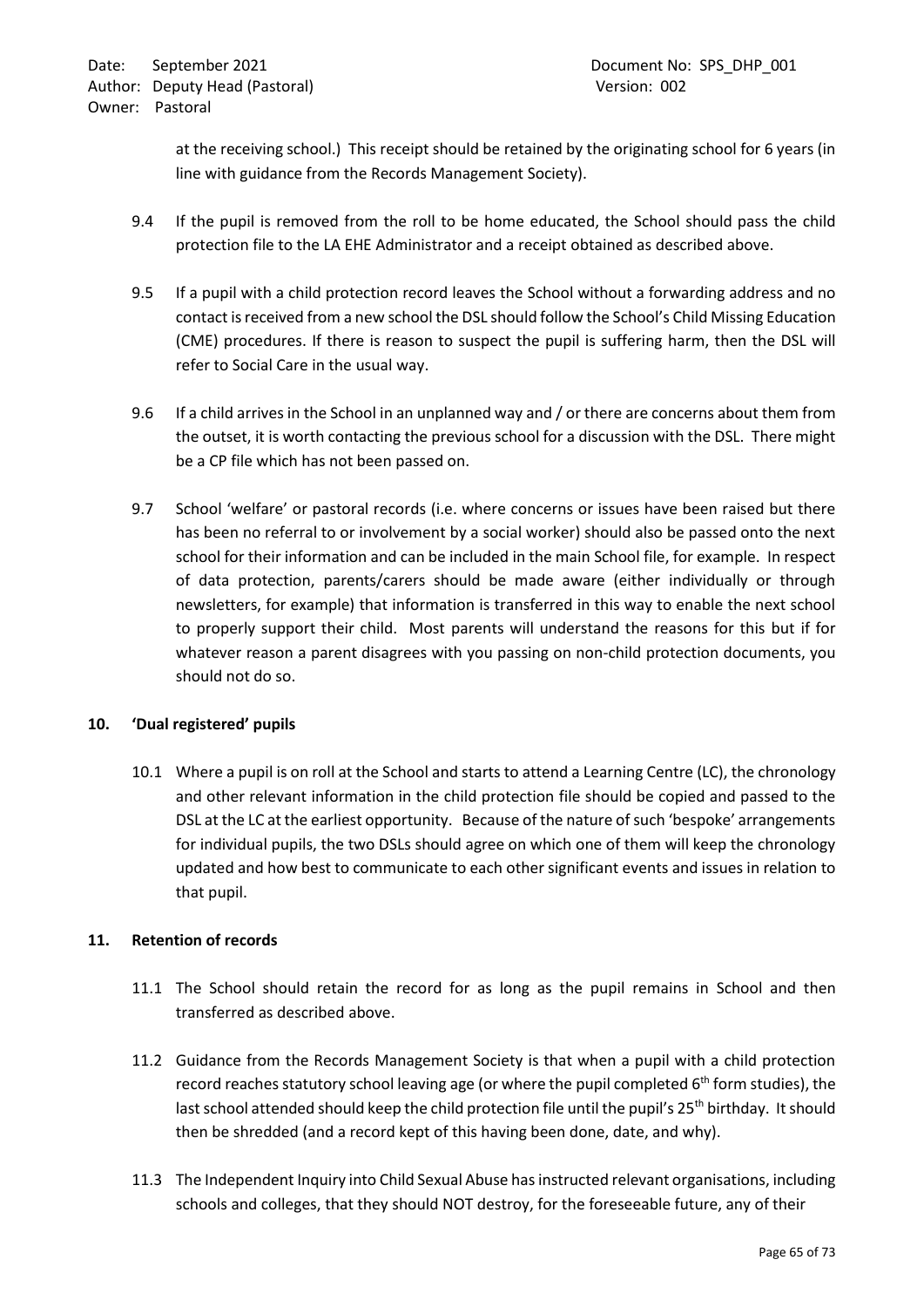records that could potentially come into the scope of the inquiry (i.e. any records relating to sexual abuse).

### **12. Electronic child protection records**

- 12.1 Electronic records must be password protected with access strictly controlled in the same way as paper records.
- 12.2 They should be in the same format as paper records (i.e. with well-maintained chronologies etc.) so that they are up to date if/when printed, if necessary.
- 12.3 Electronic files must not be transferred electronically to other schools unless there is a secure system in place (such as cjsm, GCSX or IronPort) but should be printed in their entirety, linked with paper documentation such as conference minutes and transferred as described in section 9 above. When the receipt has been returned to confirm that the file has been received at the new school, the computer record should be deleted.

### **13. Sharing information with Further Education (FE) Colleges**

- 13.1 A protocol is in place with DSLs at FE colleges: at the start of each academic year they will send to secondary school DSLs a list of newly enrolled students who have previously attended the School, requesting any relevant information. Secondary school DSLs will use their professional judgement but should always disclose if a young person is in care/looked after, is or has been subject of a child protection plan or is assessed as posing a risk to themselves or other students.
- 13.2 Note this applies only to Dorset schools and FE Colleges with whom the protocol has been agreed.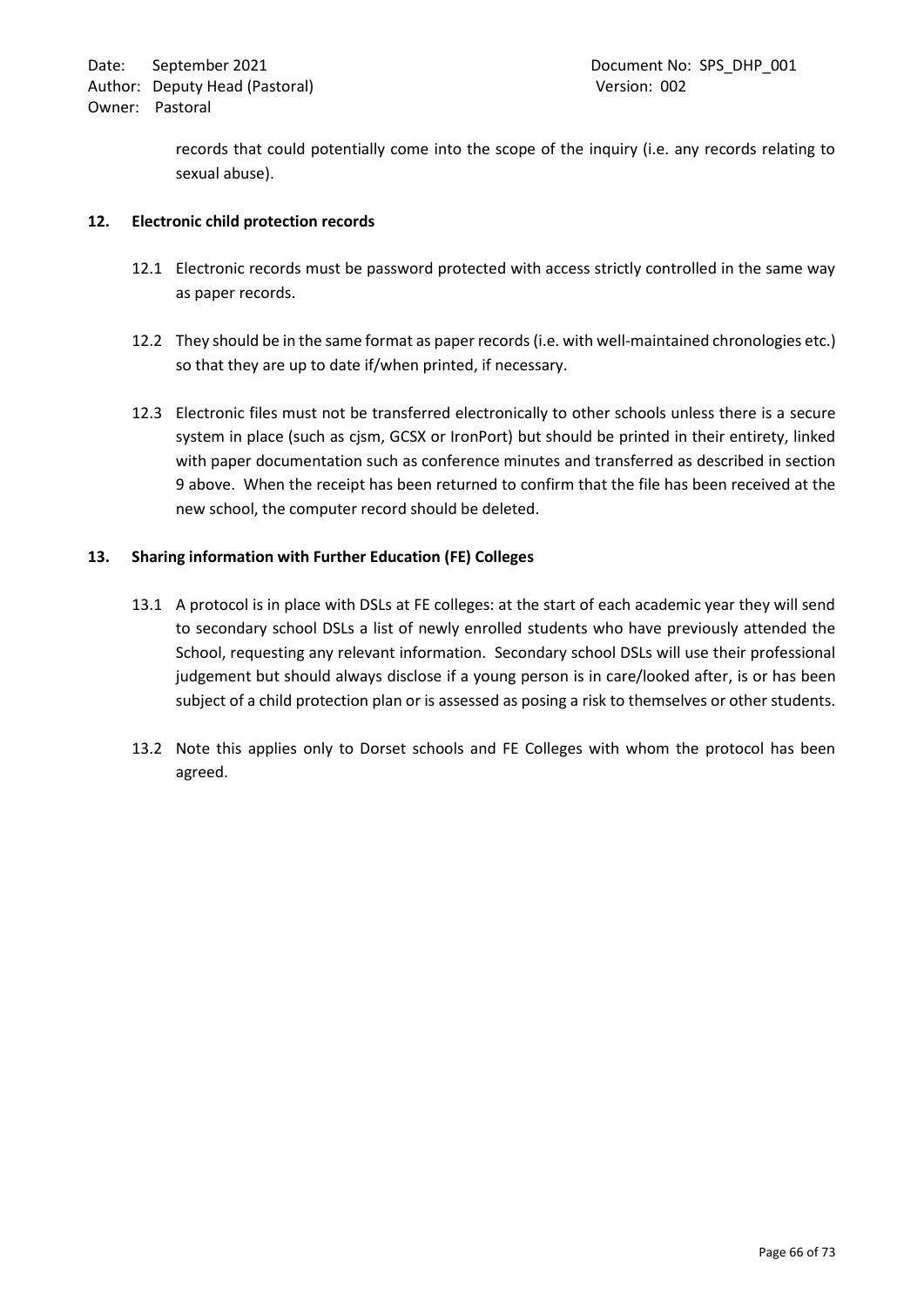Date: September 2021 **Document No: SPS\_DHP\_001** Author: Deputy Head (Pastoral) and the control of the Version: 002 Owner: Pastoral

#### **Appendix Five - Prevent within schools**

#### **Indicators of vulnerability or involvement in extremism**

There is no such thing as a 'typical extremist' and those involved in extremism come from a range of backgrounds and experiences. A list of indicators is given below to assist professionals to understand and identify factors that could suggest a child, young person or their family may be vulnerable or involved with extremism.

The list of indicators is not exhaustive and all or none may be present in individual cases of concern. Nor does it mean that vulnerable people/ young people experiencing these factors are automatically at risk of exploitation for the purposes of extremism. The accepted view is that a complex relationship between the various aspects of an individual's identity determines their vulnerability to extremism. Over-simplified assessments based upon demographics and poverty indicators have consistently demonstrated to increase victimisation, fail to identify vulnerabilities and, in some cases, increase the ability of extremists to exploit, operate and recruit.

### **1. Vulnerability**

- Identity Crisis Distance from cultural/ religious heritage and uncomfortable with their place in the society around them
- Personal Crisis Family tensions; sense of isolation; adolescence; low self-esteem; disassociating from existing friendship group and becoming involved with a new and different group of friends; searching for answers to questions about identity, faith and belonging
- Personal Circumstances Migration; local community tensions; events affecting country or region of origin; alienation from UK values; having a sense of grievance that is triggered by personal experience of racism or discrimination or aspects of Government policy
- Unmet Aspirations Perceptions of injustice; feeling of failure; rejection of civic life
- Criminality Experiences of imprisonment; poor resettlement/ reintegration, previous involvement with criminal groups

### **2. Access to extremism / extremist influences**

- Is there reason to believe that the child/young person associates with those known to be involved in extremism - either because they associate directly with known individuals or because they frequent key locations where these individuals are known to operate? (e.g. the child/young person is the partner, spouse, friend or family member of someone believed to be linked with extremist activity)
- Does the child/young person frequent, or is there evidence to suggest that they are accessing the internet for the purpose of extremist activity? (e.g. Use of closed network groups, access to or distribution of extremist material, contact associates covertly via Skype / email etc.)
- Is there reason to believe that the child/young person has been or is likely to be involved with extremist / military training camps / locations?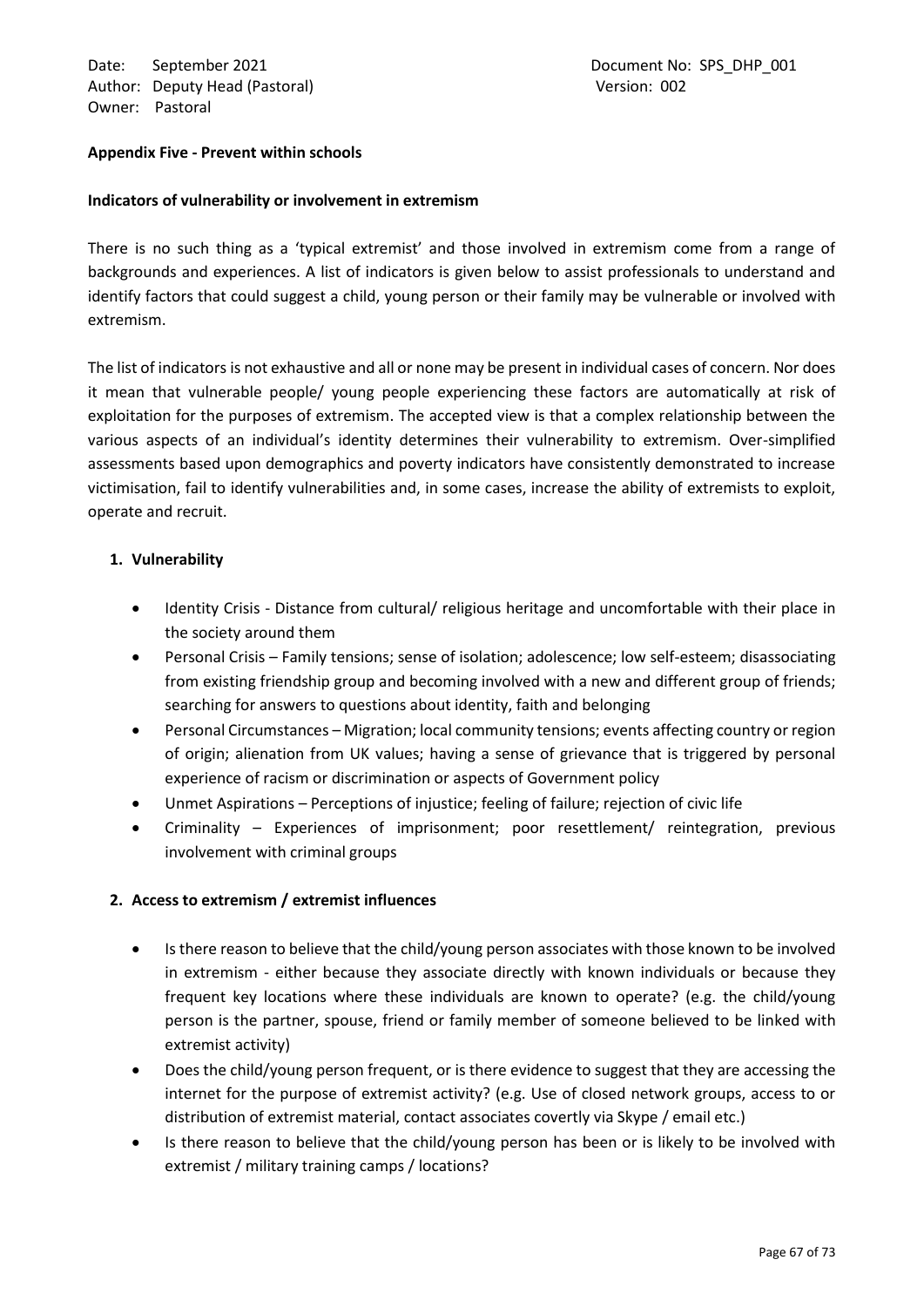- Is the child/young person known to have possessed or is actively seeking to possess and/ or distribute extremist literature / other media material likely to incite racial / religious hatred or acts of violence?
- Does the child / young person sympathise with, or support illegal / illicit groups e.g. propaganda distribution, fundraising and attendance at meetings?
- Does the child / young person support groups with links to extremist activity but not illegal / illicit e.g. propaganda distribution, fundraising and attendance at meetings?

# **3. Experiences, Behaviours and Influences**

- Has the child / young person encountered peer, social, family or faith group rejection?
- Is there evidence of extremist ideological, political, or religious influence on the child / young person from within or outside UK?
- Have international events in areas of conflict and civil unrest had a personal impact on the child/ young person resulting in a noticeable change in behaviour? It is important to recognise that many people may be emotionally affected by the plight of what is happening in areas of conflict (i.e. images of children dying) it is important to differentiate them from those that sympathise with or support extremist activity
- Has there been a significant shift in the child / young person's behaviour or outward appearance that suggests a new social / political or religious influence?
- Has the child/ young person come into conflict with family over religious beliefs / lifestyle / dress choices?
- Does the child / young person vocally support terrorist attacks, either verbally or in their written work?
- Has the child / young person witnessed or been the perpetrator/ victim of racial or religious hate crime or sectarianism?

# **4. Travel**

- Is there a pattern of regular or extended travel within the UK, with other evidence to suggest this is for purposes of extremist training or activity?
- Has the child / young person travelled for extended periods of time to international locations known to be associated with extremism?
- Has the child / young person employed any methods to disguise their true identity? Has the child / young person used documents or cover to support this?

# **5. Social Factors**

- Does the child / young person have experience of poverty, disadvantage, discrimination, or social exclusion?
- Does the child / young person experience a lack of meaningful employment appropriate to their skills?
- Does the child / young person display a lack of affinity or understanding for others, or social isolation from peer groups?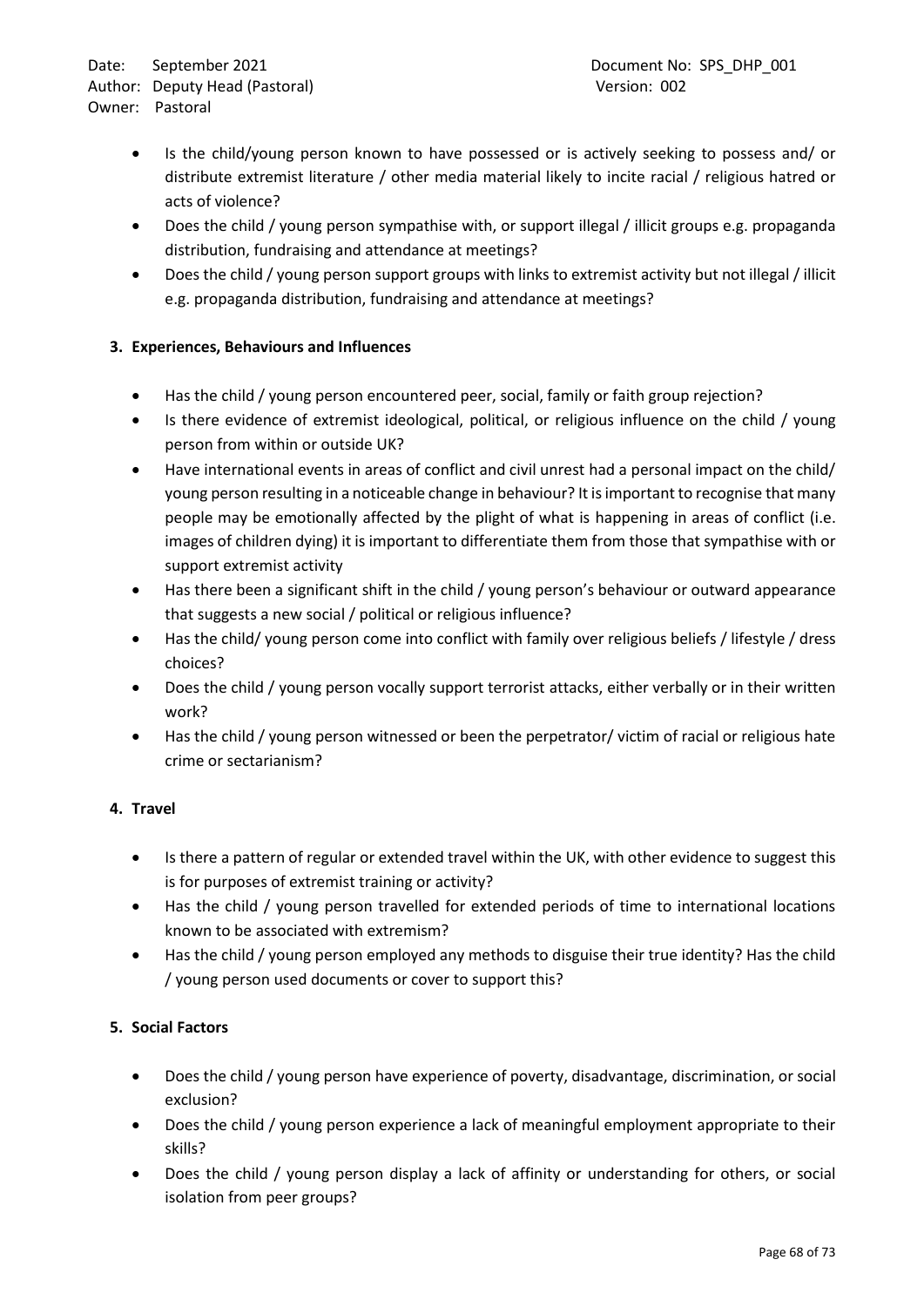- Does the child / young person demonstrate identity conflict and confusion normally associated with youth development?
- Does the child / young person have any learning difficulties / mental health support needs?
- Does the child / young person demonstrate a simplistic or flawed understanding of religion or politics?
- Does the child / young person have a history of crime, including episodes in prison?
- Is the child /young person a foreign national, refugee or awaiting a decision on their immigration / national status?
- Does the child / young person have insecure, conflicted, or absent family relationships?
- Has the child / young person experienced any trauma in their lives, particularly any trauma associated with war or sectarian conflict?
- Is there evidence that a significant adult or other in the child /young person's life has extremist view or sympathies?

# **6. More critical risk factors could include**

- Being in contact with extremist recruiters
- Articulating support for extremist causes or leaders
- Accessing extremist websites, especially those with a social networking element
- Possessing extremist literature
- Using extremist narratives and a global ideology to explain personal disadvantage
- Justifying the use of violence to solve societal issues
- Joining extremist organisations
- Significant changes to appearance and/or behaviour

# **If you have any concerns discuss them with your DSL and local Prevent Officer**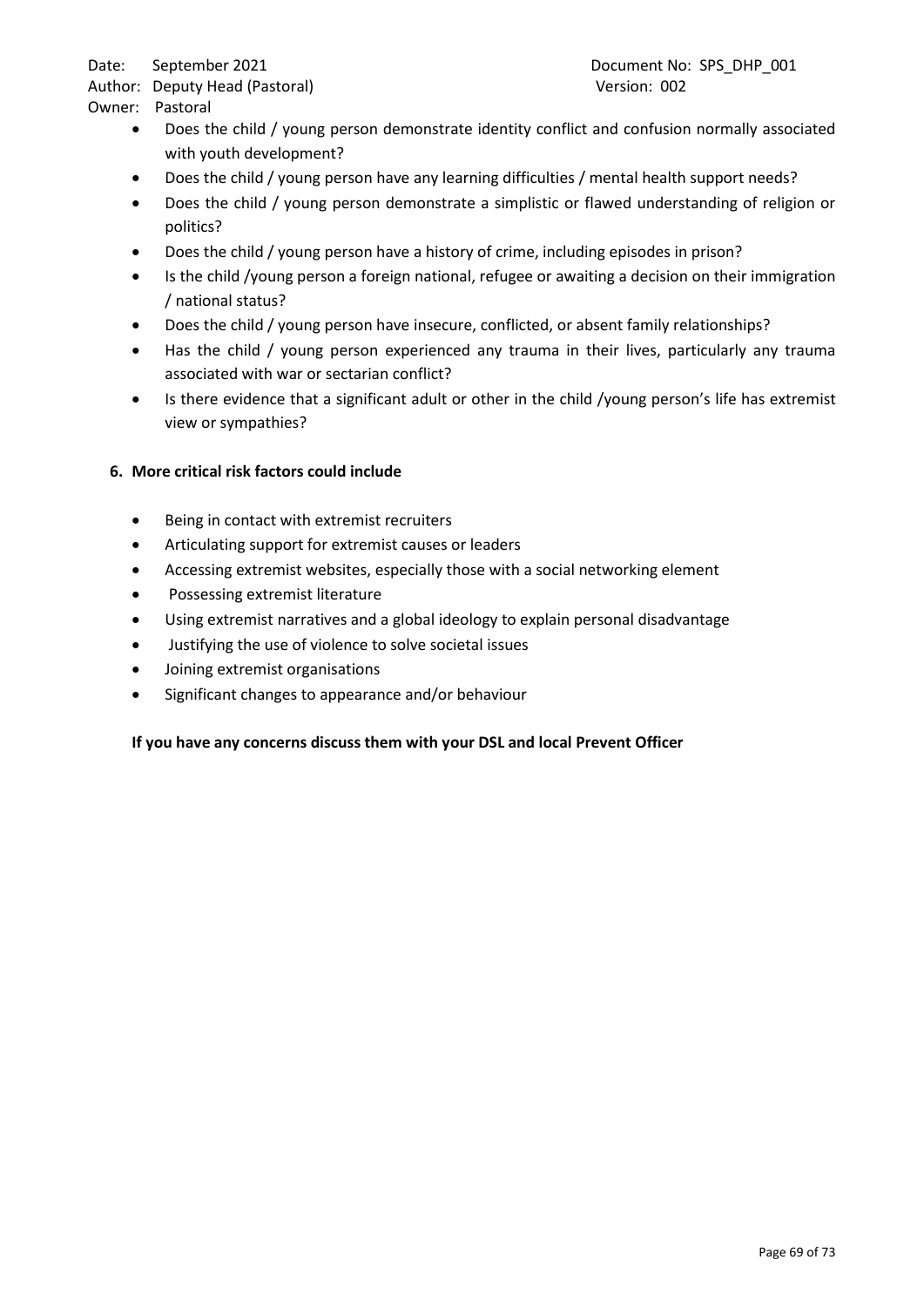Date: September 2021 **Document No: SPS\_DHP\_001** Author: Deputy Head (Pastoral) and the control of the Version: 002 Owner: Pastoral

#### **Appendix Six – Visitors**

*All visitors to the School receive the following leaflet*

#### **Visitor Information**

Welcome to Sherborne School. Please read the following on arrival.

#### **Security & Safeguarding**

All visitors must sign in at Reception and be issued with a Visitor's badge which must be worn at all times. This badge must be returned to Reception before leaving.

Everyone at Sherborne works together to ensure that our pupils are kept safe. If, during your visit, you have any concerns about the well-being of a pupil, please report this to your host or Reception.

Designated Safeguarding Lead: Mrs Annie Gent – Deputy Head Pastoral annie.gent@sherborneprep.org 01935 810925

Designated Safeguarding Lead EYFS: Mrs Heidi Berry – Head of Pre-Prep Heidi.berry@sherborneprep.org 01935 810921

### **Emergency Evacuation / Fire Alarm**

In the event of a fire you must make your way to the designated Fire Assembly Point, as indicated by your host, if it is safe to do so, and await instructions from the Fire Marshals.

### **Health & Safety**

Please report any accidents to Reception. You may be asked to record details in the School's Accident Log. Any health and safety concerns should be reported to Reception.

#### **First Aid**

Trained first aiders are located around the School should you require assistance. Please ask your host or Reception if you require assistance.

#### **Smoking**

The School has a strict no smoking policy (including e-cigarettes). Smoking is not permitted anywhere on site.

#### **Lavatories**

You are only permitted to use lavatories designated for use by staff or visitors. Please ask your host or Reception if you need directions.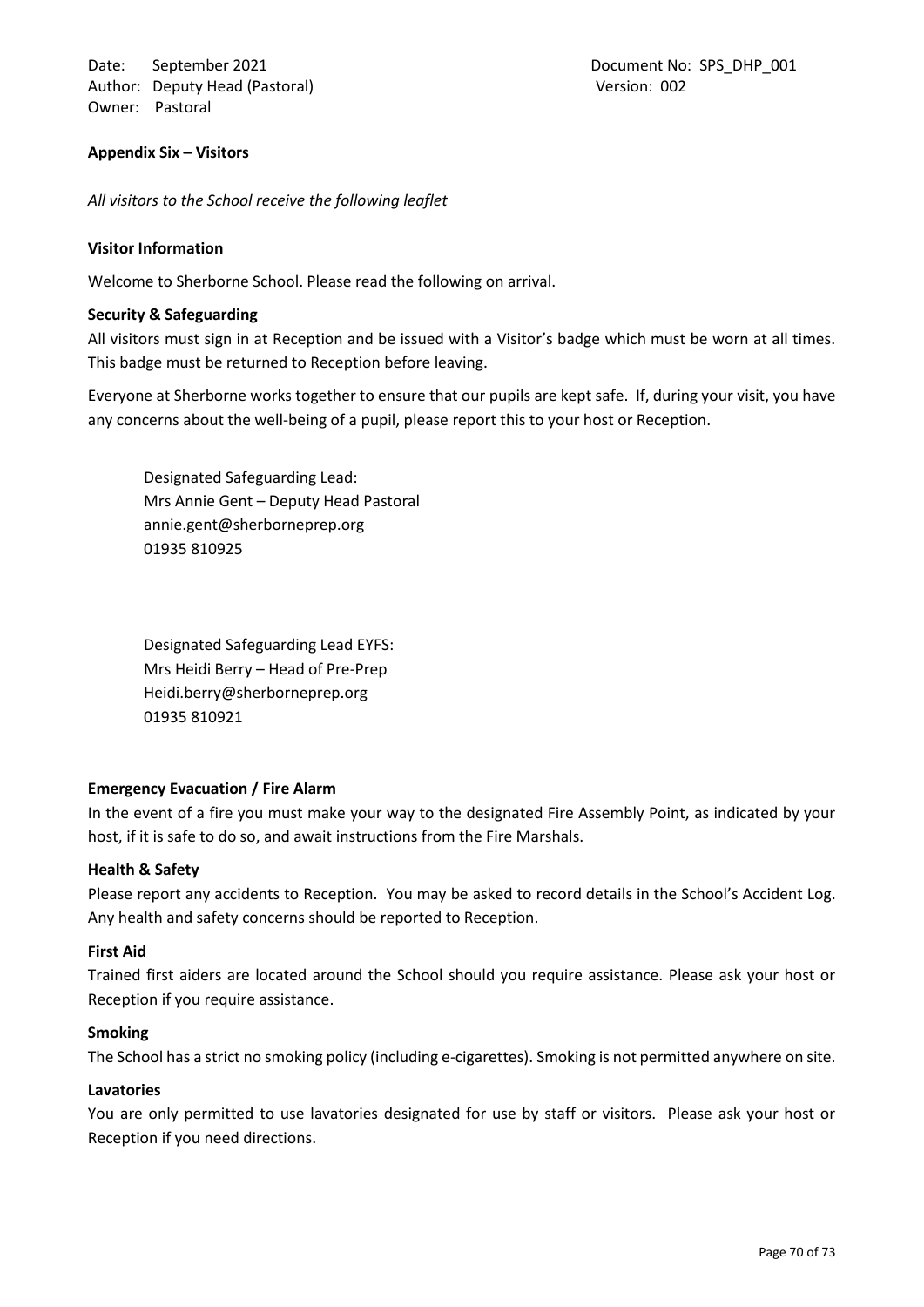Date: September 2021 **Document No: SPS\_DHP\_001** Author: Deputy Head (Pastoral) Version: 002 Owner: Pastoral

**Appendix Seven - Concern Form**



**For ALL staff/volunteers logging a concern / disclosure about a child's welfare**

**A serious concern, such as a disclosure of abuse, should be passed on verbally, without delay, so that a referral can be made promptly to Social Care by your DSL.**

**You may then be required to complete this form.** 

| Pupil's Name:                                                                                             | DoB:      |  |  |  |  |
|-----------------------------------------------------------------------------------------------------------|-----------|--|--|--|--|
| Date (include year):                                                                                      | Time:     |  |  |  |  |
| Print your name                                                                                           | Signature |  |  |  |  |
|                                                                                                           |           |  |  |  |  |
|                                                                                                           |           |  |  |  |  |
| Job title:                                                                                                |           |  |  |  |  |
| Note the reason(s) for recording the incident / concern:                                                  |           |  |  |  |  |
| (Be factual and include Who? What? Where? When? Any witnesses?)                                           |           |  |  |  |  |
|                                                                                                           |           |  |  |  |  |
|                                                                                                           |           |  |  |  |  |
|                                                                                                           |           |  |  |  |  |
|                                                                                                           |           |  |  |  |  |
|                                                                                                           |           |  |  |  |  |
|                                                                                                           |           |  |  |  |  |
|                                                                                                           |           |  |  |  |  |
|                                                                                                           |           |  |  |  |  |
|                                                                                                           |           |  |  |  |  |
| If relevant, offer an opinion and say what your opinion is based on. (Leave this blank if you are unsure) |           |  |  |  |  |
| Note the action you have taken, including names and positions of anyone to whom your information was      |           |  |  |  |  |
| passed and when:                                                                                          |           |  |  |  |  |
| (Do not inform parents unless agreed with DSL)                                                            |           |  |  |  |  |
|                                                                                                           |           |  |  |  |  |

**Check to make sure your report is clear now – and will also be clear to someone else reading it in the future, perhaps years later.**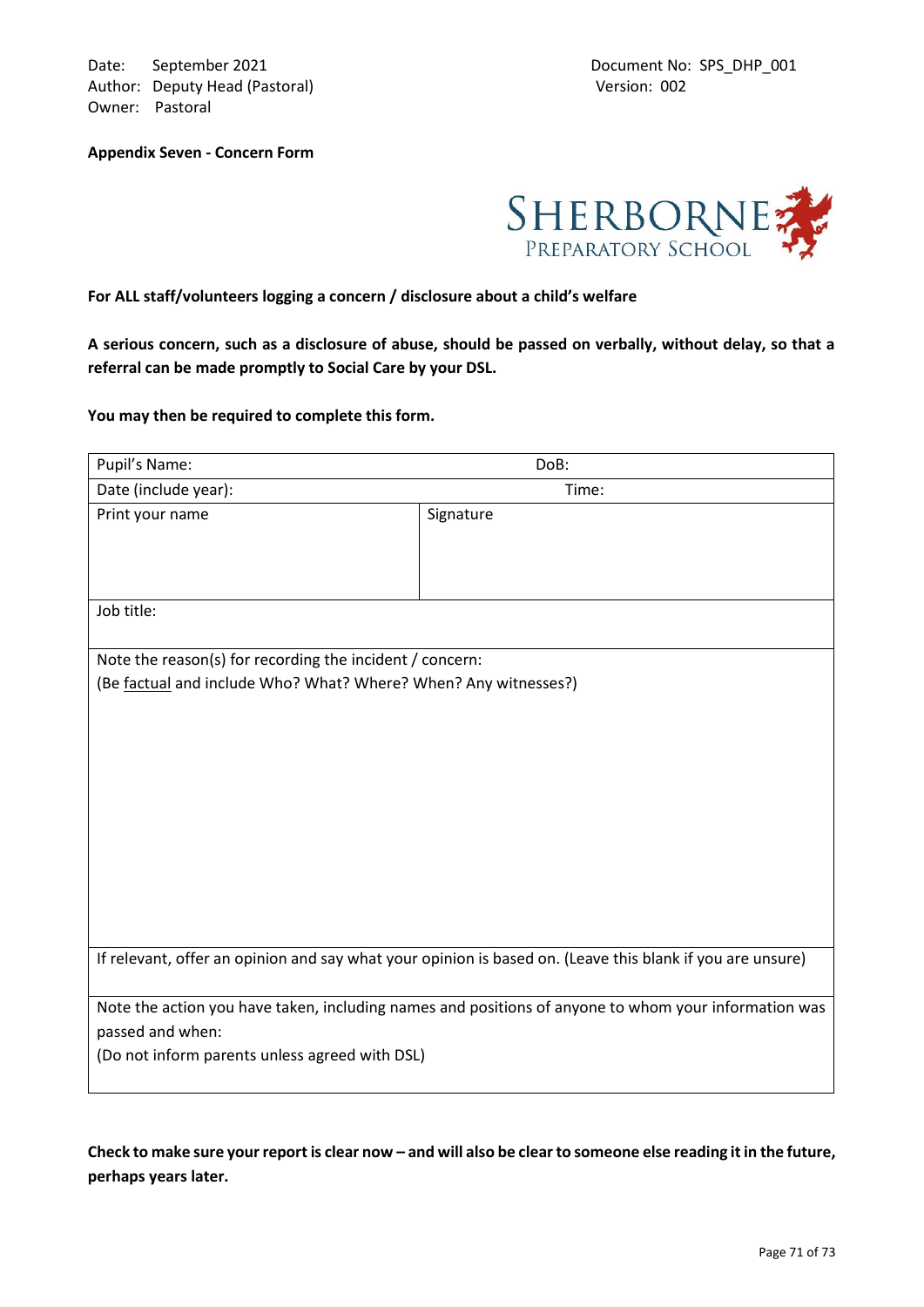Date: September 2021 <br>
Author: Deputy Head (Pastoral) 
and Comment No: SPS\_DHP\_001<br>
Document No: SPS\_DHP\_001 Author: Deputy Head (Pastoral) Owner: Pastoral **DSL checklist**

## **Child's name:**

| Factual account of the incident or information,<br>attached on concern form?        | Yes  | No |  |  |  |
|-------------------------------------------------------------------------------------|------|----|--|--|--|
| (Ask for more information if necessary)                                             |      |    |  |  |  |
| Names and job titles of any other staff involved:                                   | 1.   |    |  |  |  |
|                                                                                     | 2.   |    |  |  |  |
|                                                                                     |      |    |  |  |  |
|                                                                                     | 3.   |    |  |  |  |
| With whom and when has the information been                                         |      |    |  |  |  |
| shared? Give names and job titles:                                                  |      |    |  |  |  |
| (Do not inform parents if there is a disclosure of                                  |      |    |  |  |  |
| abuse or concern about significant harm, unless<br>agreed by Social Care.           |      |    |  |  |  |
| Referrals to Social Care should be followed up in                                   |      |    |  |  |  |
| writing using the inter-agency referral form and a                                  |      |    |  |  |  |
| school CP file started)                                                             |      |    |  |  |  |
|                                                                                     |      |    |  |  |  |
|                                                                                     |      |    |  |  |  |
|                                                                                     |      |    |  |  |  |
|                                                                                     |      |    |  |  |  |
| Outcomes:                                                                           |      |    |  |  |  |
| (Call Social Care if they have not told you the                                     |      |    |  |  |  |
| outcome of a referral within a reasonable time)                                     |      |    |  |  |  |
|                                                                                     |      |    |  |  |  |
|                                                                                     |      |    |  |  |  |
|                                                                                     |      |    |  |  |  |
| Chronology started on child's file?                                                 | Yes  | No |  |  |  |
| (It is recommended that a chronology of                                             |      |    |  |  |  |
| significant events is started on a CP file if there is                              |      |    |  |  |  |
| a referral to Social Care. It can also be useful for                                |      |    |  |  |  |
| 'welfare' issues where there is more than one                                       |      |    |  |  |  |
| incident of concern)                                                                |      |    |  |  |  |
| Where is the information to be filed? Any cross-reference to another file or child? |      |    |  |  |  |
| (CP files should be kept separately from the child's main school file)              |      |    |  |  |  |
|                                                                                     |      |    |  |  |  |
|                                                                                     |      |    |  |  |  |
| <b>DSL Name</b>                                                                     | Date |    |  |  |  |
|                                                                                     |      |    |  |  |  |